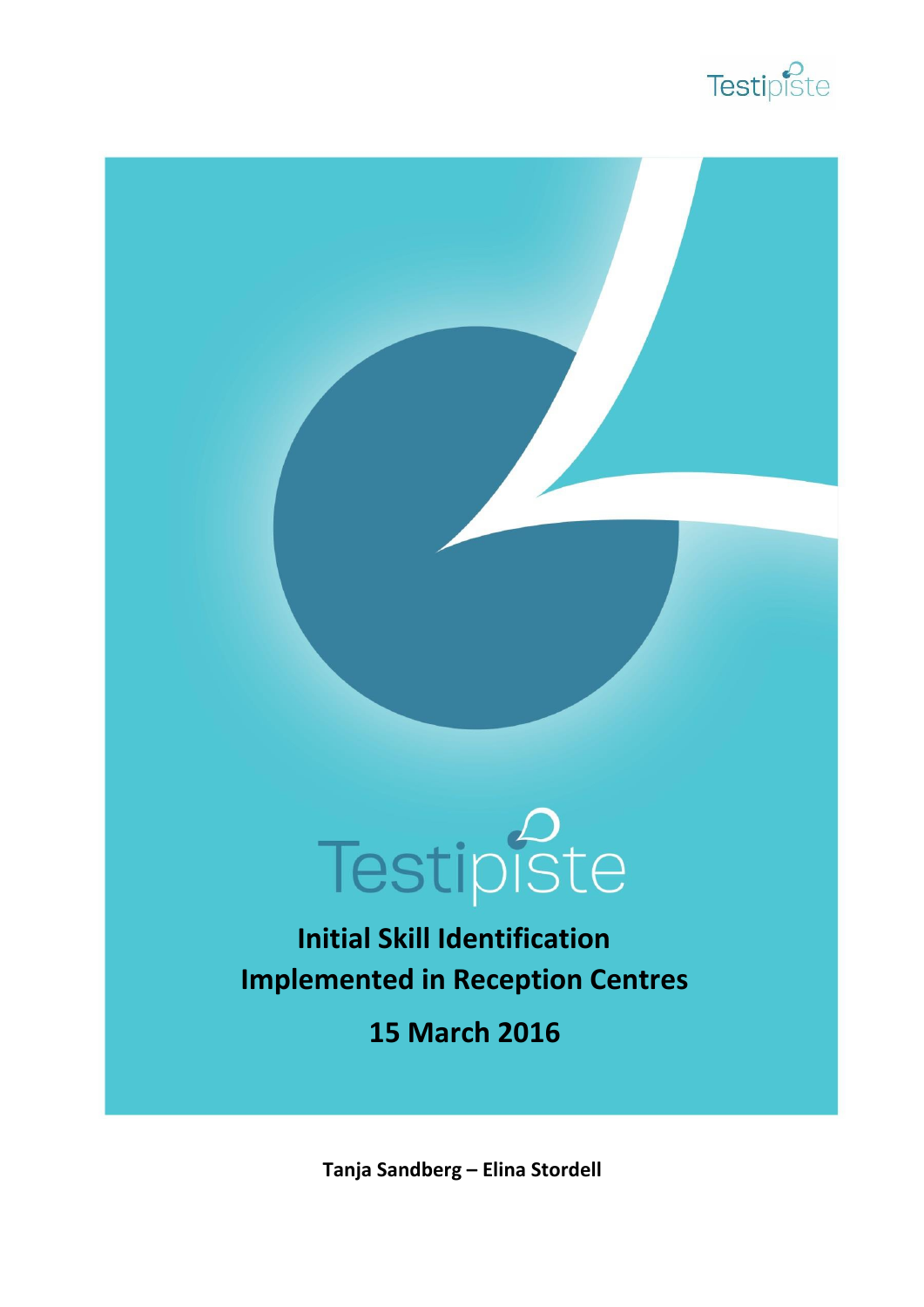

## **Abstract: Asylum‐seekers Possess Many Types of Skills**

From January to March 2016, the language assessment centre for adult migrants Testipiste was commissioned by the Ministry of Education and Culture to conduct a survey in reception centres. The survey covered 1,004 asylum-seekers from 32 countries. The asylum-seekers were interviewed individually to assess their educational background and work history, as well as their reading and writing skills, for example. The objective of the survey was to anticipate the future educational needs as the number of asylum‐seekers grows.

The survey's educational background assessment focused on the migrants' basic education, upper secondary school education and vocational education and training (VET), as well as higher education. The majority (69%) have received 7–9 years of basic education. Around half of the respondents have studied on the upper secondary school level. Around 14 per cent have participated in vocational education and training. While the number of migrants with VET studies may seem low, the most likely explanation for this is that those included in the survey come from countries where work that is done by hand is learned through practice, making vocational education and training less common. The majority of VET studies have been completed in the fields of construction and industry. 27 per cent had completed some higher education studies: 16 per cent stated that they had completed a degree, most often a Bachelor's degree. 7 per cent do not have any sort of educational background.

Asylum‐seekers possess many types of skills. 90 per cent had previous work experience, many in multiple fields. Most of this work experience has been acquired in the construction and transport industries. 27 per cent have worked as construction workers, painters, engineers and in other positions in the construction industry. 21 per cent have worked as a taxi, bus and truck driver and in other transport industry positions. Other major fields include the commercial sector, the restaurant, hotel and food production industry, as well as the cultural, communications, art and handicraft sector. 19 per cent have worked as entrepreneurs.

The survey also included an assessment on the migrants' reading and writing skills in both their native and study language. Most of the respondents can read and write in either language or both. Only 7 per cent are completely unable to read and write. To support the planning of education channels, the migrants' technical reading and writing skills in the Latin alphabet were also assessed. The majority (73%) requires various degrees of practice in reading and/or writing in the Latin alphabet. The majority of these most likely require only a shorter training period to support their reading and writing skills. These figures are indicative: the situation may change when the migrants have been in the country longer and are used to hearing and seeing Finnish.

Based on the survey, we can note that, in the future, reception centres could arrange training in reading and writing skills as well as other training that strengthens the study abilities of those who are waiting for their asylum decision. Integration training should, in turn, be arranged with a more work‐oriented approach: in addition to class learning, it should also include regular on-the-job learning periods and/or vocational education and training. An adequate amount of resources should be ensured for guidance. Interaction between migrants and the mainstream population should be promoted. The amount of vocational integration training should be increased and the language skill requirements should be reassessed. The amount of preparatory studies for higher education should be increased. Orientation training for higher education could also be one possibility. Younger asylum‐seekers who lack basic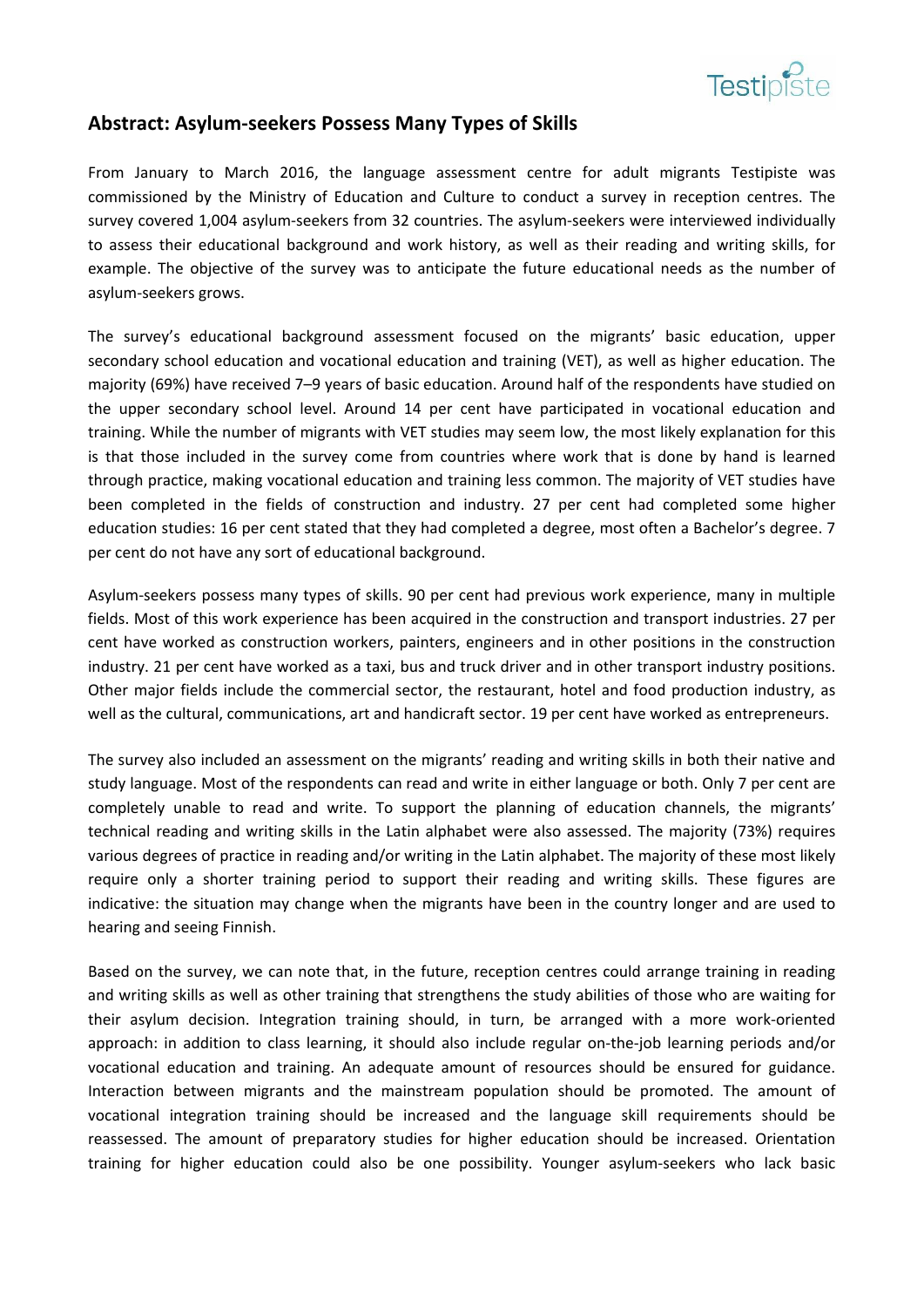

 education should be provided with the opportunity for completing their basic education. The integration of those in a reception centre who are provided with a workplace should be ensured and the work community should be provided with support for interacting with an employee who comes from a different working culture. Skill identification should be ensured. In the future, the skill survey could be conducted for example in connection with the orientation period that has been planned for the reception centre. The information should be collected centrally by the authorities while respecting confidentiality and personal data protection.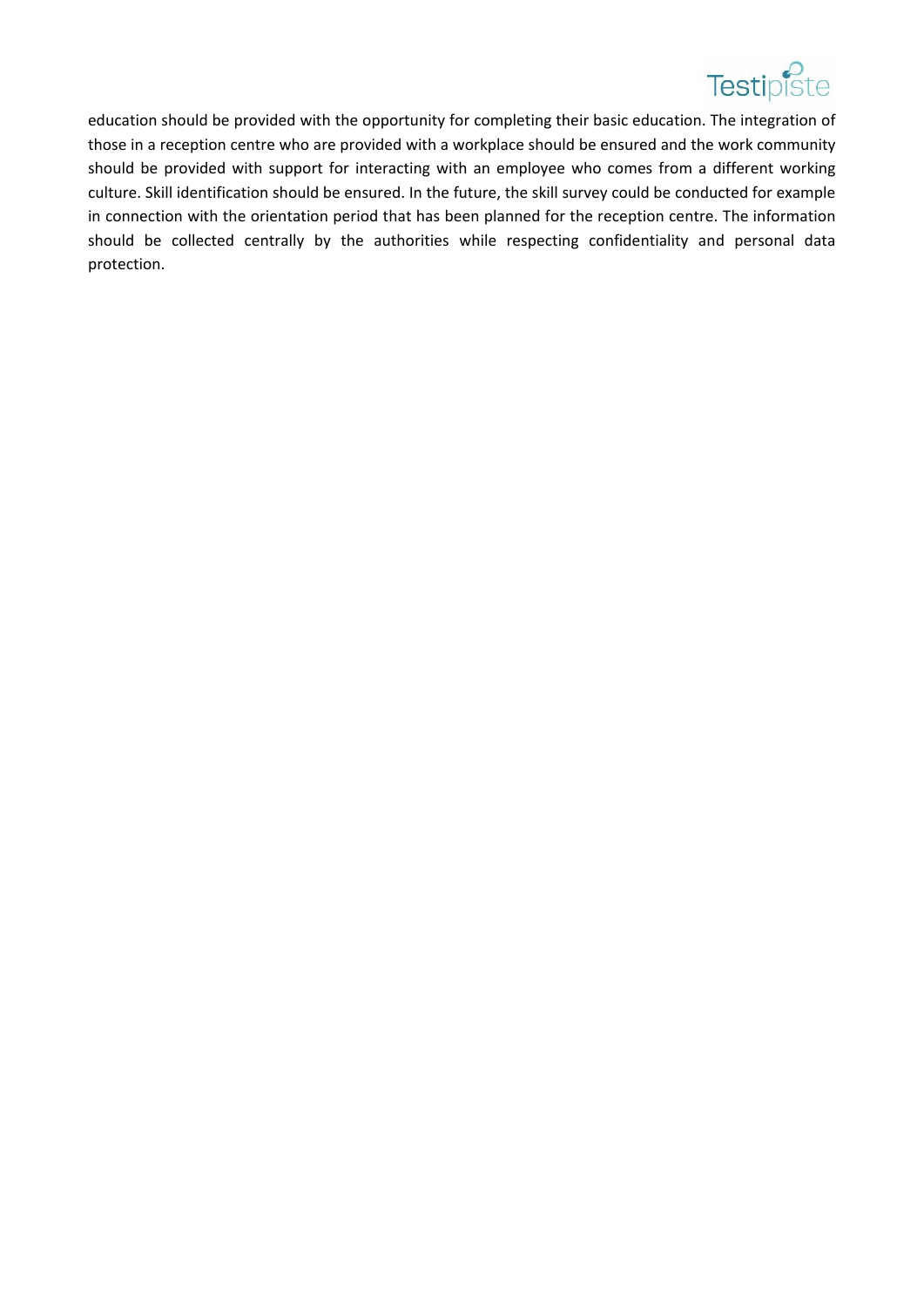

# **Table of Contents**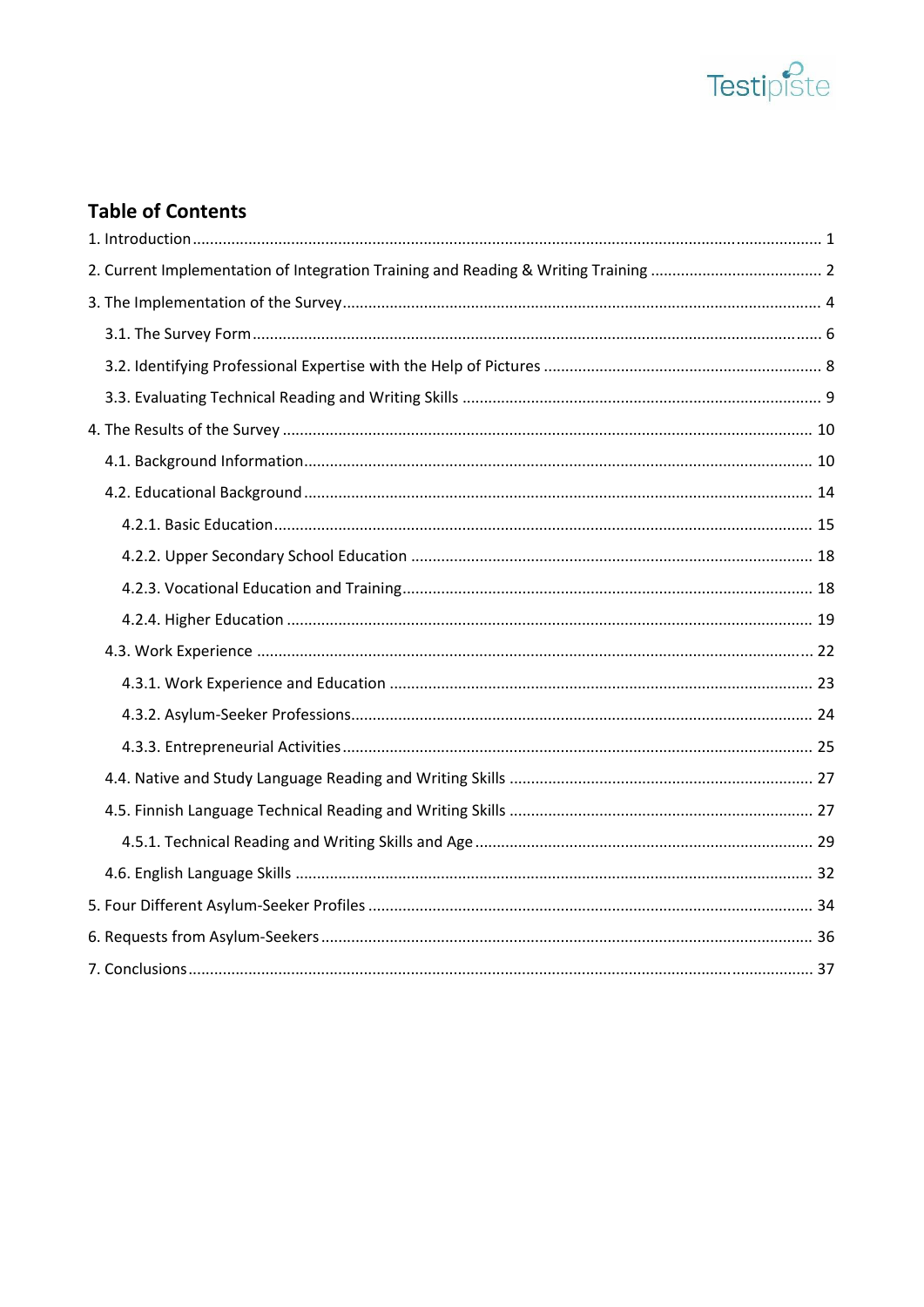

# **1. Introduction**

This report is an assessment on the initial asylum‐seeker skill survey that was conducted in reception centres. The survey was commissioned by the Ministry of Education and Culture and it was implemented by Testipiste, the language assessment centre for adult migrants, from 14 December 2015 to 15 March 2016. The objective of the survey was to help anticipate the future educational needs of those who will receive a residence permit. The results of the survey may also be useful for municipalities who will receive those who have received a residence permit, labour force authorities, business life and other networks that are for example interested in employing asylum‐seekers for tasks that are suitable for them. The report presents the practical implementation of the project, its results, as well as those recommendations that, based on the survey and its sample, can be seen as possible educational needs or measures.

During the survey, 1,004 asylum‐seekers were interviewed in reception centres located in Uusimaa. Most of the people who were included in the survey come from Iraq and Afghanistan, which are also the countries that have the most people coming to Finland overall according to the Finnish Immigration Service. Therefore, the survey results can be seen as applying nationwide for those nationalities who are most represented by the sample.

The survey assessed the following information on the asylum‐seekers:

- a. gender, age, country of origin and length of time spent in Finland,
- b. native language, other language skills and especially English language skills,
- c. educational background,
- d. native and study language reading and writing skills, Finnish language technical reading and writing skills, and
- e. work history and possible entrepreneurial background.

This information can be used as a basis when planning possible new educational models and tracks that will accelerate the entry of asylum‐seekers into the workforce and provide the skills required by Finnish working life, while also keeping integration in mind. The recommendations are compared to the current model and contain suggestions for new methods for effectively implementing education that is meant for those who have been granted asylum.

This report has been prepared by Tanja Sandberg and Elina Stordell on behalf of the working group. The working group members were Kristel Kivisik, Jutta Kosola, Virva Muotka and Eveliina Sirkeinen.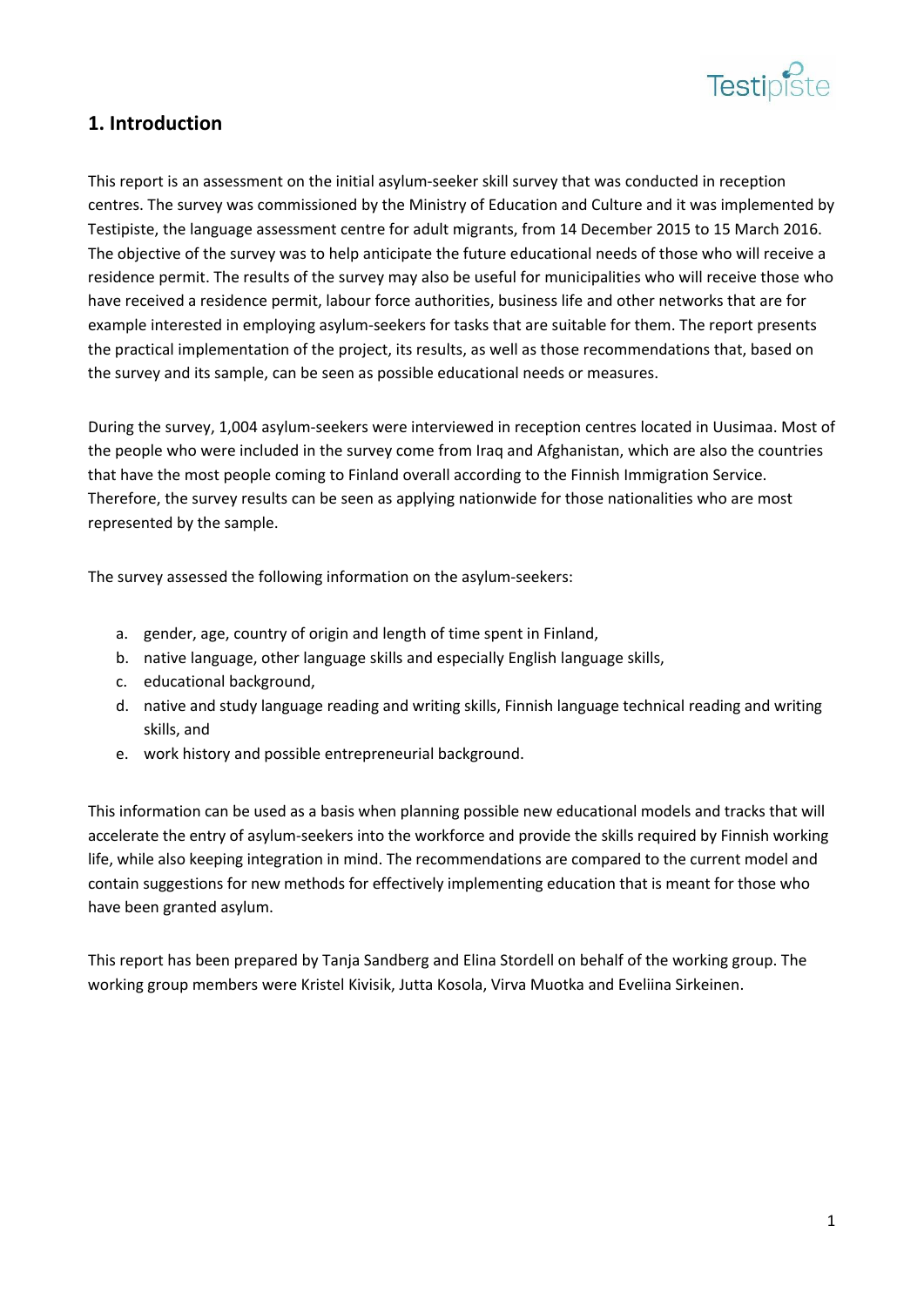

#### **2. Current Implementation of Integration Training and Reading & Writing Training**

Adult migrant integration training is based on the Finnish National Board of Education's National Core Curriculum for Integration Training for Adult Migrants and the National Core Curriculum for Literacy Training for Adult Migrants, both dated 1 February 2012.

Integration training comes in two varieties. Both contain training in Finnish or Swedish, and the second also contains training in reading and writing. In this report, the integration training that contains training in reading and writing is referred to as reading and writing training, and the other is referred to as integration training.

For integration training, the central education modules are Finnish or Swedish and communications skills, working life and societal skills, as well as the guidance that is arranged regularly from the beginning of the training. Every educational track includes an on‐the‐job learning period with a minimum recommended duration of six weeks that can be completed in one or two periods. The duration of the on‐the‐job learning period can also be adjusted individually depending on the student's needs. The student's educational module can also include optional studies as well as training and work try-outs that support the student's personal employment and integration plan.

The integration training offers three different tracks: the track for slow learners, the track for regular learners and the track for fast learners. In the capital region, all three tracks are offered regularly, but the situation can vary in the other regions of the country. Every track consists of modules, the amount of which varies from three to five modules depending on the region of the country. For example, in the capital region, every track contains four modules. The scope of the training is 48–54 credits (1–1.5 years) depending on the educational track. One credit is equivalent to about 35 hours of a student's work. In practice, the track for slow learners in the capital region lasts 270 days (13.5 months) and the track for regular and fast learners lasts 240 days (12 months).

The scope of the training is individual and depends on the student's initial level, study capabilities, educational success and goals. The training does not always start from the beginning, as the initial level varies depending on the student's language skill, and sometimes the educational modules can be repeated if the student does not attain their training goals.

Since 2015, the capital region has featured new vocational integration training where the vocational education and training begins during the integration training. In addition to learning the other contents of the integration training, the vocational integration training aims to assist the student in learning the vocabulary of their own field and complete parts of their degree during their integration training, for example. These kinds of training programmes have been offered in connection with the construction, care, hotel, restaurant & catering, and transport sector.

The central education modules for the reading and writing training are Finnish or Swedish and communications skills as well as reading and writing skills. The training consists of modules, the amount of which varies in the different parts of the country. The training lasts 160–200 days on average. The scope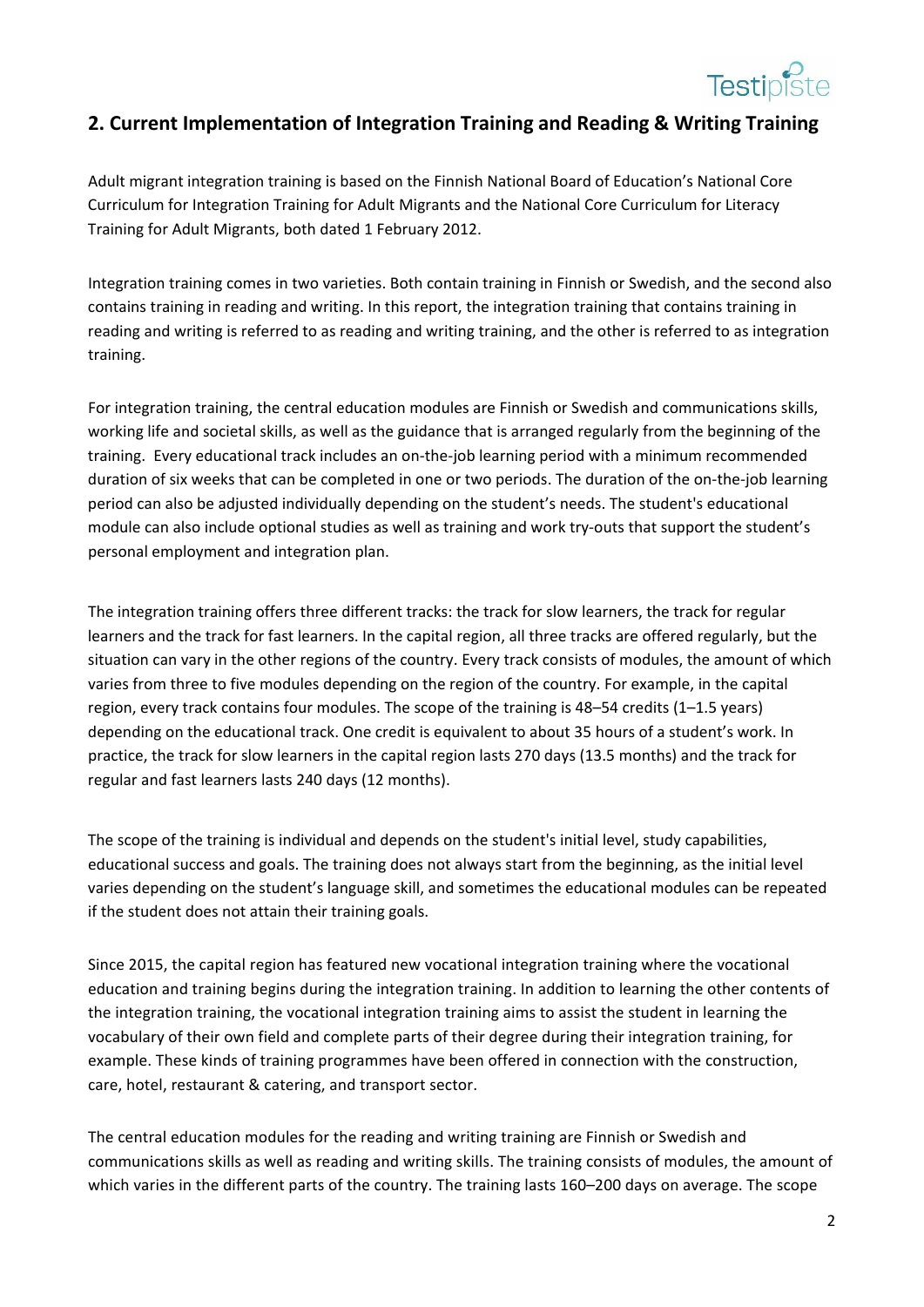

 of the training also varies greatly according to individual needs from one module to four. After the reading and writing training, the students continue on the regular integration training track, most often on the track for slow learners, and many of them on the slow track meant for students who have completed the reading training.

Currently, a change is being planned for the reading and writing training for the beginning of 2018 to integrate the training into the basic education for adults and therefore under the administration of the Ministry of Education and Culture.

Before the training, the migrant participates in an initial level evaluation that is part of the initial survey conducted by the labour administration. A majority of the persons who participate in the initial level evaluation have registered as unemployed jobseekers at the Employment and Economic Development Office, where an integration plan is made for them. The plan typically contains studies in Finnish or Swedish, for example. The implementation of the initial level evaluation varies depending on the region of the country. The implementers are selected on the basis of competitive tendering that is arranged by the Centres for Economic Development, Transport and the Environment every couple of years. The largest initial level evaluation organisation is Testipiste, the language assessment centre for adult migrants, which has operated in Uusimaa since 2010. The initial level evaluation model that has been developed by Testipiste is used by various other organisations across the country that do similar work.

The goal of the integration training is to reach the skill level B1.1 of the Common European Framework of Reference for Languages in Finnish or Swedish, which is also the skill level required for attaining citizenship. A person who has reached this target skill level has the functional basic language skills for e.g. language‐ supported vocational education and training and for carrying out work tasks. Four areas are used to evaluate the migrant's skill level: speech, speech comprehension, writing and understanding text. From January to October 2015, of the 4,833 students in the national Koulutusportti<sup>1</sup> system who completed the integration training organised as labour market training, the language skill level of 3,680 students (76%) was below the target level B1.1. In practice, the general skill level of for example those on the slow learner track often falls below the target level, even though the target level may be reached in individual areas like speech comprehension.

Integration training is organised both as labour market training for adults and as self‐motivated training. The education has been provided by private and public educational organisations. The education is put for competitive tender by the Centres for Economic Development, Transport and the Environment usually every 2–3 years (sometimes even by module), which is why the educational providers change often. The wide variety of organisers and the different educational implementations weaken the education's effectiveness and treat migrants in the different parts of the country unequally.

 $1$  The data was received from the labour administration's Koulutusportti system. Koulutusportti is a data system that helps the Employment and Economic Development Offices to direct migrants who have registered as jobseekers towards language or vocational skill surveys and training that promotes integration.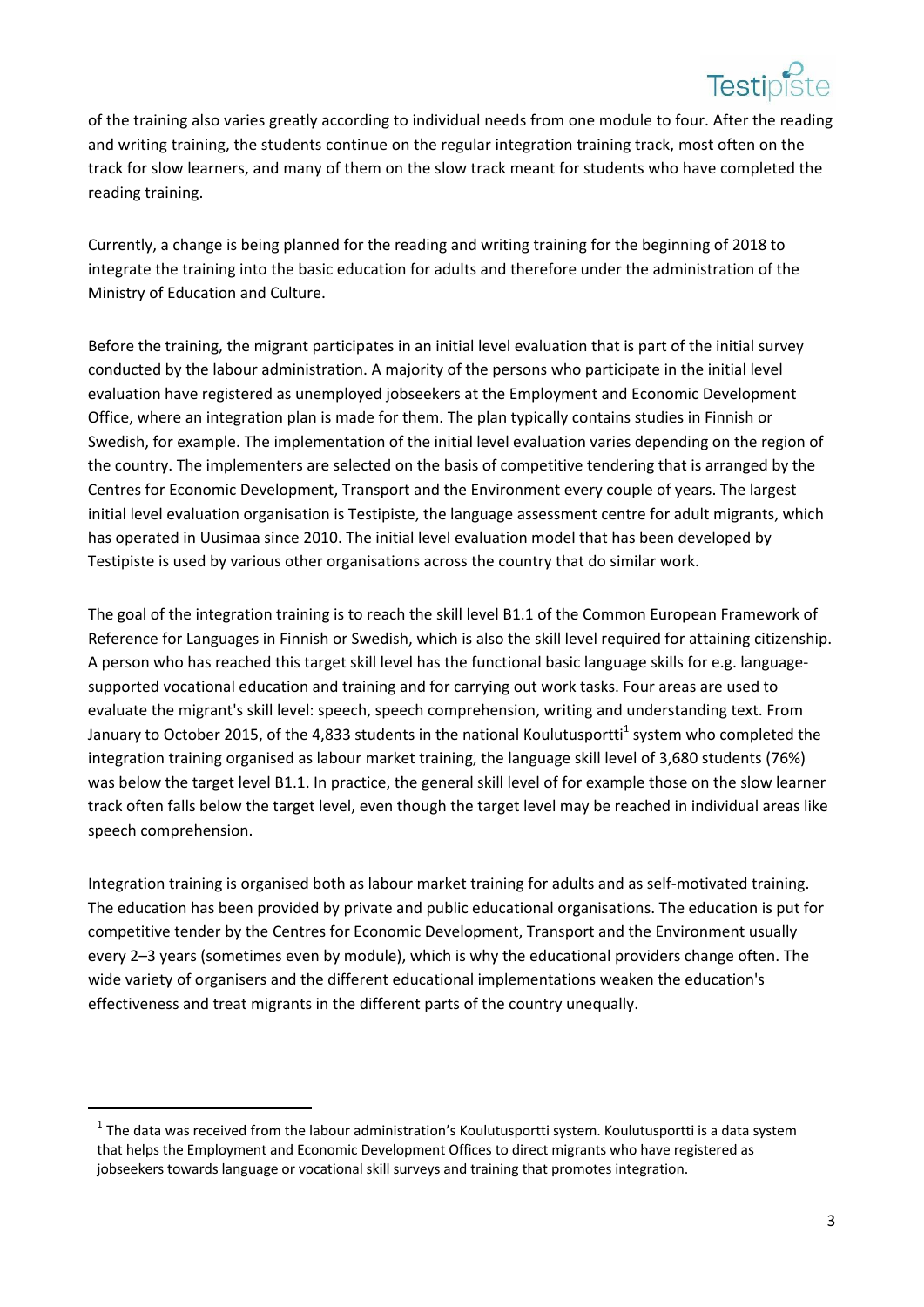

# **3. The Implementation of the Survey**

Where applicable, the survey utilised Testipiste's initial level evaluation model for integration training placement as well as Axxell Multicultural Centre's picture‐based vocational skill identification model. Testipiste is the most experienced initial level evaluator and integration training placement provider on the national level. Since 2010, Testipiste has provided unemployed adult migrants mainly in the capital region with integration training placement, and it has helped around 18,000 clients altogether.

Several statistical analyses have found that Testipiste's testing models and tests are reliable. In addition, the connections between initial level evaluation tests and the Finnish language competency that has been achieved by the end of the integration training have been researched. Reaching the goals by the end of the training is most predicted by the number of studied languages and the person's educational background. The educational background especially affects the development of writing skills. In addition, the study capability tests used in Testipiste's initial level evaluation (e.g. technical reading and writing) and the Finnish language skill level evaluation that is given in the final evaluation are linked to one another.<sup>2</sup>

The survey included answering a background information form, writing one or several short writing samples, technical reading and writing tests in Finnish as well as a short interview for assessing the person's work history. The survey lasted around 15—30 minutes per person.

The survey was implemented in 13 reception centres in Uusimaa, with around 17 visits in total. The survey visits were implemented with the following schedule:

| 21 December 2015 | Vantaa Auramo                                    |
|------------------|--------------------------------------------------|
| 21 January 2016  | Helsinki Metsälä/open side                       |
| 26 January 2016  | Helsinki Metsälä/Koskela emergency accommodation |
| 27 January 2016  | Nurmijärvi Röykkä                                |
| 28 January 2016  | Helsinki Sturenkatu                              |
| 29 January 2016  | Helsinki Sturenkatu                              |
| 2 February 2016  | Helsinki Pitäjänmäki/Kutomotie                   |
| 3 February 2016  | Helsinki Sturenkatu                              |
| 4 February 2016  | Helsinki Sturenkatu                              |
| 9 February 2016  | Helsinki Pitäjänmäki/Kutomotie                   |
| 10 February 2016 | Espoo Otaniemi Emergency Services College        |
| 11 February 2016 | Kirkkonummi Aavaranta                            |
| 11 February 2016 | Kirkkonummi Evitskog                             |
| 25 February 2016 | Kirkkonummi Aavaranta                            |
| 26 February 2016 | Vantaa Auramo                                    |

 $2$  Testipiste and the Centre for Applied Language Studies, University of Jyväskylä 2016.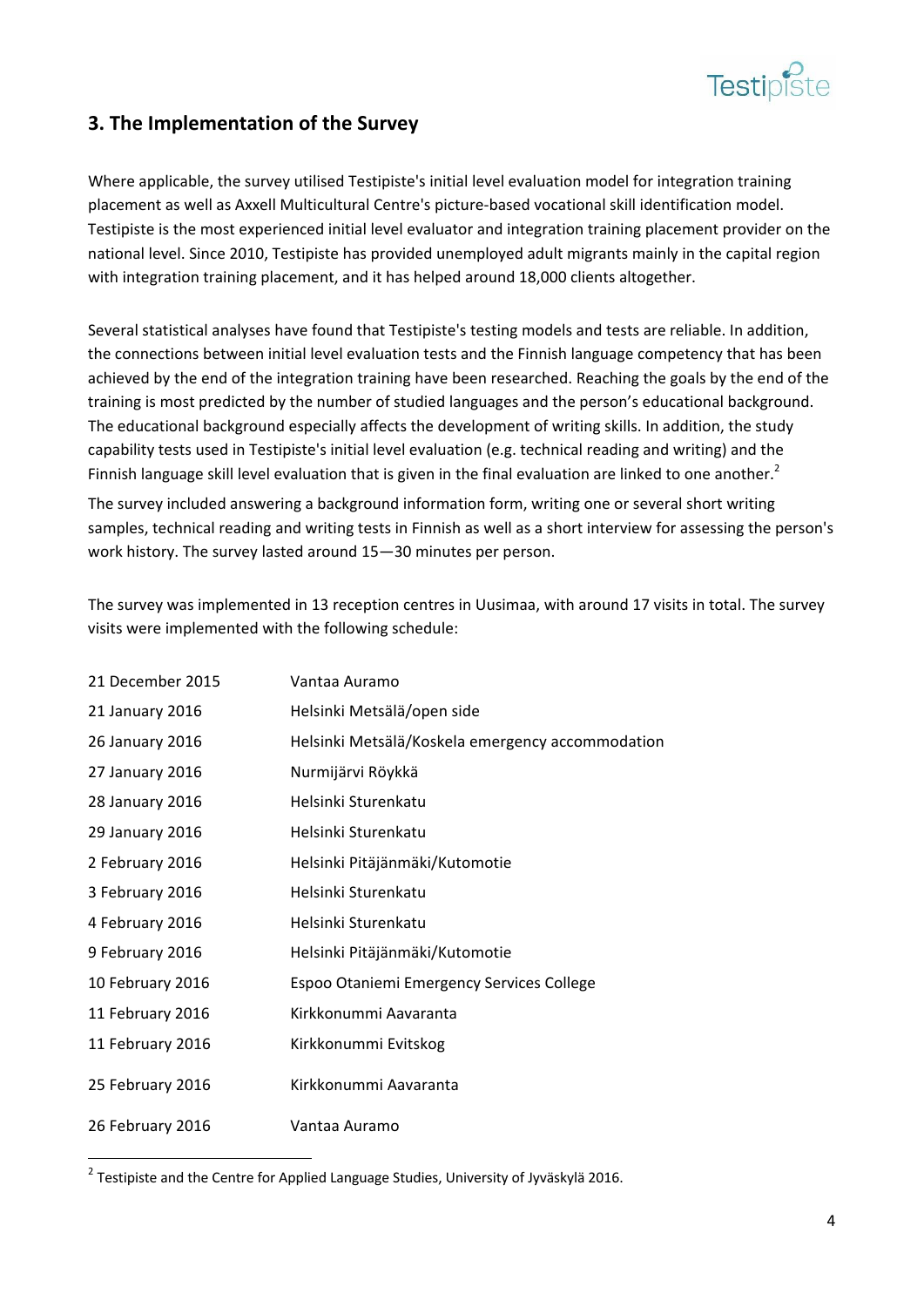

### 2 March 2016 Vihti Hopeaniemi

#### 2 March 2016 Vihti Riuttaranta

Before the actual skill survey was initiated, the skill survey model was piloted (21 December 2015 Vantaa Auramo) and modified with the necessary changes. The changes in both the implementation and contents were so major that only a part of the pilot results were included in the final results of the project.

The visits to the reception centres were agreed upon in advance and the reception centres were supplied with notices in different languages on the purpose and contents of the survey. In the reception centres, the purpose of the survey was also explained with the help of interpreters to the participating asylum‐seekers, and each participant was also provided with a personal interview time. In general, all those who were present were eager to participate in the survey, and the reception was positive. The number of participants varied depending on the number of residents in the reception centres. All those who wanted to participate in the survey could do so either during the first or second visit.

Each survey visit included 3—9 Testipiste interviewers representing experienced language skill evaluators, Finnish language teachers for integration training, reading and writing skill teachers, and working life teachers for integration training. They were assisted by 1—4 interpreters either on‐site or via telephone. To ensure the reliability of the evaluation from the perspective of repeatability, before the survey, every evaluator participated in one or several orientation sessions where they were informed about e.g. the survey's implementation and practical matters related to it, their obligation to confidentiality and Testipiste's evaluation criteria. The new survey evaluators monitored the proceedings of the interviews on‐ site before beginning their survey evaluations. This ensured the general quality of the survey results.

In one reception centre, a centre employee participated in the survey on an experimental basis. The reception centre employee could, after participating in a brief orientation session and monitoring a few interviews, assist asylum‐seekers in filling out the survey form. However, evaluating reading and writing skills proved difficult for a person who had no previous experience. In the future, it is essential that the persons who implement the survey are orientated carefully with the tests and evaluation criteria used. The centre employee also highlighted the lack of resources: at least in this experiment, the reception centre employees found it difficult to let even one person participate in the survey. This means that if the goal is to transfer the initial skill evaluation implementation to the centre employees, enough personnel and time must be allocated for it.

When necessary, interpreters were used to help, but since the forms were translated into different languages and the interviewers were provided with key words and phrases in different languages, there was a marked decrease in the need for interpreters.

Validity is also part of the evaluation's reliability: i.e. that the evaluation tools measure exactly the skills that they are supposed to measure. The survey form questions were chosen according to this principle as appropriately as possible. The asylum‐seekers are asked about their most central background information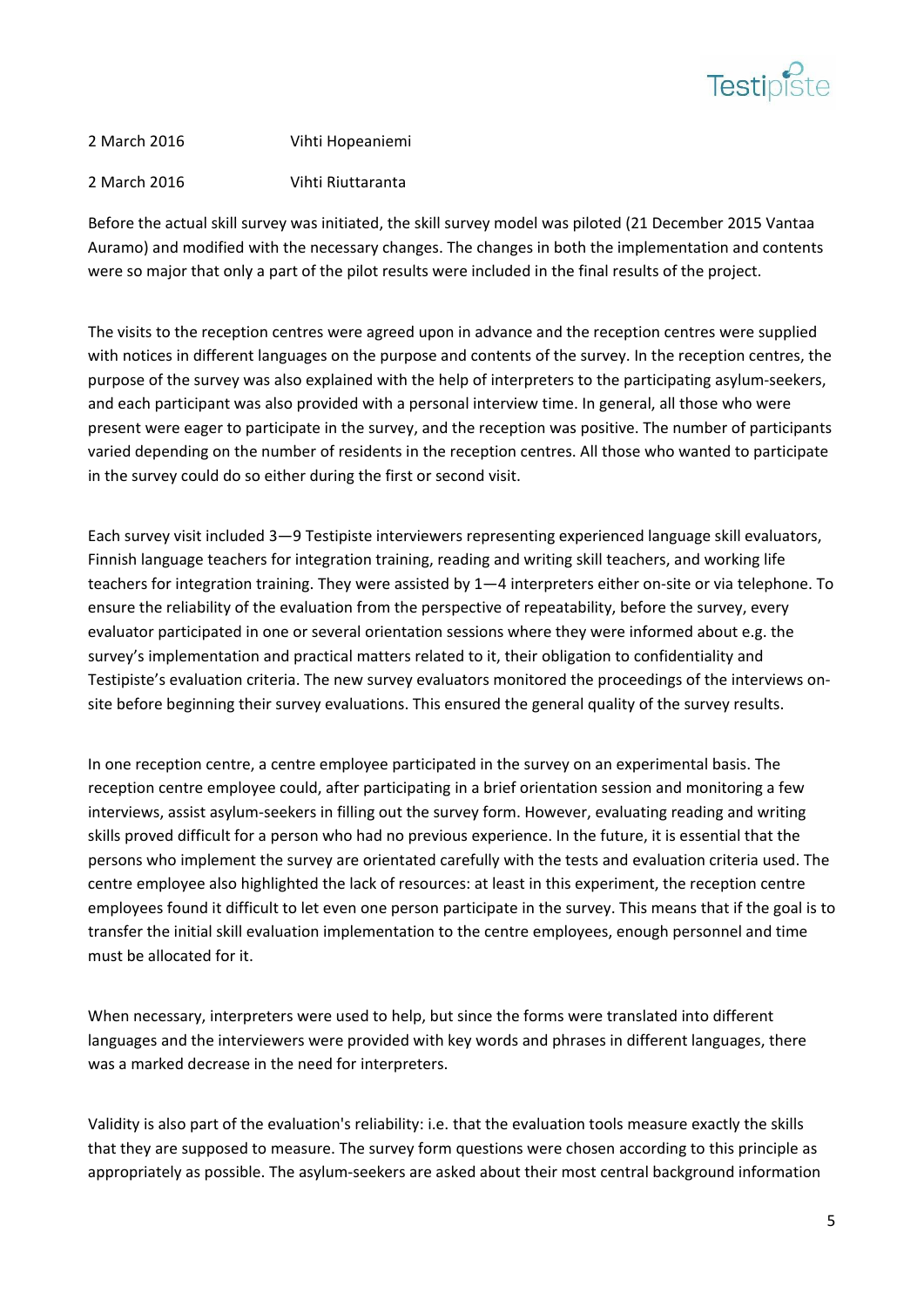

 as well as the information that is necessary for anticipating their educational needs. This means that there are no questions about their family or reasons for immigrating, as these are unnecessary in this context and their inclusion could cause unnecessary stress in an already‐tense survey situation. The tests that were used were also chosen according to their appropriateness. The participants did not have to participate in any extra tests whose results could not have been utilised in the survey.

The settings that the reception centres could offer for implementing the survey varied greatly. During the survey, the reception centres could contain other simultaneous activities. However, every centre contained a suitable room or rooms for the survey, where the personal interviews could be held as peacefully and confidentially as possible. In some places, the reception centre employees, guards or volunteers guided the participants to the interviews, and in others the survey evaluators or interpreters retrieved them. Generally, the transitions went smoothly, although it required one or more extra persons.

#### **3.1. The Survey Form**

A paper evaluation form was developed in Testipiste as a tool for the survey, and it was translated into seven languages: Arabic, Dari, Persian/Farsi, Kurdish Sorani, Somalian, English, and French. An example of the survey is provided as an appendix. In addition to collecting the information, the project wanted to assess whether the asylum‐seekers could fill out the form independently. However, even when provided in their native language, filling out the form proved challenging for the asylum‐seekers. Just the idea of filling out the form was difficult for some, some had difficulty interpreting the answer option classes, and a small part could not read the text in their native language. Only 25 per cent of the interviewed asylum‐seekers could fill out the form independently. 64 per cent needed the interviewer's help, and with 9 per cent the interviewer had to fill out the whole form. If there is a need for providing a similar kind of survey for asylum-seekers in the future, a tailor-made computer program could prove more efficient than a form, as a program could also provide visual and audio support. It is still likely, however, that not everyone will be able to answer the questions independently. During the survey, an electronic form was developed on the basis of the survey form with the Webropol tool. However, the electronic form was not implemented as it was not seen as being suitable due to the previous observations, technical challenges and tight schedule.

The form asks for the asylum-seeker's reception centre and municipality, identity card customer number, gender, age, country of origin, length of time spent in Finland, native language and other language skills. The answers are chosen from a list and written in the open field.

For their native and study language, the asylum‐seeker is asked whether they can read and write them. They are also asked to briefly write in this language/these languages about where they are from and what they would like to do in Finland. Based on the survey, the asylum‐seekers answer the questions on their native and/or study language writing skills in a reliable manner: if the asylum‐seeker has marked on their form that they can read and write, they were generally able to provide a writing sample. Most of the samples were written in Arabic, and they were processed together with an interpreter and evaluated as understandable. Therefore, based on this survey, there might not be a need to ask for writing samples in the future, as the asylum‐seeker's own evaluation can be seen as sufficient.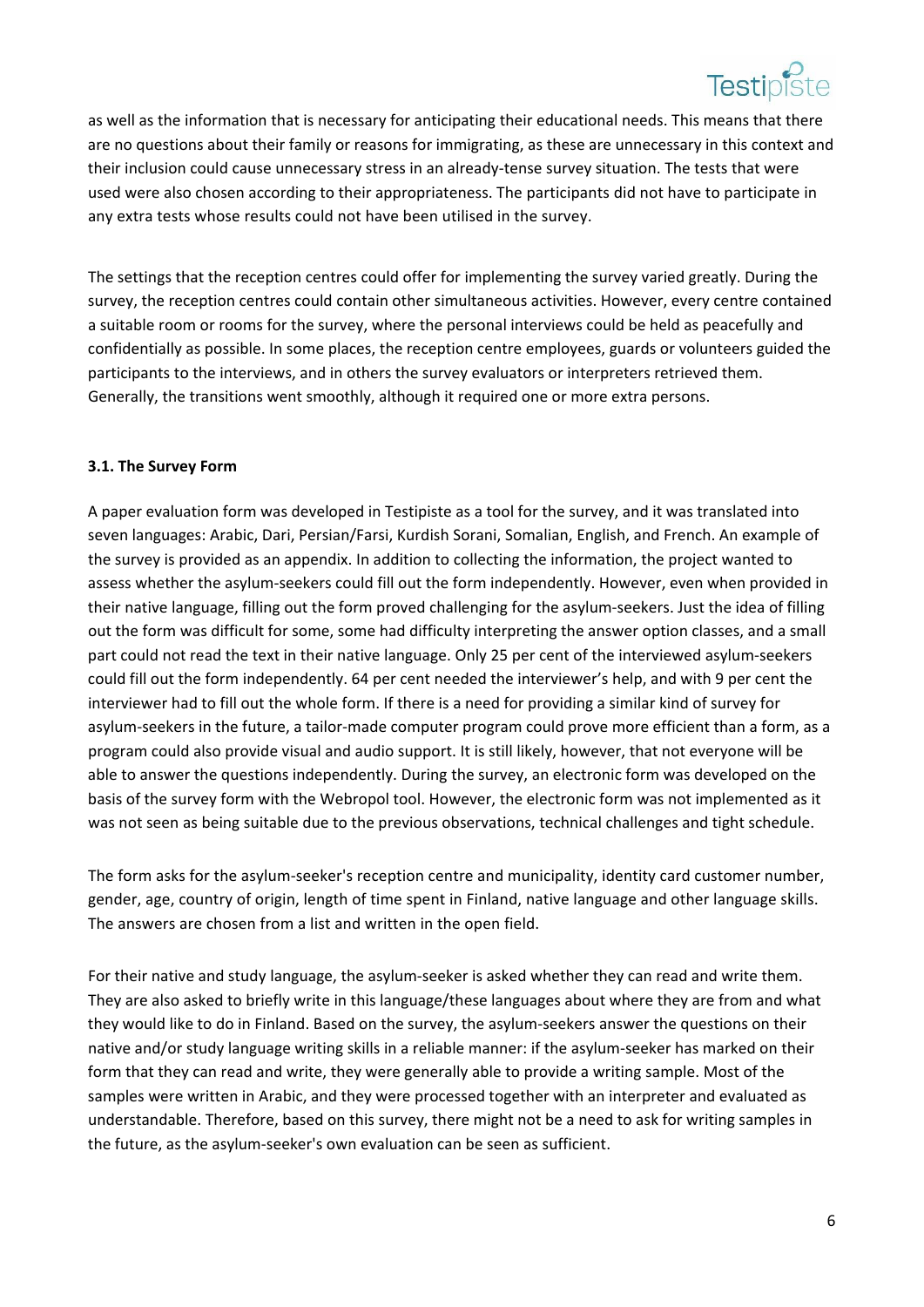

 There are separate questions for English on whether the asylum‐seeker can speak or write in English. They are also asked to briefly write in English about where they are from and what they would like to do in Finland. Based on the survey, asking about the asylum‐seekers' English skills with the form is not reliable enough. Many answer in the form that they know English, even though they cannot speak or write more than a few words or phrases. In this report, this sort of language skill is not considered to represent an adequate level of English.

The form also asks whether the asylum-seeker thinks that they could study in English. As just ticking a box does not provide reliable information, the answer was always compared to the interviewer's evaluation on the asylum‐seeker's English language speaking and writing skills. Even after this, the result is an indicative evaluation of the asylum‐seeker's language skills, which means that it cannot be used to determine whether an asylum‐seeker could truly study in an English language training or education programme in for example a university of applied sciences or a university. In this survey, the interviewer's evaluation of the asylum‐seeker's English skills was also added to the form.

The form also asks about any other languages the asylum-seeker knows. However, these languages are not listed in this report, as the information is based solely on the information provided by the asylumseeker and since in Finland there is no vocational education and training or higher education available in any other foreign language than English. The results are as expected: the asylum‐seekers often know several languages that are spoken in their countries or origin or in their neighbouring countries. In addition, they know the languages that they have been exposed to on their journey to Finland, such as Turkish, Greek and Russian. Some have studied European languages at school, such as French.

The form also asks whether the asylum‐seeker can read and write in the Latin alphabet. The form refers to this as the "English alphabet", since during the pilot many of those answering the question understood the Latin alphabet as referring to their knowledge of Latin. Even during the survey, many interviewers had to specify that this did not refer to their knowledge of English, but their understanding of the letters. Even with this, the asylum-seekers did not always answer reliably. Those who are used to another alphabet (such as the Arabic alphabet) can find it difficult to evaluate their knowledge of the Latin alphabet. Part of the asylum‐seekers answered in the form that they knew the Latin alphabet but could not demonstrate any sort of reading or writing skills during the tests or even write their own name on the form with the Latin alphabet without a model. On the other hand, some of the asylum-seekers were able to read and write some Finnish text and Finnish words, even though they had marked that they could not understand the Latin alphabet. In the future, it is not necessary to ask for the asylum‐seeker's Latin alphabet skills, as this can be ascertained more reliably with technical reading and writing tests.

In addition to the questions on their language skills, the asylum‐seekers are asked about their educational background. The asylum‐seeker is asked to mark how many years of basic education they have completed. In addition, they are also asked about their upper secondary education, vocational education and training and higher education. For vocational education and training and higher education, the asylum-seeker is asked to provide the field of study according to classification provided by the authorities. For higher education studies, the asylum‐seeker is also asked to provide the duration of their studies, their possible degrees, and the name of the higher education institution.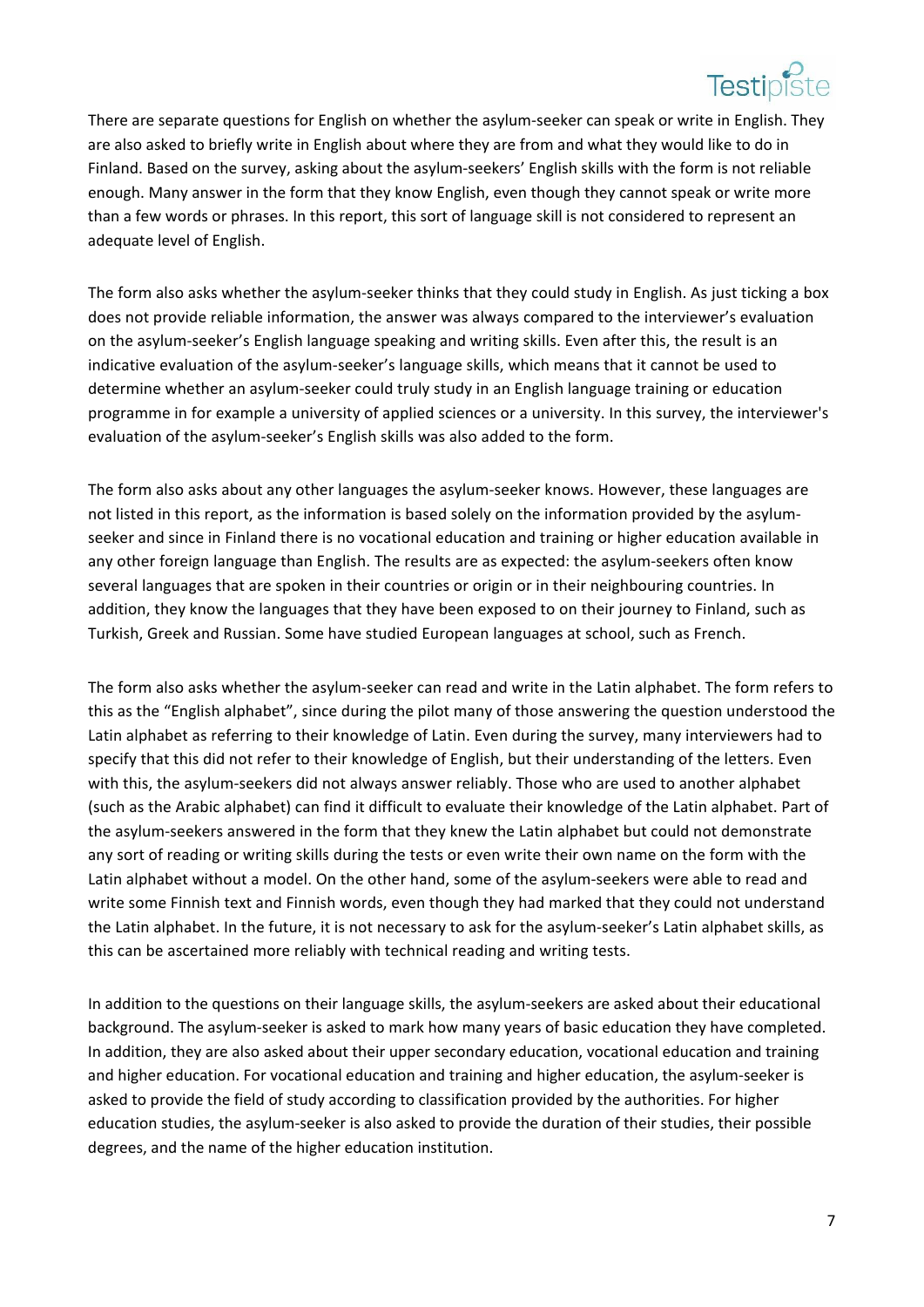

 The question about vocational education and training was difficult for the asylum‐seekers, even though it was asked with a form in their native language and with an interpreter present, if necessary. Vocational education and training was seen as referring to their work history. The form was adjusted during the survey so that the new version asks how the asylum-seeker has learned their profession: during work, in a vocational institution or in a higher education institution.

The form also asks the asylum-seekers about their work history. This too was first assessed with the form, but it was given up, as the form and the list of professions was too long and slow to read, the asylum‐ seekers had trouble understanding the meaning of a profession and, in the end, the multi‐page form might only receive one little mark. Instead of the form, the asylum‐seekers were asked directly about their work history with the help of pictures, and the interviewer recorded their profession and number of years they had worked. In addition, the asylum-seekers were asked whether they had operated as independent entrepreneurs. Even during the translation phase of the survey form, it became clear that the question on acting as an entrepreneur was problematic. Small‐scale businesses, such as family‐owned shops or laundries, are not always seen as entrepreneurial activities, and they do not include the kind of bureaucratic requirements, knowledge of processes and risk‐taking that are required for acting as an entrepreneur in Finland. Several asylum‐seekers reported that they had worked in a family‐owned business, which is not seen in the results of the survey.

#### **3.2. Identifying Professional Expertise with the Help of Pictures**

Axxell Multicultural Centre participated in the OSAMA project funded by the Finnish National Board of Education to develop picture‐based learning assessment. A skill identification model that does not require any language skills and where an individual's skills and previous vocational background can be identified through pictures without using any language is excellently suited for conducting skill surveys in reception centres.

The Ministry of Employment and the Economy's recommended vocational list was utilised for the survey. With a few adjustments, the list is part of the survey's vocational skill identification section. The vocational skill identification package contains pictures from which the interviewee selects their professional field. Based on their professional field, the interviewee then selects their job title(s) from a list of job titles depending on their professional background. If necessary, these same pictures are utilised when assessing the interviewee's educational background.

The skill surveys assess the asylum-seeker's previous work experience along with their job titles and the years that they have worked. However, this only reveals what sort of job title the person has had in their country of origin or somewhere else. The person could have experience that they have gained elsewhere that is not revealed during this survey. They could have learned skills through their hobbies or free time, for example, that could prove essential in their working life as well. Therefore, it is possible that there is more or a wider variety of (vocational) expertise than what was revealed via the survey. It is also worth noting that while their job title may be the same in Finland, the work itself may have been different and the person may not possess the professional expertise that is required for the job title in question in Finland. It is not self‐evident that everyone would want to work in the same field as they did in their country of origin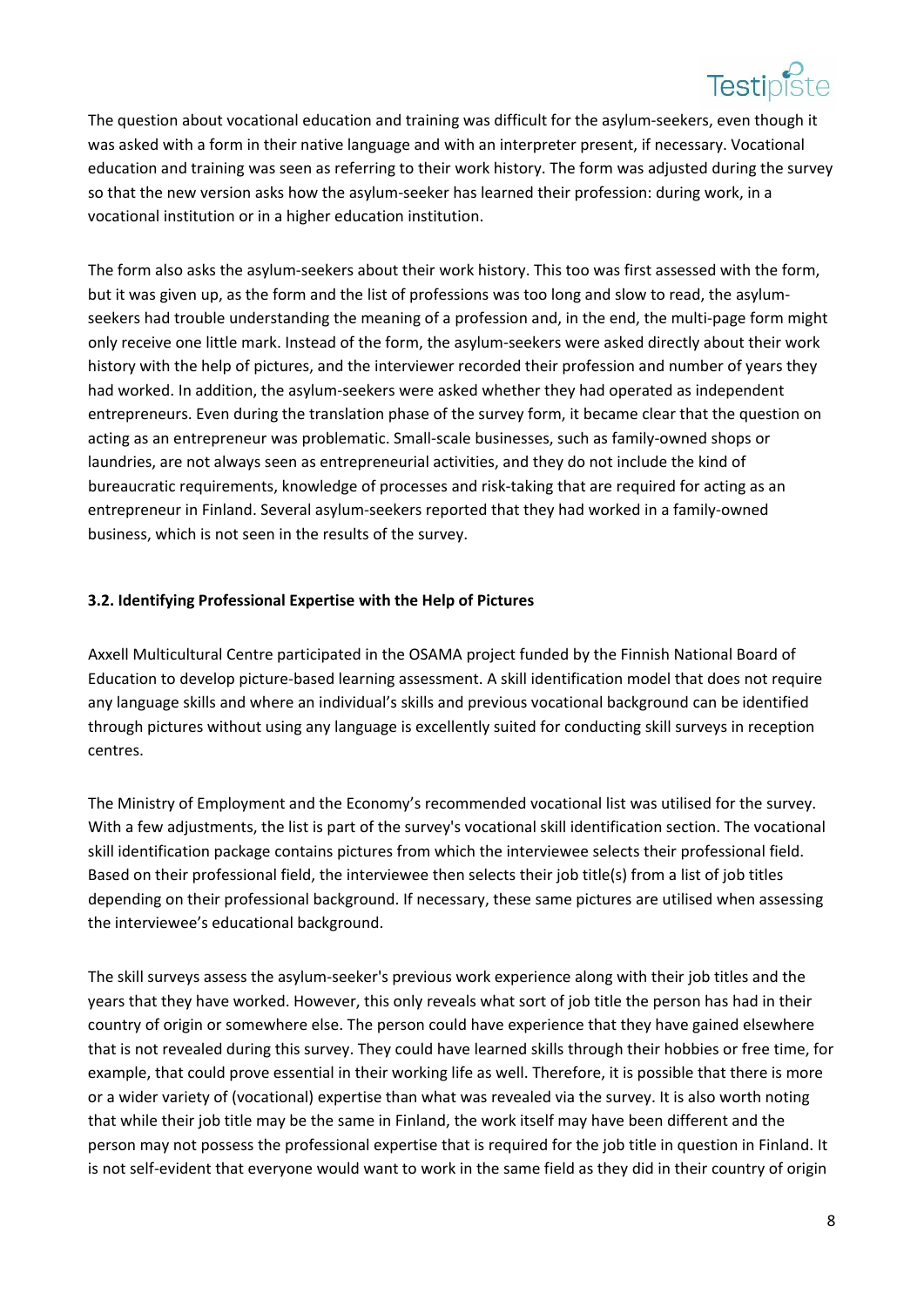

 due, for example, to differences in job descriptions, desire to train further or to a completely new profession. One might also want to change their profession for health reasons.

Every job title could not be assigned with a picture, and occasionally the interviewees were unable to identify the profession from the picture either due to job description differences or for other reasons. In some cases, the job description was so different from the Finnish one that an interpreter was needed to assess the interviewee's professional background. Based on the survey, picture‐based skill identification is a functional way of assessing initial vocational skills, especially when the interviewer and interviewee do not speak the same language.

#### **3.3. Evaluating Technical Reading and Writing Skills**

In addition to the background information and the form, the survey assessed the asylum‐seeker's skill with the Latin alphabet and their technical reading and writing skills in Finnish. The assessment utilised Testipiste's normal initial evaluation tests as Testipiste has considerable experience on their effectiveness and reliability.

The technical reading test includes reading aloud an easy 150‐word text in Finnish which then becomes a bit more difficult towards the end. The test evaluation takes into account the reading speed, accuracy and durability, and how well the coding can be heard. The evaluation scale contains four possible ratings. A rating of 0 means that the asylum-seeker cannot read the text at all even if they might recognise some letters. In other words, they require reading skill training that starts from the basics. A rating of 1 means that the asylum‐seeker needs reading skill training before beginning their language training. However, the training can be shorter than for those persons who received a rating of 0. A person who achieves a rating of 1 can be seen as being semi‐literate. A rating of 2 or 3 means that the asylum‐seeker does not need special reading support and could attend the current kind of integration training: those who received a rating of 2 on the track for slow learners and those who received a rating of 3 on the track for normal or fast learners.

In the technical writing test, i.e. the dictation test, the interviewee hears 12 Finnish words that they must write by hand. The evaluation of the result takes into account how many times the words had to be repeated to the asylum‐seeker as well as the speed and accuracy of the writing. The evaluation scale and its interpretation correspond to the technical reading evaluation. The evaluation scale contains four possible ratings. A rating of 0 means that the asylum‐seeker cannot write more than a few letters. In other words, they require writing skill training that starts from the basics. A rating of 1 means that the asylum‐seeker needs writing skill training before beginning their language training. However, the training can be shorter than for those persons who received a rating of 0. A person who achieves a rating of 1 can be seen as being semi-literate. A rating of 2 or 3 means that the asylum-seeker does not need special writing support and could attend the current kind of integration training: those who received a rating of 2 on the track for slow learners and those who received a rating of 3 on the track for normal or fast learners.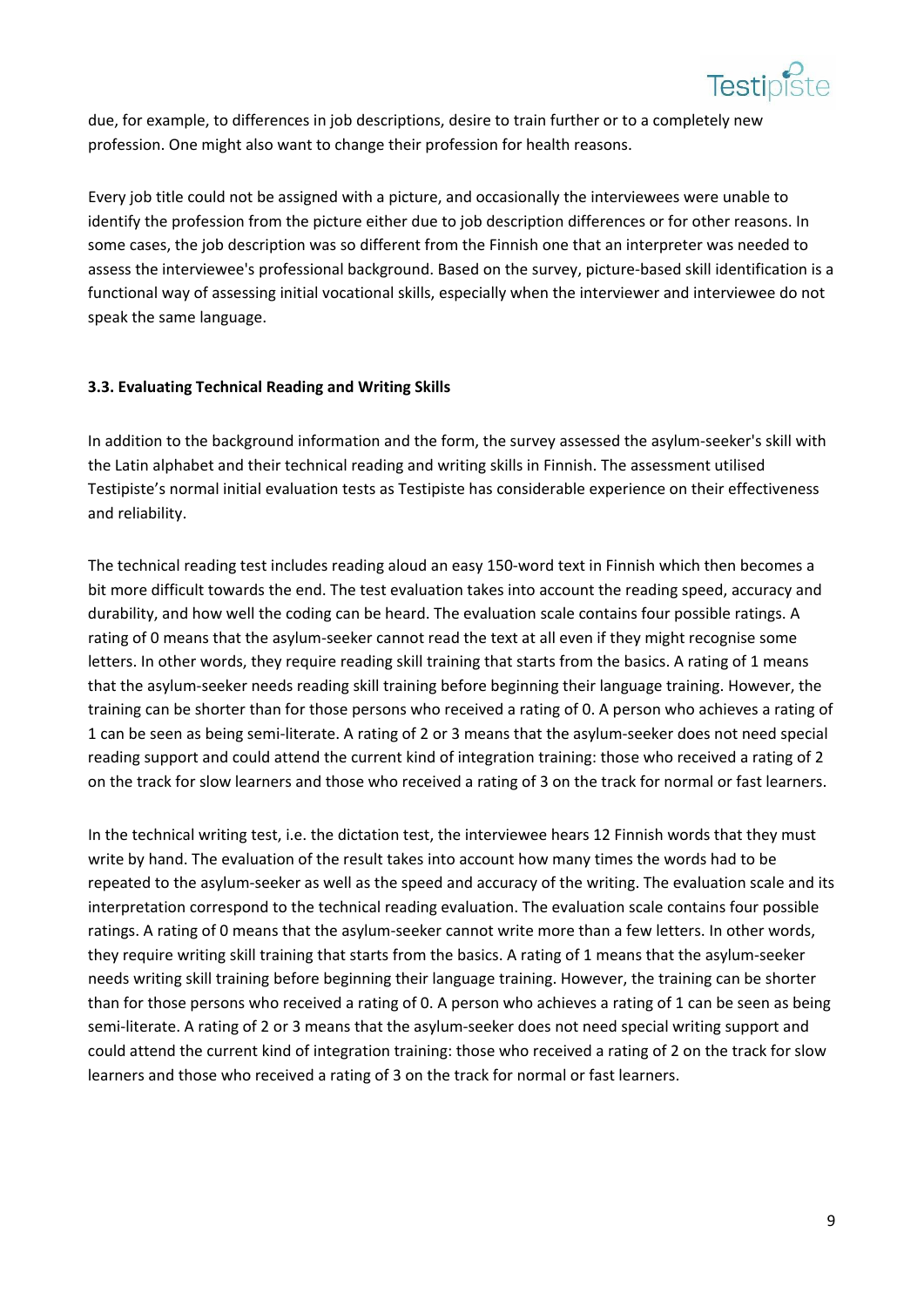

# **4. The Results of the Survey**

This section presents the summary of the survey that covered 1,004 asylum‐seekers. Most of the information has been provided by the asylum‐seekers themselves. The results are presented by topic and to the extent necessary with regard to the objectives of the project.

#### **4.1. Background Information**

The tables below present the interviewees' gender distribution, country of origin, native language and age group. The majority (90%) of the interviewees are men, which can be seen in the later tables on for example the interviewees' professions. The interviewees come from 32 countries altogether. 66 per cent of the interviewees were from Iraq and 16 per cent from Afghanistan, which corresponds to the Finnish Immigration Service's information on the distribution of migrants in Finland. The largest language groups are Arabic and Dari. 62 percent spoke Arabic and 15 per cent spoke Dari. Most of the interviewees (62 %) are young, 19–29‐year‐olds. This is reflected in for example how many years of work experience a person has.

| <b>Reception centre</b> | <b>Male</b> | Female   | <b>Total</b> |
|-------------------------|-------------|----------|--------------|
| Metsälä                 | 19          | 4        | 23           |
| Ruskeasuo               | 24          | 9        | 33           |
| Hopeaniemi              | 76          | 12       | 88           |
| Röykkä                  | 49          | 14       | 63           |
| Riuttaranta             | 20          | 17       | 37           |
| Aavaranta               | 185         | 20       | 205          |
| Vuoranta                | 21          | 21       | 42           |
| Auramo                  | 36          |          | 36           |
| Evitskog                | 33          |          | 33           |
| Koskela                 | 80          |          | 80           |
| Otaniemi                | 59          |          | 59           |
| Pitäjänmäki             | 188         |          | 188          |
| Sturenkatu              | 117         |          | 117          |
| <b>Total</b>            | 907 (90%)   | 97 (10%) | 1004         |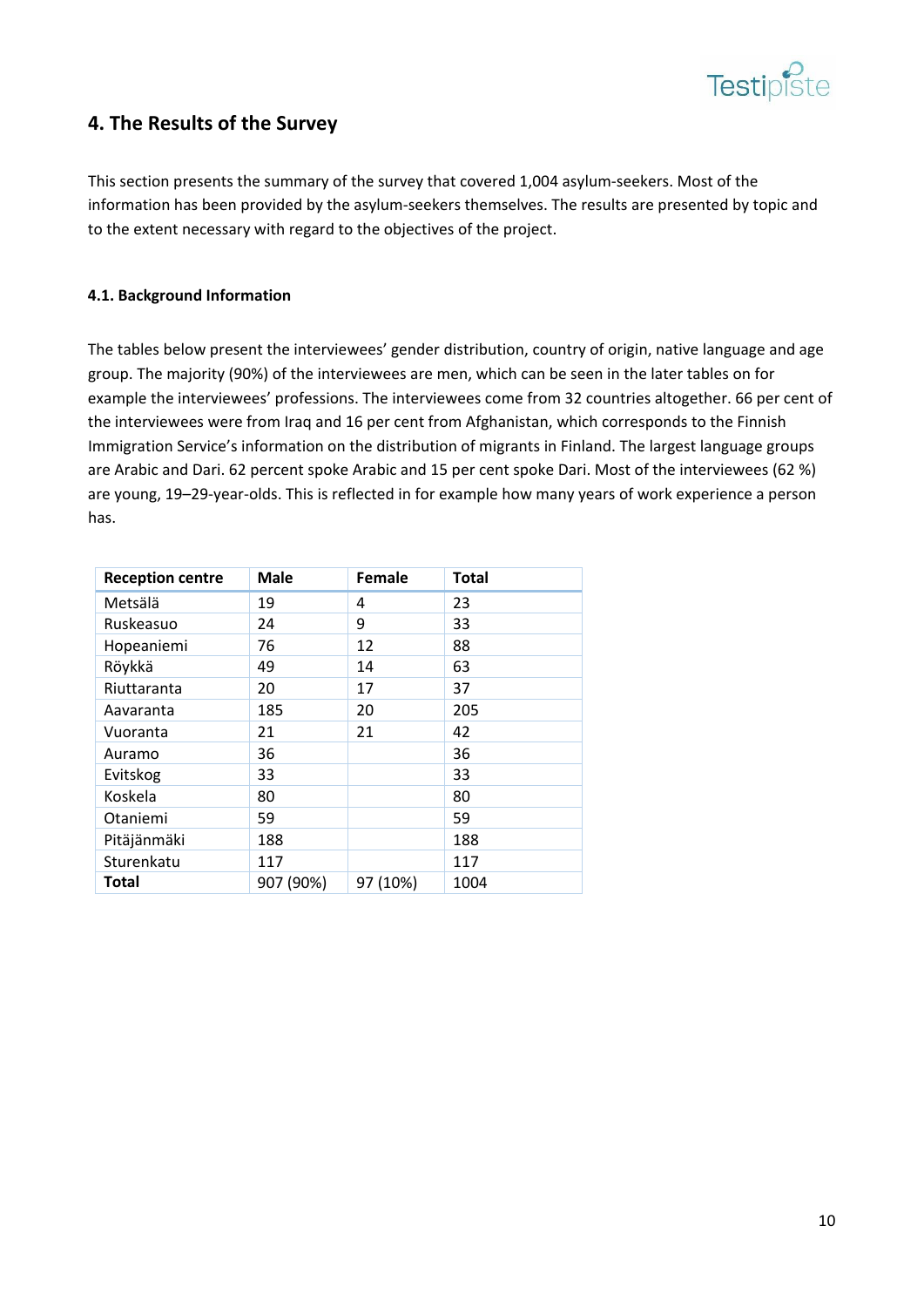

| <b>Country of origin</b> | <b>Male</b>    | <b>Female</b> | <b>Total</b>   |
|--------------------------|----------------|---------------|----------------|
| Iraq                     | 614            | 52            | 666 (66%)      |
| Afghanistan              | 141            | 24            | (16%)<br>165   |
| Syria                    | 26             | 6             | 32<br>(3%)     |
| Somalia                  | 22             | 8             | 30             |
| Eritrea                  | 29             |               | 29             |
| Iran                     | 20             |               | 20             |
| Yemen                    | 4              | 4             | 8              |
| Nepal                    | 6              | $\mathbf{1}$  | 7              |
| Pakistan                 | 6              |               | 6              |
| Sudan                    | 4              |               | 4              |
| Egypt                    | 3              |               | 3              |
| Nigeria                  | $\overline{2}$ | $\mathbf{1}$  | 3              |
| Serbia                   | 3              |               | 3              |
| Albania                  | $\overline{2}$ |               | $\overline{2}$ |
| Bangladesh               | $\overline{2}$ |               | $\overline{2}$ |
| Guinea                   | $\overline{2}$ |               | $\overline{2}$ |
| Cameroon                 | $\overline{2}$ |               | $\overline{2}$ |
| Lebanon                  | $\overline{2}$ |               | $\overline{2}$ |
| Turkey                   | $\overline{1}$ |               | $\overline{1}$ |
| Algeria                  | $\overline{1}$ |               | $\overline{1}$ |
| Azerbaijan               | $\overline{1}$ |               | $\overline{1}$ |
| Ethiopia                 | $\mathbf{1}$   |               | $\overline{1}$ |
| Ghana                    | $\mathbf{1}$   |               | 1              |
| Kosovo                   | $\mathbf{1}$   |               | $\overline{1}$ |
| Mali                     | $\overline{1}$ |               | $\overline{1}$ |
| Morocco                  | $\mathbf{1}$   |               | $\overline{1}$ |
| Namibia                  | $\overline{1}$ |               | $\mathbf{1}$   |
| <b>Ivory Coast</b>       | $\overline{1}$ |               | $\overline{1}$ |
| Palestine and Iraq       |                | $\mathbf{1}$  | $\overline{1}$ |
| Togo                     | $\mathbf{1}$   |               | $\mathbf{1}$   |
| No information           | 6              |               | 6              |
| <b>Total</b>             | 907 (90%)      | 97 (10%)      | 1,004          |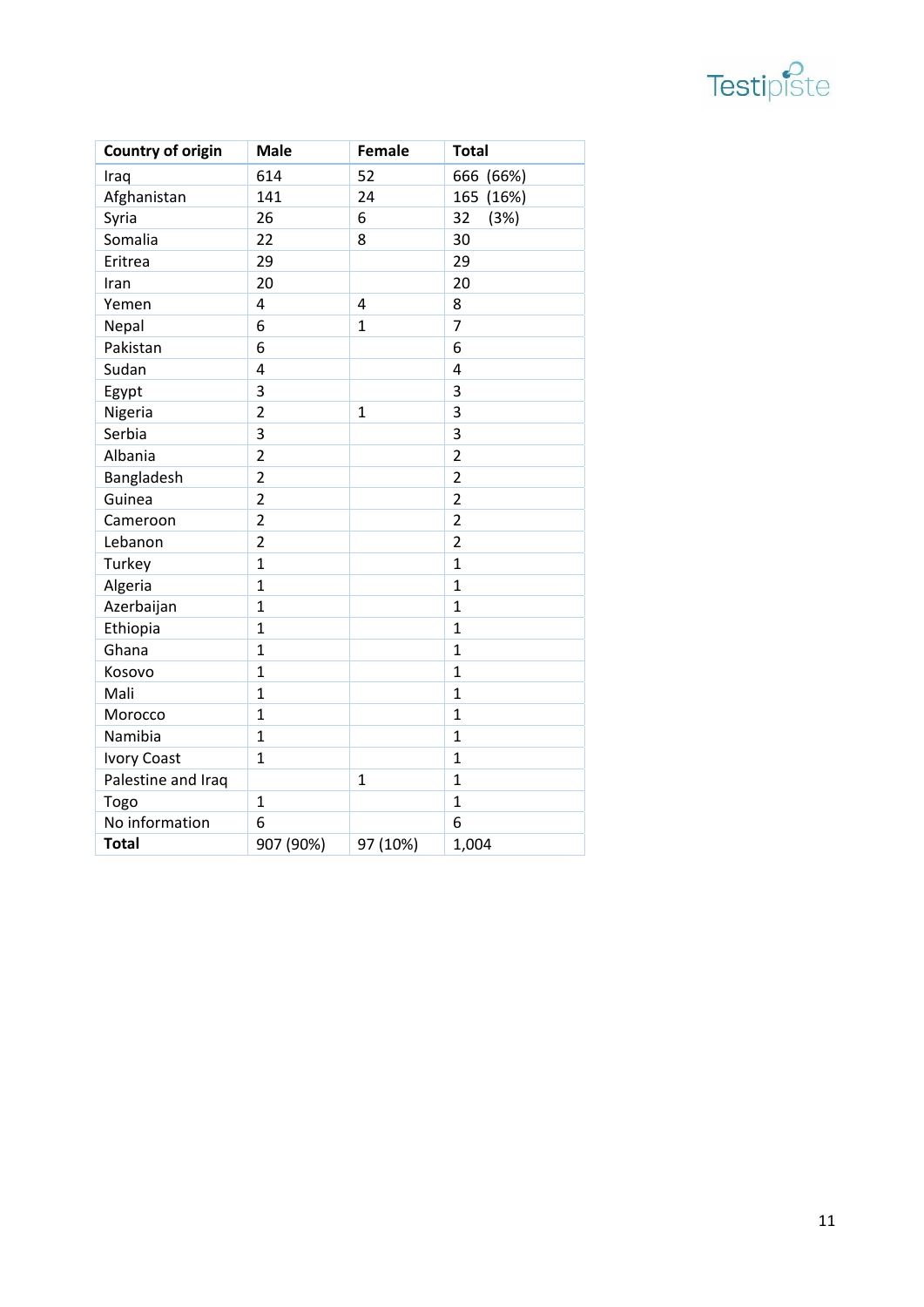

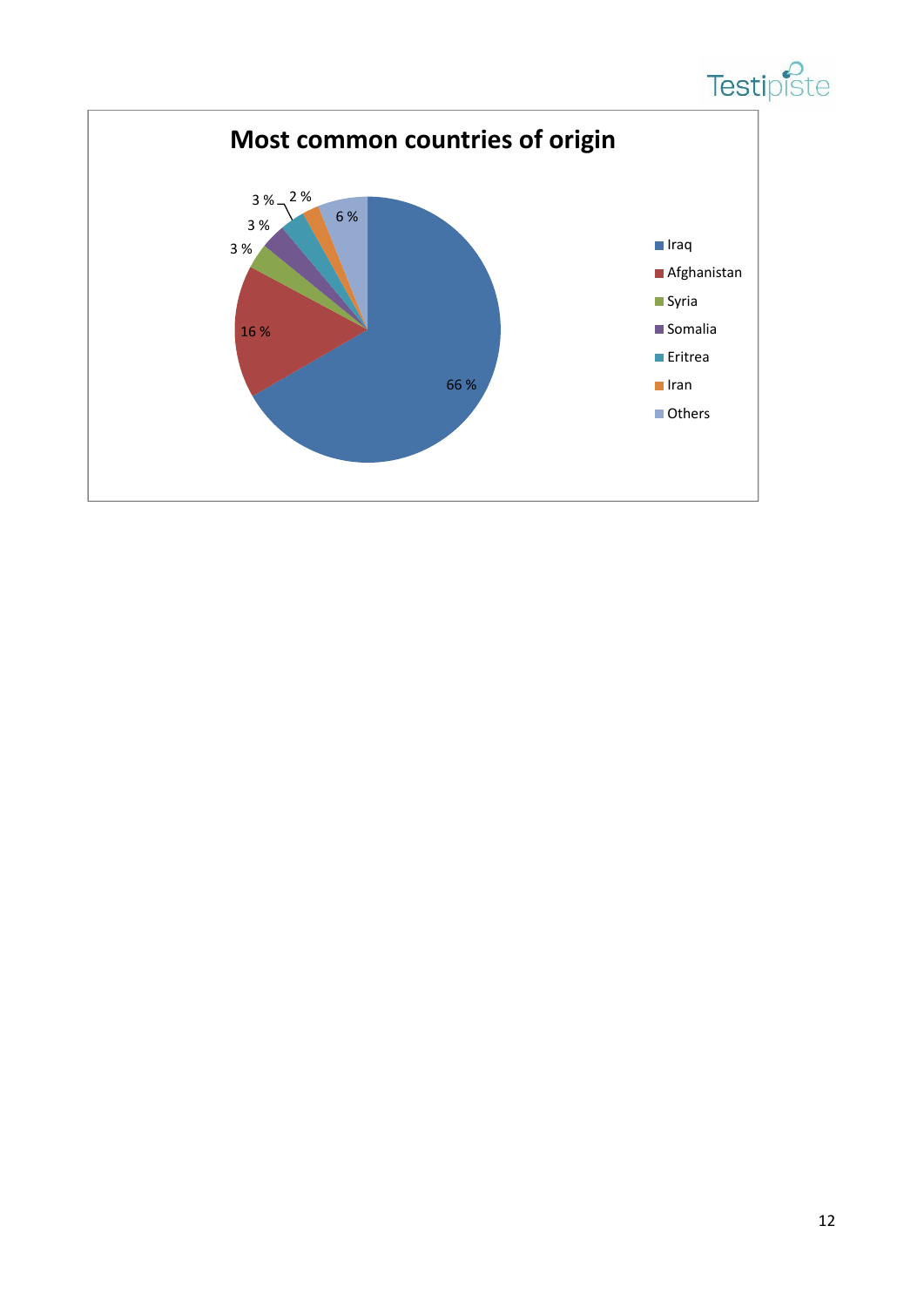

| <b>Native language</b> | <b>Number</b>  |
|------------------------|----------------|
| Arabic                 | 624 (62%)      |
| Dari                   | 146 (15%)      |
| Kurdish-Sorani         | 72<br>(7%)     |
| Somali                 | 30             |
| Kurdish-Kurmanji       | 20             |
| Tigrinya               | 19             |
| Persian-Farsi          | 15             |
| Afghan-Pashto          | 13             |
| Turkmen                | 11             |
| Nepali                 | 7              |
| French                 | 6              |
| Saho                   | 5              |
| Albanian               | 3              |
| Kurdish-Badini         | 3              |
| <b>Tigre</b>           | 3              |
| Urdu                   | 3              |
| Bengali                | $\overline{2}$ |
| <b>Bosnian</b>         | $\overline{2}$ |
| Igbo                   | $\overline{2}$ |
| Turkish                | $\overline{2}$ |
| Uzbek                  | $\overline{2}$ |
| Kurdish-Gurani         | $\overline{2}$ |
| Amharic                | $\overline{1}$ |
| Azeri                  | $\mathbf{1}$   |
| Bambara                | $\mathbf{1}$   |
| English                | $\overline{1}$ |
| Serbian                | $\overline{1}$ |
| Afrikaans              | $\mathbf{1}$   |
| Benin                  | $\overline{1}$ |
| Afar                   | $\overline{1}$ |
| Arabic sign language   | $\overline{1}$ |
| Hausa                  | $\overline{1}$ |
| Kurdish-Hawrami        | $\overline{1}$ |
| No information         | $\overline{1}$ |
| <b>Total</b>           | 1,004          |

| Age groups         | <b>Number</b> |      |
|--------------------|---------------|------|
| 16-18              | 25            | 2%   |
| 19-24              | 325           | 32%  |
| $25 - 29$          | 305           | 30%  |
| 30-39              | 212           | 21%  |
| 40-49              | 103           | 10%  |
| 50-59              | 21            | 2%   |
| Over <sub>60</sub> | 5             | 0%   |
| No information     | 8             | 1%   |
| <b>Total</b>       | 1,004         | 100% |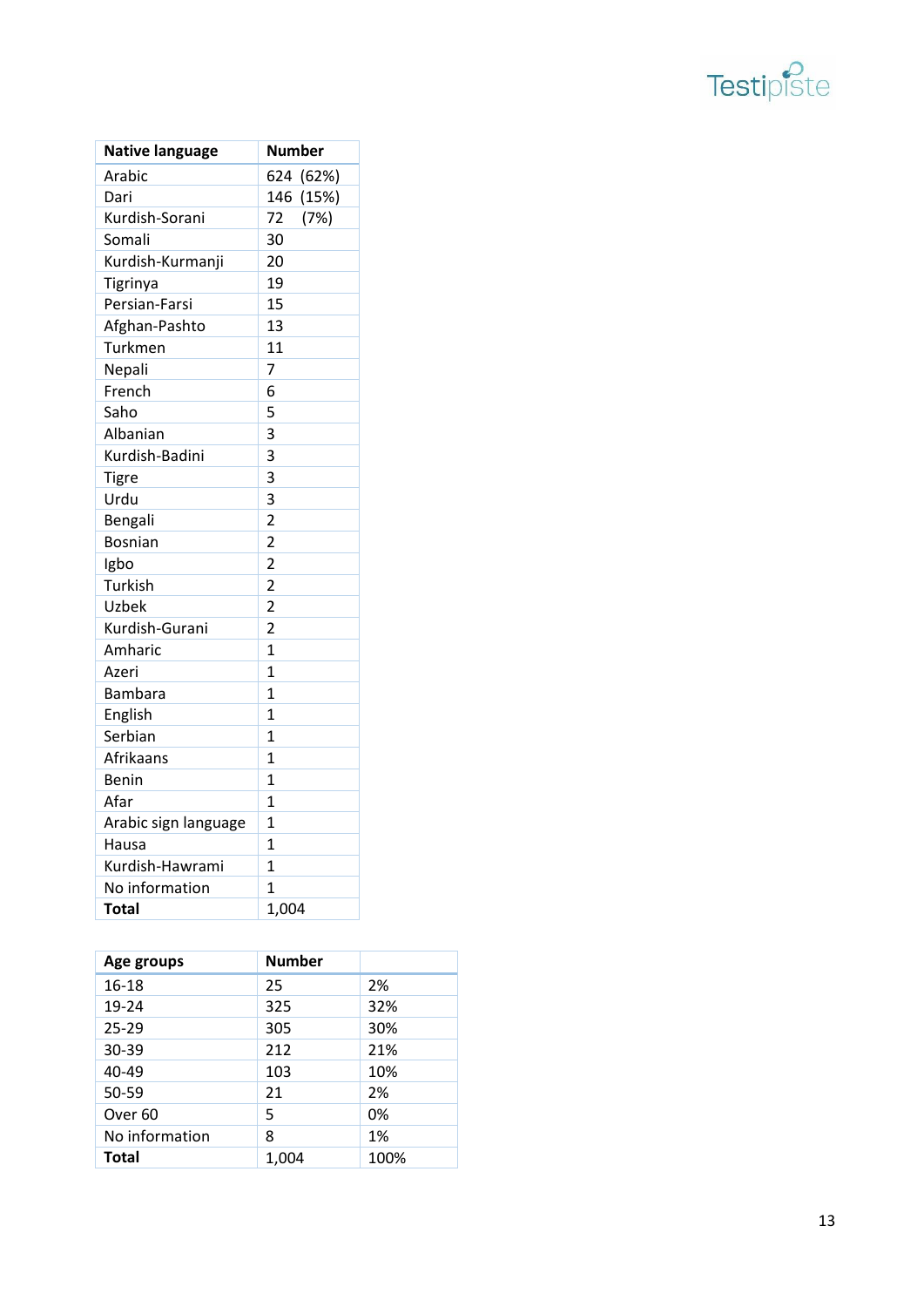

#### **4.2. Educational Background**

The following presents the educational background of the interviewed asylum‐seekers. Half (49%) had some post-comprehensive school studies or a post-comprehensive school degree. They can supplement their studies in Finland, but in addition to this they require Finnish language training in for example their integration training and possible support with using the Latin alphabet. Part could be employed directly after learning Finnish. Almost a fourth (23%) had only completed their basic education. They also require Finnish lessons in for example their integration training as well as possible support with using the Latin alphabet. After this, they can continue towards vocational training or alternatively towards working life. A fourth (27%) had not completed their basic education. With the youngest interviewees, completing their basic education is a good solution, and for some the best track is to learn Finnish during their integration training and then receive a vocational education. Also in this group, additional support with using the Latin alphabet is needed by some.

Each group will be described in more detail in the following chapters. The situation of those with a higher education is described from page 21 onwards.

| <b>Educational background</b>        | <b>Number</b> |     |
|--------------------------------------|---------------|-----|
| Higher education degree              | 161           | 16% |
| <b>Higher education</b>              | 111           | 11% |
| Vocational education and<br>training | 102           | 10% |
| Upper secondary school               | 120           | 12% |
| Basic education 7-9 years            | 233           | 23% |
| Basic education 4-6 years            | 146           | 15% |
| Basic education 3 years or<br>under  | 53            | 5%  |
| No educational background            | 74            | 7%  |
| No information                       | 4             | 0%  |
| Total                                | 1.004         |     |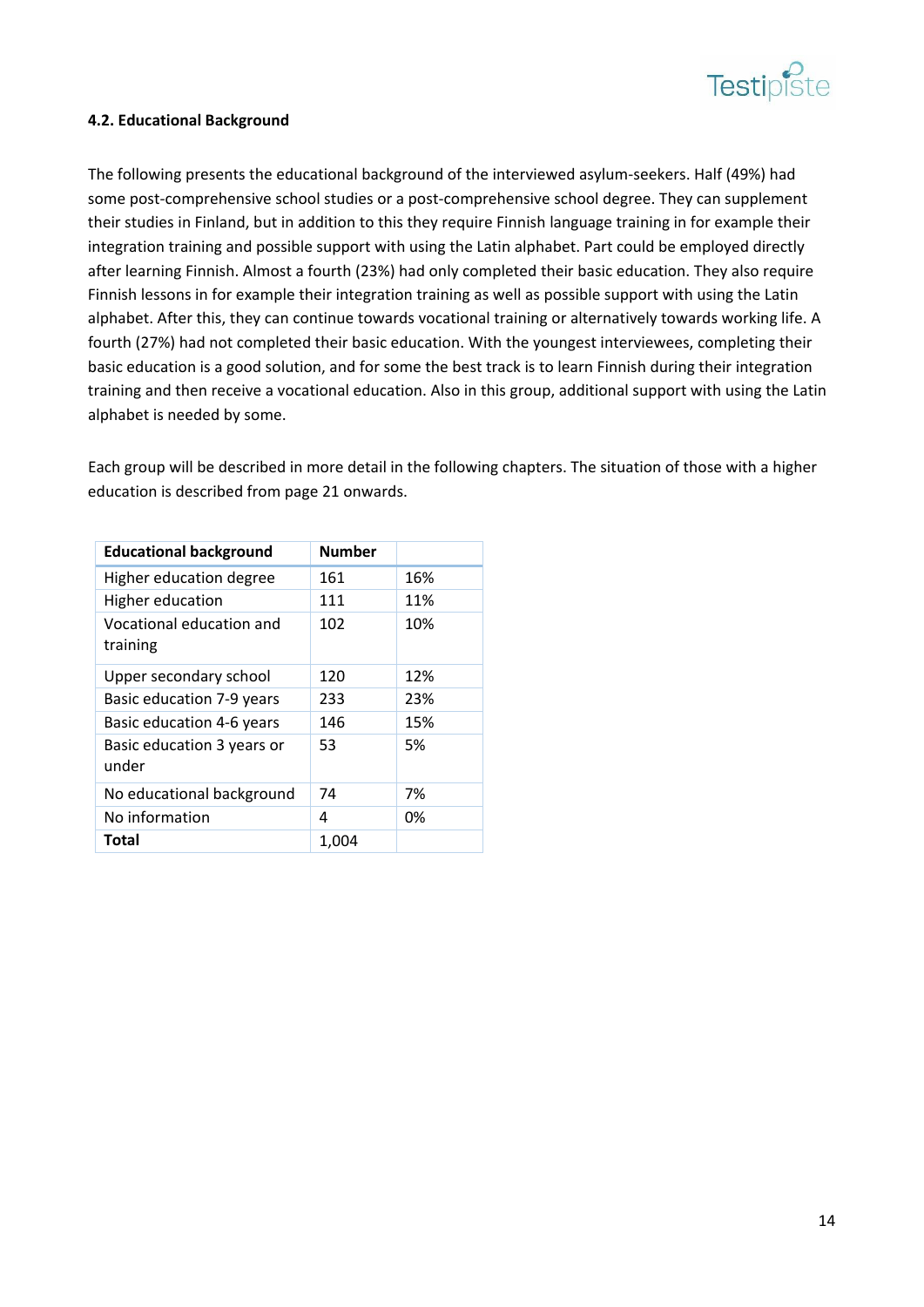



#### **4.2.1. Basic Education**

The table presents the basic education background of those who were included in the survey. This table does not contain any information on their upper secondary education, vocational education and training or higher education. The person can therefore have participated in post-comprehensive school education. Most of the interviewees have received 7–9 years of basic education. 7 per cent of the interviewees do not have any sort of educational background or so little of it that the interviewee did not mention it during their interview.

| <b>Basic education</b>              | <b>Number</b> |      |
|-------------------------------------|---------------|------|
| No educational background           | 74            | 7%   |
| Basic education 3 years or<br>under | 60            | 6%   |
| Basic education 4-6 years           | 175           | 17%  |
| Basic education 7-9 years           | 691           | 69%  |
| No information                      | 4             | 0%   |
| <b>Total</b>                        | 1,004         | 100% |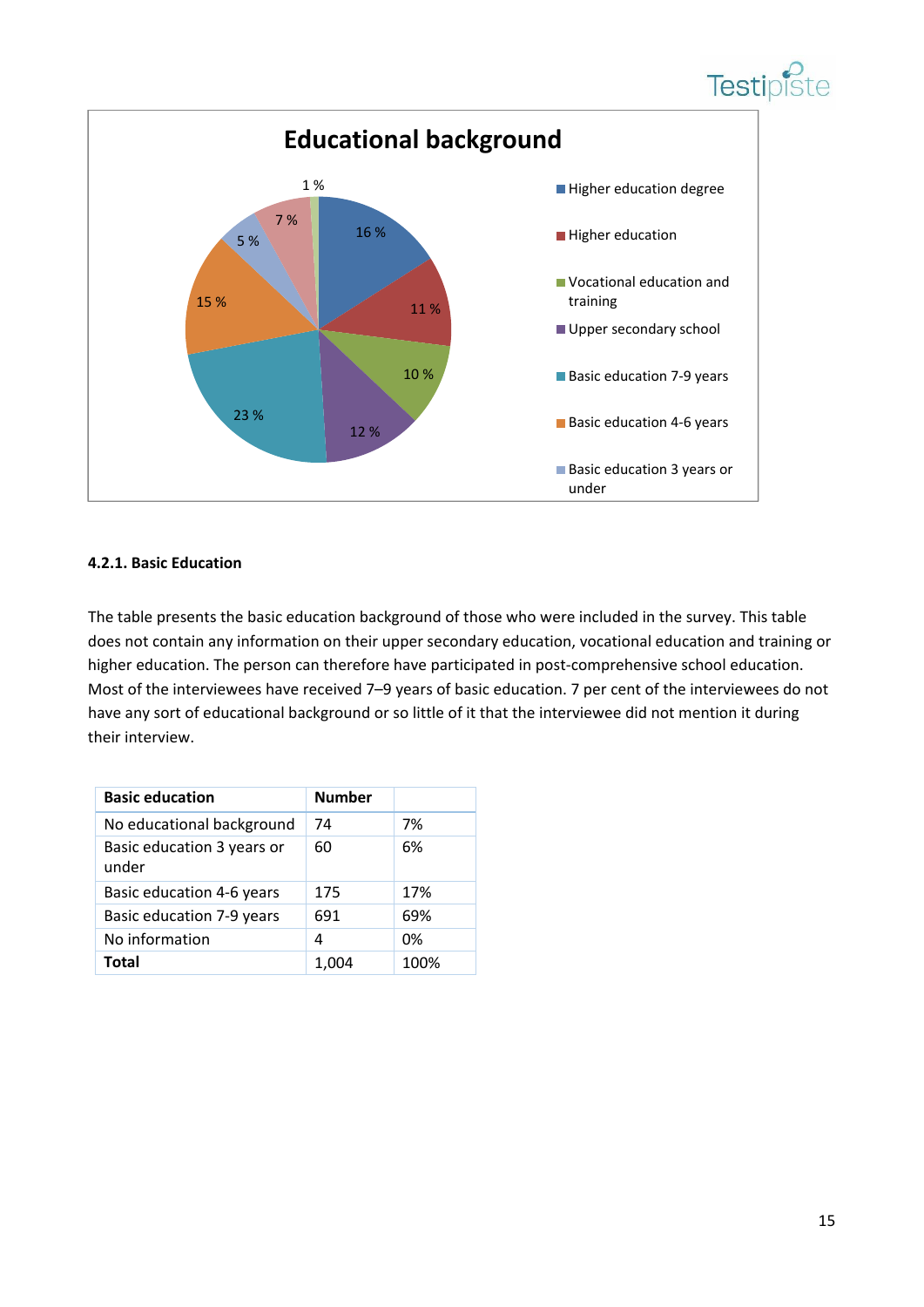



Basic education is a good option for those young and fairly young asylum-seekers who do not have any sort of educational background or have only received a small amount of education. Participating in basic education requires a good command of the Latin alphabet and Finnish language skills. Of the interviewees who were under 30 years old, 31 per cent either did not have any sort of basic education (7%) or had not completed it (24%). Almost as many (27%) also require support with reading and writing in the Latin alphabet.

| Age group    | <b>Basic education</b><br>inadequate<br>(share of the age group) | Inadequate basic education and weak technical<br>reading/writing skills<br>(share of the age group) |
|--------------|------------------------------------------------------------------|-----------------------------------------------------------------------------------------------------|
| 16-18        | 40%                                                              | 36%                                                                                                 |
| 19-24        | 32%                                                              | 27%                                                                                                 |
| $25 - 29$    | 30%                                                              | 26%                                                                                                 |
| <b>Total</b> | 31%                                                              | 27%                                                                                                 |

The following classifies the different age groups in relation to their basic education and reading and writing skills in the Latin alphabet. These results help anticipate for example the need for any possible general basic education for younger migrants. For those who are over 30, completing a basic education is no longer the best option. Their track proceeds towards integration training and any possible necessary amount of training in their reading and writing skills.

The results of the youngest age group can only be seen as indicative, since the survey only included a remarkably small number of asylum‐seekers who were this young. Of those in the 16–18 age group, 40 per cent (10 persons) could be directed towards basic education due to their missing or incomplete basic education. Almost all of them also require various types and different amounts of support for strengthening their reading and writing skills. Half require basic-level reading and writing skill training (rating 0), and half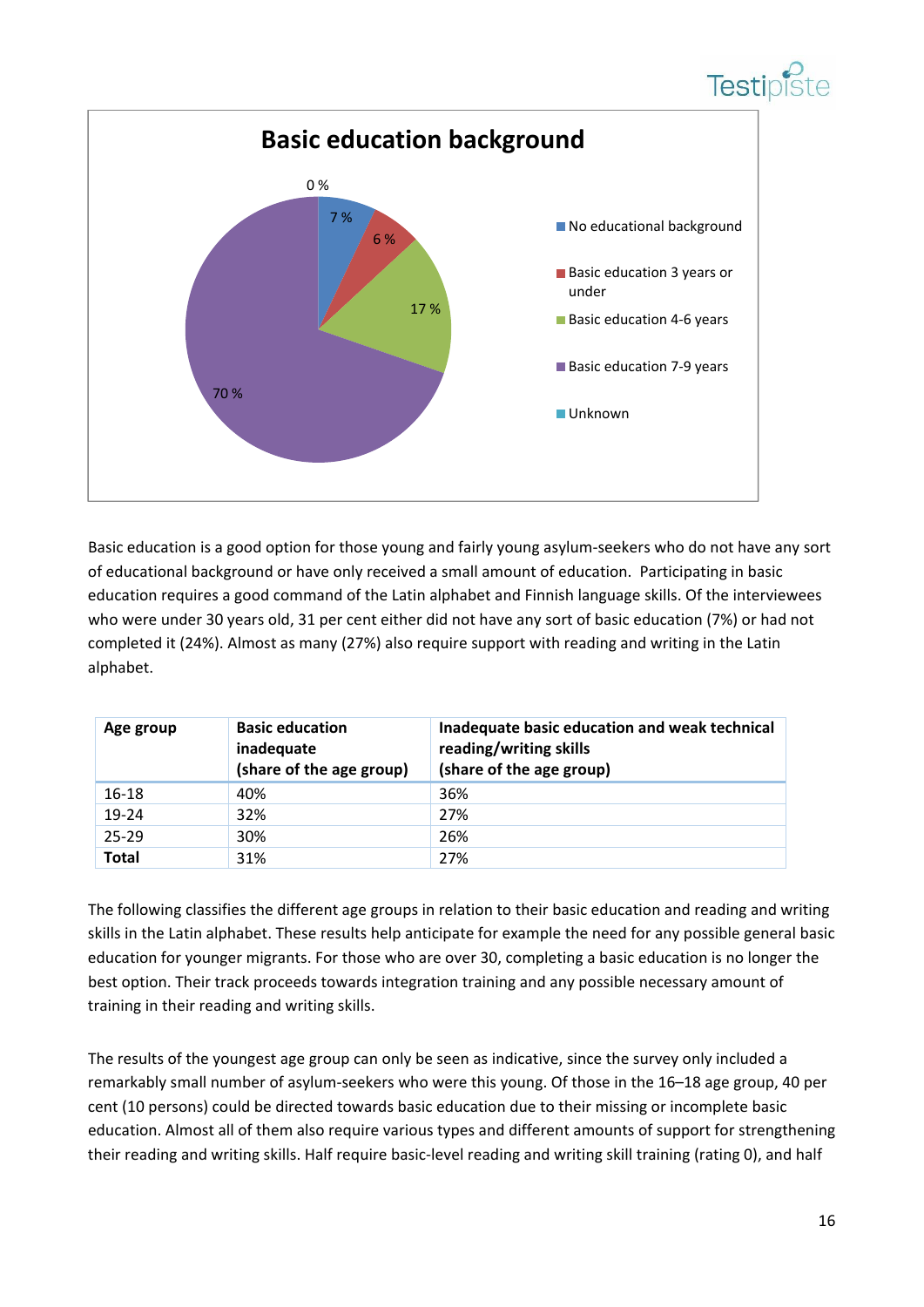

 only need a shorter support duration (rating 1).<sup>3</sup> One person requires basic education but without any special reading and writing support.

| 16-18 age group                     |                                                                     |    |   |              |    |
|-------------------------------------|---------------------------------------------------------------------|----|---|--------------|----|
| <b>Educational background</b>       | Technical reading/writing skills according to the<br>weakest rating |    |   | <b>Total</b> |    |
|                                     | 0                                                                   |    |   |              |    |
| No educational<br>background        |                                                                     |    |   |              | 3  |
| Basic education 6 years or<br>under | $\overline{4}$                                                      |    |   |              | 7  |
| Basic education 7-9 years           | 1                                                                   | 7  | 3 | 3            | 14 |
| No information                      | 1                                                                   |    |   |              | 1  |
| <b>Total</b>                        | 7                                                                   | 11 | 4 | 3            | 25 |

Of those in the 19‐24 age group, 32 per cent (104 persons) could be directed towards basic education due to their missing or incomplete basic education. Almost all of them also require various types and different amounts of support for strengthening their reading and writing skills. Half require basic‐level reading and writing skill training, and a third only need a shorter support duration. 16 per cent of those without a basic education certificate require basic education but no special reading and writing support.

| 19-24 age group                     |                                                                     |     |                |              |     |
|-------------------------------------|---------------------------------------------------------------------|-----|----------------|--------------|-----|
| <b>Educational background</b>       | Technical reading/writing skills according to the<br>weakest rating |     |                | <b>Total</b> |     |
|                                     | 0                                                                   |     |                |              |     |
| No educational<br>background        | 19                                                                  | 9   | $\overline{2}$ |              | 30  |
| Basic education 6 years or<br>under | 37                                                                  | 22  | 14             |              | 74  |
| Basic education 7-9 years           | 29                                                                  | 112 | 66             | 14           | 221 |
| <b>Total</b>                        | 85                                                                  | 143 | 82             | 15           | 325 |

Of those in the 25‐29 age group, 30 per cent (91 persons) could be directed towards basic education studies due to their missing or incomplete basic education. Almost all of them also require various types and different amounts of support for strengthening their reading and writing skills. A third requires basiclevel reading and writing skill training while half only need support for a shorter duration. 14 per cent of those without a basic education certificate require basic education but no special reading and writing support.

 $3$  The evaluation criteria for the reading and writing tests are presented on page 13.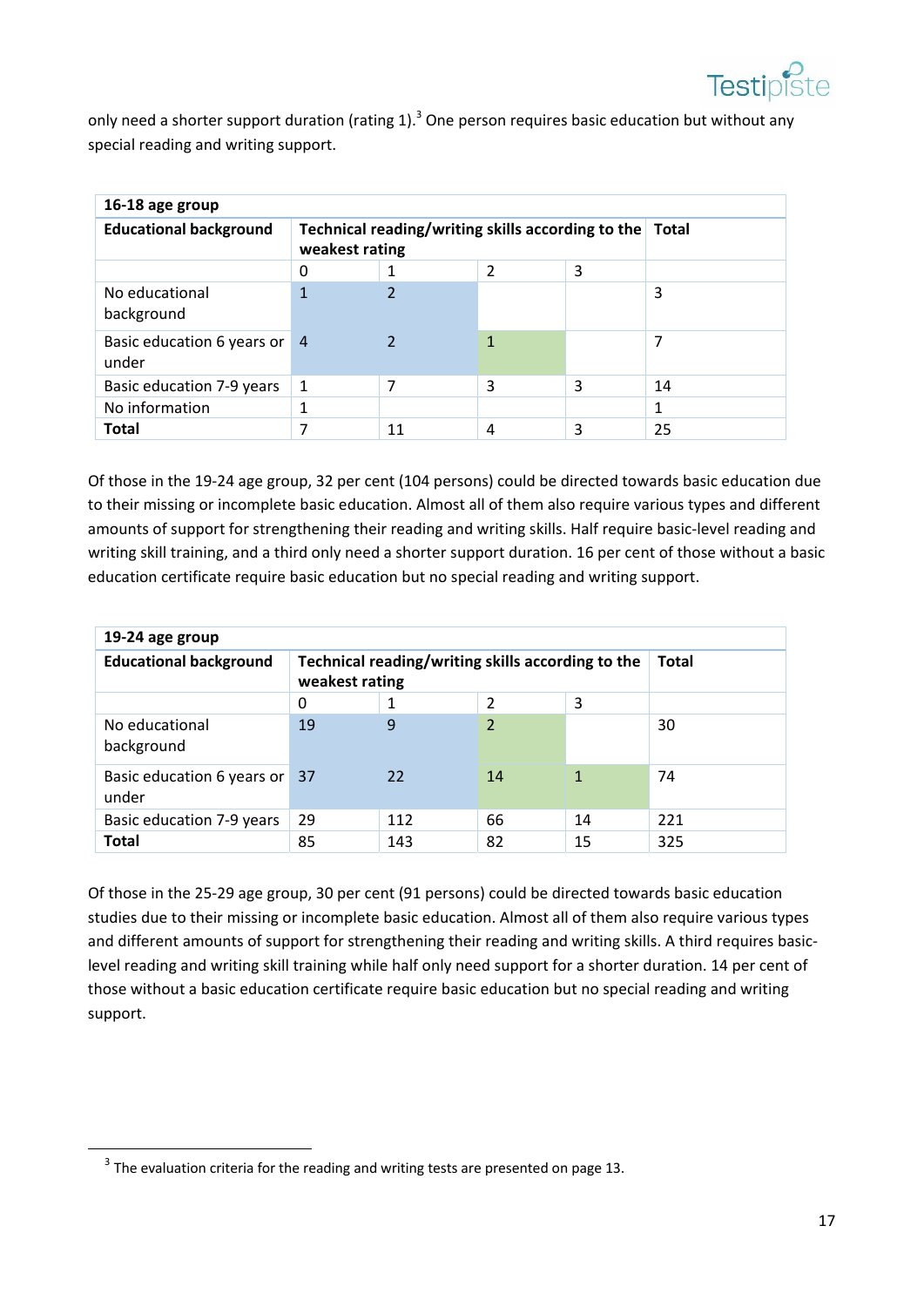| 25-29 age group                     |                                                                     |     |    |    |              |
|-------------------------------------|---------------------------------------------------------------------|-----|----|----|--------------|
| <b>Educational background</b>       | Technical reading/writing skills according to the<br>weakest rating |     |    |    | <b>Total</b> |
|                                     | 0                                                                   |     | 2  | 3  |              |
| No educational<br>background        | 7                                                                   | 4   |    | 1  | 13           |
| Basic education 6 years or<br>under | 29                                                                  | 38  | 11 |    | 78           |
| Basic education 7-9 years           | 22                                                                  | 115 | 59 | 16 | 212          |
| No information                      |                                                                     | 1   |    |    | 2            |
| <b>Total</b>                        | 59                                                                  | 158 | 71 | 17 | 305          |

#### **4.2.2. Upper Secondary School Education**

In the survey, upper secondary school education is divided into three groups: 1, 2 or 3 years of upper secondary school education. By far the most common form of upper secondary school education is 3 years of upper secondary school education. Those with shorter upper secondary school education may have studied in a different kind of school system or their studies may have been interrupted. All in all, 46 per cent of those in the survey had completed some upper secondary school education. This table does not contain information on any possible vocational education and training or higher education. The person may therefore have a post-upper secondary school education.

| <b>Upper secondary</b><br>school education | <b>Number</b> |      |
|--------------------------------------------|---------------|------|
| 1 year of upper<br>secondary school        | 19            | 2%   |
| 2 years of upper<br>secondary school       | 25            | 2%   |
| 3 years of upper<br>secondary school       | 418           | 42%  |
| No upper<br>secondary school               | 542           | 54%  |
| <b>Total</b>                               | 1.0           | 100% |

#### **4.2.3. Vocational Education and Training**

14 per cent of those in the survey stated that they had participated in vocational education and training (VET). While the number of migrants with VET studies may seem low, the most likely explanation for this is that those included in the survey come from countries where work that is done by hand is learned through practice, making vocational education and training less common. The majority of VET studies have been completed in the fields of construction and industry. The third largest group is the cultural, communications, art, handicraft and IT sector. The table presents the vocational education and training by sector.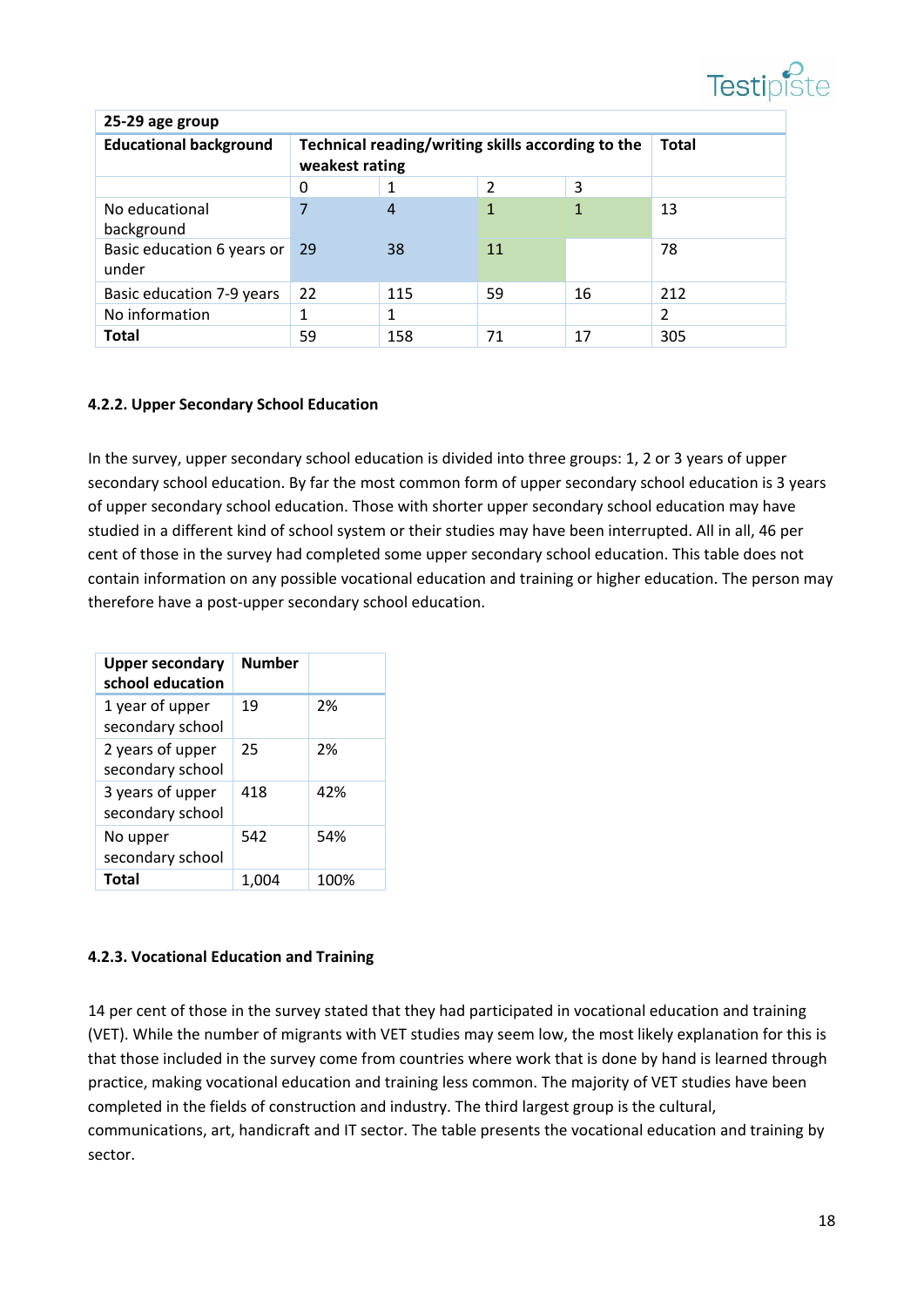

| and training                               |                | Share of those who have participated in<br>vocational education and training |
|--------------------------------------------|----------------|------------------------------------------------------------------------------|
| Construction                               | 26             | 19%                                                                          |
| Industry                                   | 17             | 13%                                                                          |
| Cultural, communications, art, handicraft  | 14             | 10%                                                                          |
| IT sector                                  | 13             | 10%                                                                          |
| Restaurant, hotel and food production      | 10             | 7%                                                                           |
| Transport sector                           | 9              | 7%                                                                           |
| Security                                   | 9              | 7%                                                                           |
| Care, healthcare and pharmaceutical sector | 8              | 6%                                                                           |
| Commercial sector                          | 6              | 4%                                                                           |
| Administration, office and law             | 4              | 3%                                                                           |
| Personal services                          | 4              | 3%                                                                           |
| <b>Education sector</b>                    | 4              | 3%                                                                           |
| Physical training, sports                  | 2              | 1%                                                                           |
| Agriculture, greenhouses, berries          | 2              | 1%                                                                           |
| Social services                            | 1              | 1%                                                                           |
| Other                                      | $\overline{7}$ | 5%                                                                           |
| Vocational education and training total    | 136            | $14\%$ of all                                                                |
| No vocational education and training       | 868            | 86% of all                                                                   |
| <b>Total</b>                               | 1,004          | 100%                                                                         |

#### **4.2.4. Higher Education**

27 per cent of those in the survey stated that they had studied in a university or in a higher education institution. 16 per cent stated that they had completed a Bachelor's degree, a Master's degree or a doctorate. However, the field‐specific table and the number of those with a degree contradict each other. There are a number of factors that can explain this. Part of those in the survey state that they have studied in a university but did not finish their degree. Part may have marked a profession, but when they pondered their degree level they may have come to the conclusion that their degree level is lower. Some have majored in two fields. Therefore, the results can only be seen as indicative.

The largest fields are the administrative, office and legal sector, the cultural, communications, art and handicraft sector, the educational sector and the IT sector. The most commonl degree is a Bachelor's degree with 4–6 years of study. The two individuals with a doctorate degree are in the care, healthcare and pharmaceutical sector. A few individuals had two Bachelor's degrees. The "other" professional field contains for example the technical and technology sectors which were not present in the professional fields separately.

The professional fields, completed degrees and study duration in years are presented in the following tables.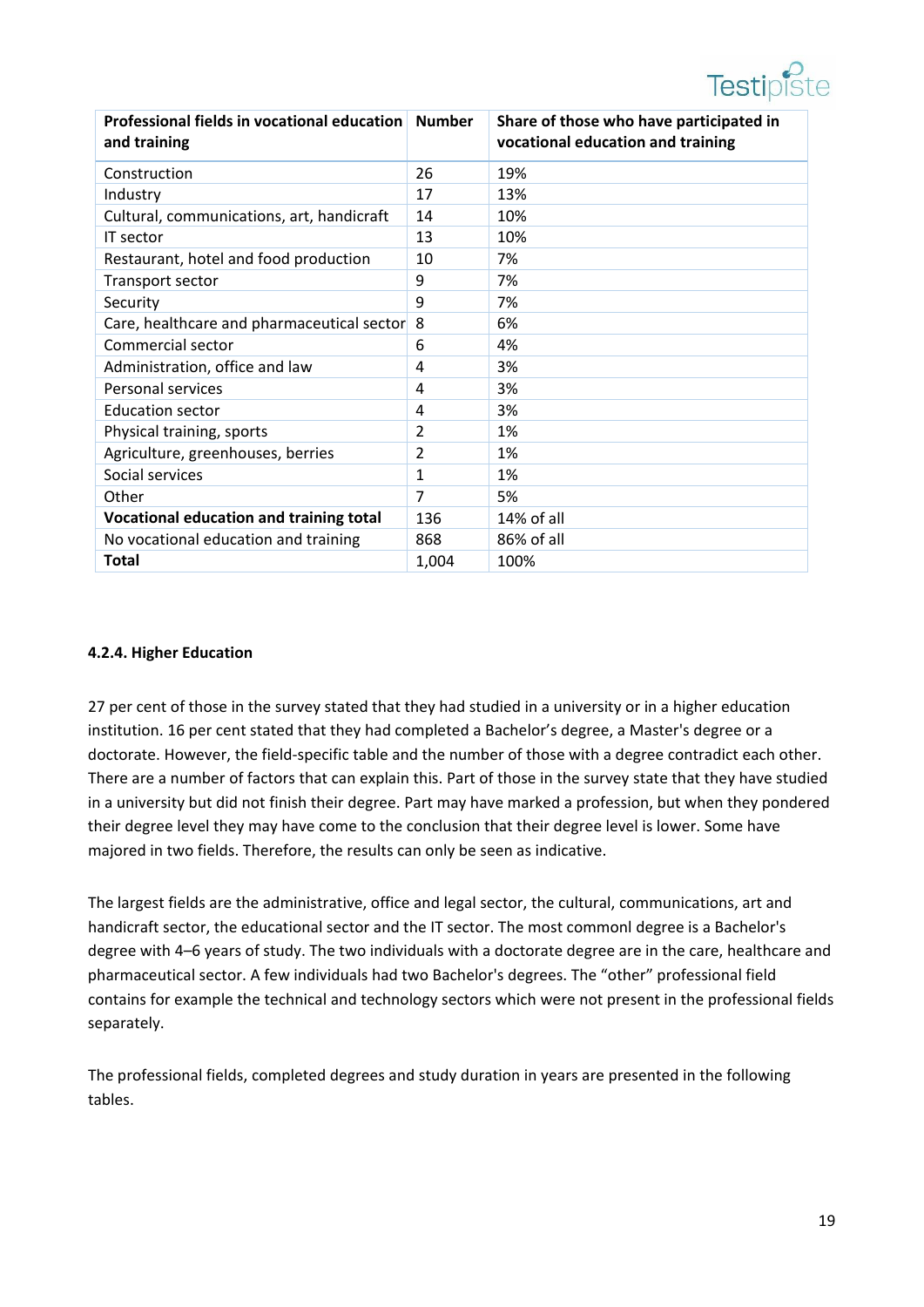| Professional fields in higher education<br>institutions | <b>Number</b> | Share of those who have studied<br>in a higher education institution |
|---------------------------------------------------------|---------------|----------------------------------------------------------------------|
| Administration, office and law                          | 53            | 19%                                                                  |
| Cultural, communications, art, handicraft               | 35            | 13%                                                                  |
| <b>Education sector</b>                                 | 29            | 11%                                                                  |
| IT sector                                               | 28            | 10%                                                                  |
| Care, healthcare and pharmaceutical                     | 23            | 8%                                                                   |
| Commercial sector                                       | 20            | 7%                                                                   |
| Construction                                            | 17            | 6%                                                                   |
| Industry                                                | 12            | 4%                                                                   |
| Agriculture, greenhouses, berries                       | 7             | 3%                                                                   |
| Restaurant, hotel and food production                   | 5             | 2%                                                                   |
| Security                                                | 4             | 1%                                                                   |
| Physical training, sports                               | 3             | 1%                                                                   |
| Social services                                         | 2             | 1%                                                                   |
| Transport sector                                        | 1             | 0%                                                                   |
| Other                                                   | 21            | 8%                                                                   |
| No information on field                                 | 14            | 6%                                                                   |
| <b>Higher education studies total</b>                   | 272           | 27% of all                                                           |
| No higher education                                     | 732           | 73% of all                                                           |
| <b>Total</b>                                            | 1,004         | 100%                                                                 |

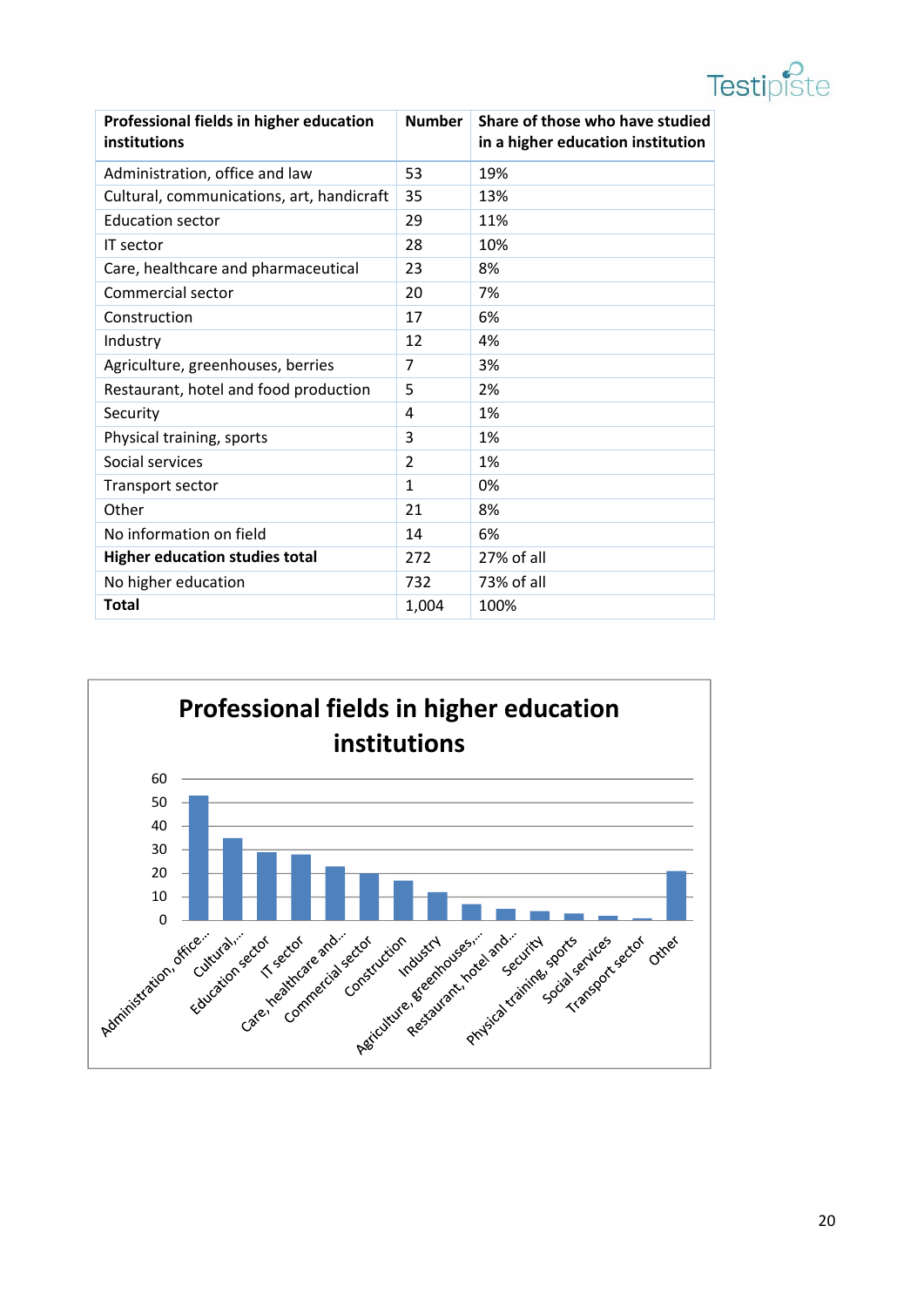# **Testipiste**

| Degree level                             | <b>Number</b> | Share of those who have studied in a<br>higher education institution |
|------------------------------------------|---------------|----------------------------------------------------------------------|
| Bachelor's degree                        | 149           | 55%                                                                  |
| Master's degree                          | 10            | 4%                                                                   |
| Doctorate                                | 2             | 1%                                                                   |
| No degree or no information on<br>degree | 111           | 41%                                                                  |
| Total                                    | 272           | 100%                                                                 |

| <b>Study duration</b> | <b>Number</b> | Share of those who have studied in a<br>higher education institution |
|-----------------------|---------------|----------------------------------------------------------------------|
| under 3 years         | 95            | 35%                                                                  |
| 3 years               | 31            | 11%                                                                  |
| 4-6 years             | 132           | 49%                                                                  |
| 7-9 years             | 10            | 4%                                                                   |
| No information        | 4             | 1%                                                                   |
| <b>Total</b>          | 272           | 100%                                                                 |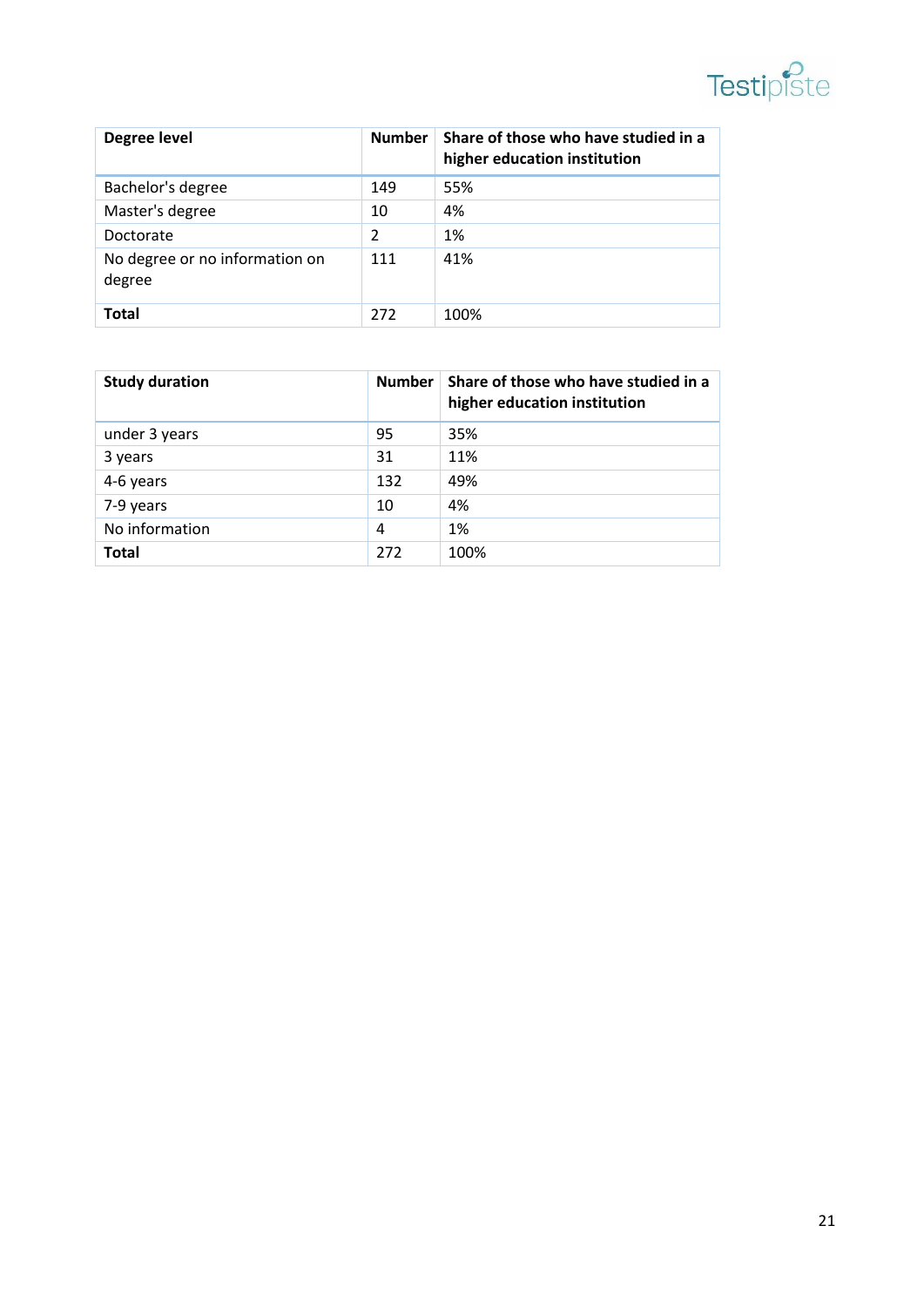

Even though a fourth of the asylum‐seekers in the survey state that they have studied in a higher education institution, this does not mean that they could all continue their higher education studies in Finland. If their studies were interrupted or the asylum‐seeker wants to supplement their Bachelor's degree with a Master's degree, they must either possess the readiness for studying in an English language study programme or they must be skilled enough in Finnish or Swedish. In addition, an advanced education and a good command of the Latin alphabet are not always connected to one another, since many come from countries where the study language is Arabic and where English (and the Latin alphabet) are not present in the way that they are in the Finnish educational system and in Finnish society. For many of those with an advanced education, the most suitable track is integration training coupled with any necessary short training for strengthening their reading and writing skills in the Latin alphabet, after which they can continue towards supplementing their education.

The following tables present the Finnish reading and writing skills of those who have studied in a higher education institution as well as their own assessment on their capability of studying in English.

| Technical reading/writing<br>skills according to the weakest<br>rating | <b>Number</b> | Share of those who have studied in a<br>higher education institution |
|------------------------------------------------------------------------|---------------|----------------------------------------------------------------------|
|                                                                        | 9             | 3%                                                                   |
|                                                                        | 131           | 48%                                                                  |
|                                                                        | 104           | 38%                                                                  |
| 3                                                                      | 28            | 10%                                                                  |
| <b>Total</b>                                                           | 272           | 100%                                                                 |

| Degree level                           | <b>Can study in English</b><br>(own answer) | Share of those who have studied in a<br>higher education institution |
|----------------------------------------|---------------------------------------------|----------------------------------------------------------------------|
| Doctorate                              |                                             |                                                                      |
| Master's degree                        | 8                                           |                                                                      |
| Bachelor's degree                      | 46                                          |                                                                      |
| Incomplete higher education<br>studies | 32                                          |                                                                      |
| <b>Total</b>                           | 88                                          | 32%                                                                  |

#### **4.3. Work Experience**

Those in the survey were asked about their work experience and based on their answer one or several professional fields or job titles were recorded. Only 10 per cent of those surveyed stated that they have no or very little work experience. Many have work experience in several fields, which can be seen in the results of the table below with some even having experience in four fields. The work experience information is based on the interviewee's own statements, as only a few could provide any work certificates.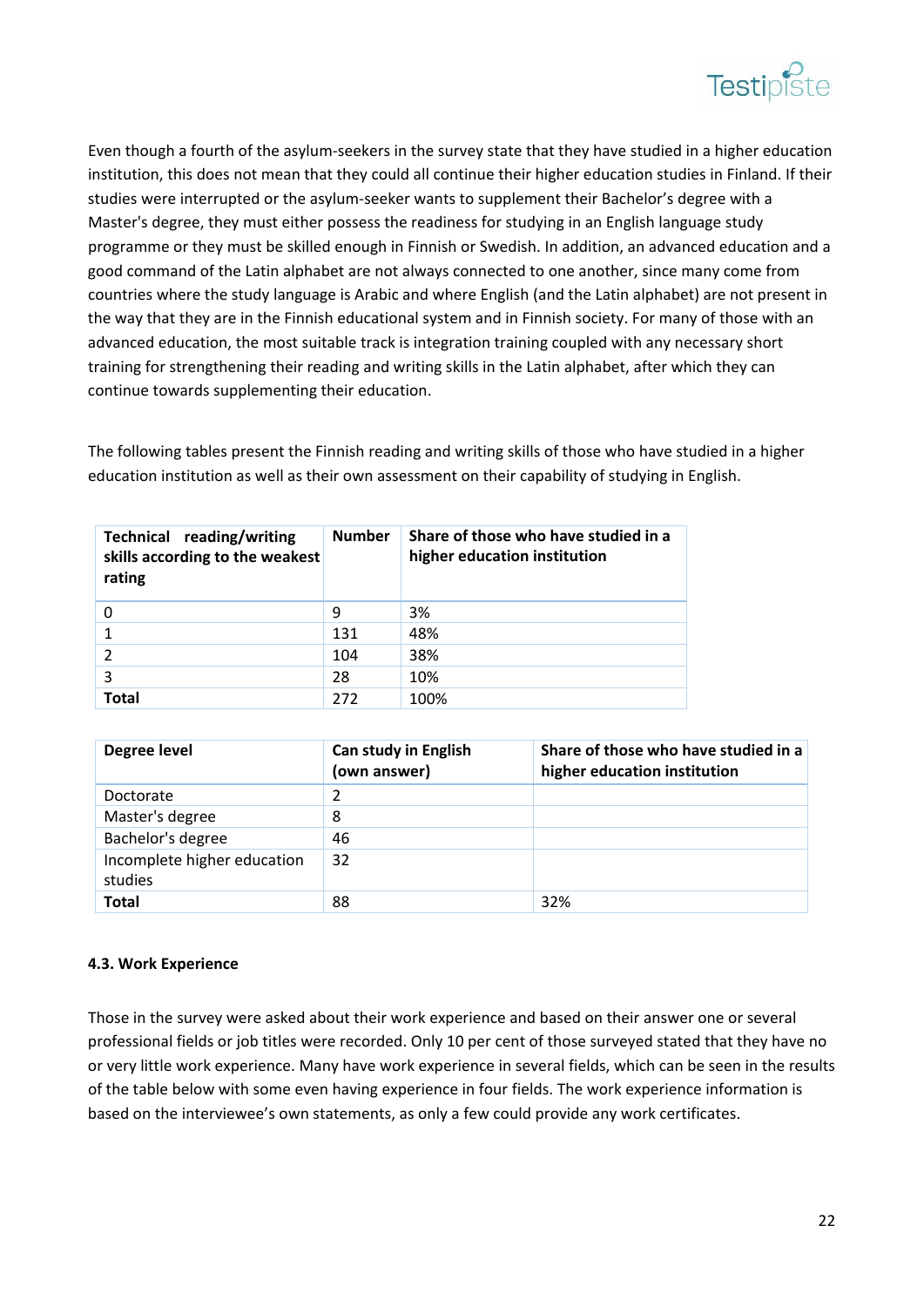

27 per cent of those in the survey have worked in construction. 21 per cent have worked in the transportation industry. Other major fields include the commercial sector, the restaurant, hotel and food production industry, as well as the cultural, communications, art and handicraft sector. The cultural, communications, art and handicraft sector represents the widest and most diverse professional group. Those who have worked in this sector have worked as for example dressmakers, tailors, clothing and interior designers, shoemakers, carpenters, reporters, graphic designers as well as in artistic fields (musicians, singers, artists).

| Professional fields work experience        | <b>Number</b> | Share of all those in the survey |
|--------------------------------------------|---------------|----------------------------------|
| Construction                               | 273           | 27%                              |
| Transport sector                           | 209           | 21%                              |
| Commercial sector                          | 133           | 13%                              |
| Restaurant, hotel and food production      | 131           | 13%                              |
| Cultural, communications, art, handicraft  | 106           | 11%                              |
| Security                                   | 70            | 7%                               |
| Administration, office and law             | 62            | 6%                               |
| Agriculture, greenhouses, berries          | 57            | 6%                               |
| Industry                                   | 53            | 5%                               |
| Personal services                          | 50            | 5%                               |
| <b>Education sector</b>                    | 47            | 5%                               |
| <b>IT</b> sector                           | 32            | 3%                               |
| Care, healthcare and pharmaceutical sector | 28            | 3%                               |
| Physical training, sports                  | 17            | 2%                               |
| Sanitation sector                          | 15            | 1%                               |
| Social services                            | 5             | 0%                               |
| Other                                      | 21            | 2%                               |
| No work experience                         | 96            | 10%                              |

#### **4.3.1. Work Experience and Education**

The following tables present the two largest professional fields, i.e. the construction and transport industry, in proportion to the education that a person has. The other professional fields are so small that the samples are not representative.

273 persons stated the construction industry as their professional field. Only 6 per cent of them had participated in vocational education and training in the construction industry, and 87 per cent had not participated in any vocational education and training or higher education at all. 209 persons stated the transport industry as their professional field. Only 3 per cent of them have participated in any training in the field. The numbers for those who have no training in the field are similar to those in the construction industry: 87 per cent have not participated in any vocational education and training or higher education at all.

As noted in the section dealing with vocational education and training, only 14 per cent of those in the survey state that they have participated in any vocational education and training. While the number of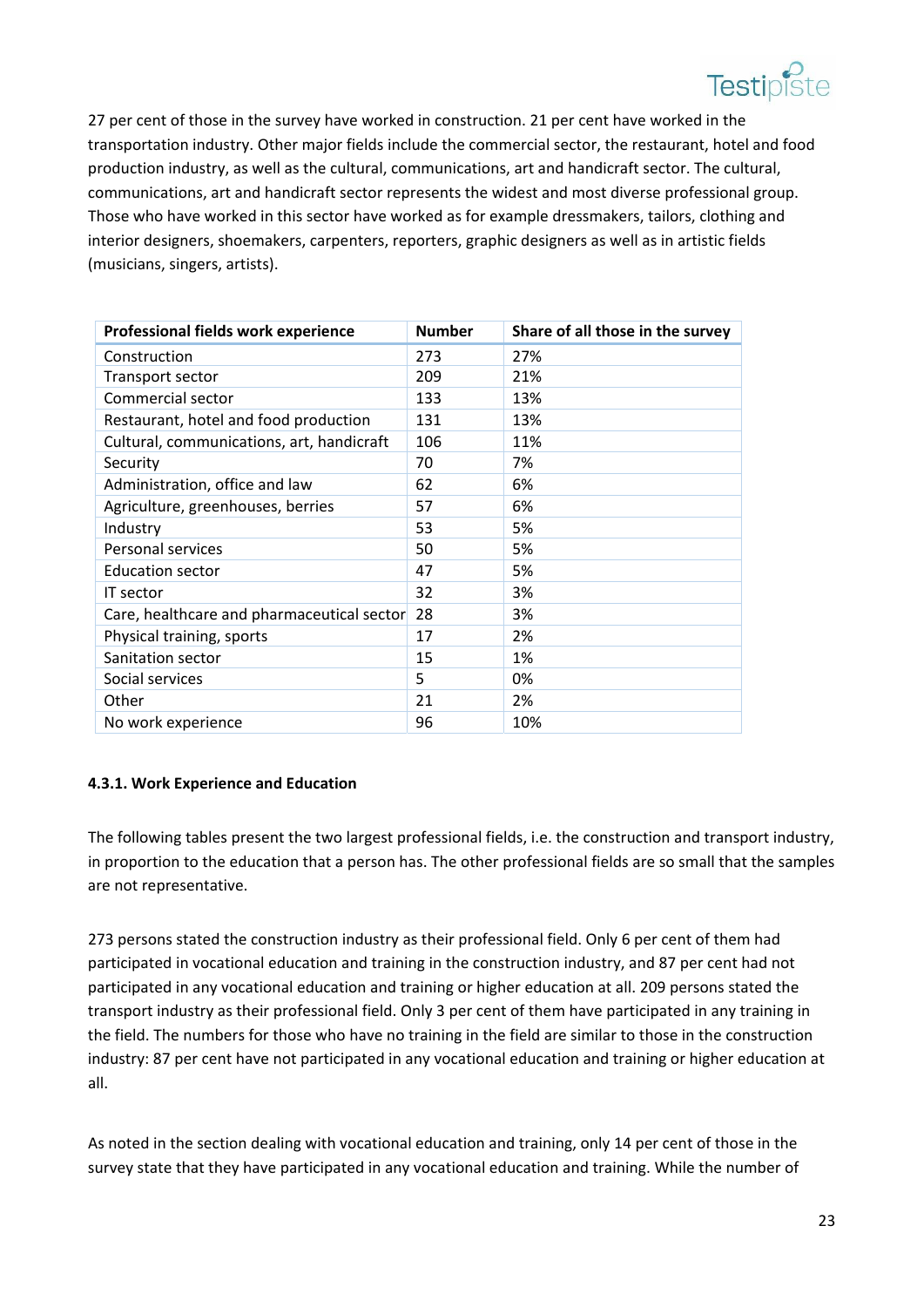

 migrants with VET studies may seem low, the most likely explanation for this is that those included in the survey come from countries where work that is done by hand is learned through practice, making vocational education and training less common. The majority of the VET studies have been completed in the construction industry.

| The educational background of those who have<br>worked in the construction industry | <b>Number</b>  | Share of those who have<br>worked in the construction<br>industry |
|-------------------------------------------------------------------------------------|----------------|-------------------------------------------------------------------|
| Construction                                                                        | 16             | 6%                                                                |
| IT sector                                                                           | 5              | 2%                                                                |
| Industry                                                                            | 4              | 1%                                                                |
| Transport sector                                                                    | 2              | 1%                                                                |
| Cultural, communications, art, handicraft                                           | 2              | 1%                                                                |
| Restaurant, hotel and food production industry                                      | $\overline{2}$ | 1%                                                                |
| Security sector                                                                     | 2              | 1%                                                                |
| Other                                                                               | 2              | 1%                                                                |
| No vocational education and training/higher<br>education                            | 238            | 87%                                                               |
| Total                                                                               | 273            | 100%                                                              |

| The educational background of those who have<br>worked in the transportation industry | <b>Number</b>  | Share of those who have<br>worked in the transportation<br>industry |
|---------------------------------------------------------------------------------------|----------------|---------------------------------------------------------------------|
| Transport sector                                                                      | 6              | 3%                                                                  |
| Construction                                                                          | 7              | 3%                                                                  |
| Industry                                                                              | 4              | 2%                                                                  |
| Personal services                                                                     | 2              | 1%                                                                  |
| Cultural, communications, art, handicraft                                             | $\overline{2}$ | 1%                                                                  |
| <b>Education sector</b>                                                               | $\overline{2}$ | 1%                                                                  |
| Administration, office and law                                                        | 1              | 0%                                                                  |
| Care, healthcare and pharmaceutical sector                                            | 1              | 0%                                                                  |
| Agriculture, greenhouses, berries                                                     | 1              | 0%                                                                  |
| Security sector                                                                       | 1              | 0%                                                                  |
| Other                                                                                 | 4              | 2%                                                                  |
| No vocational education and training/higher<br>education                              | 178            | 85%                                                                 |
| Total                                                                                 | 209            | 100%                                                                |

#### **4.3.2. Asylum‐Seeker Professions**

The results of the survey show that many of the asylum-seekers may have experience in more than one professional field. The person could have been working in several fields simultaneously, including any parttime or occasional work. The number of years that those in the survey have worked can vary from months to decades.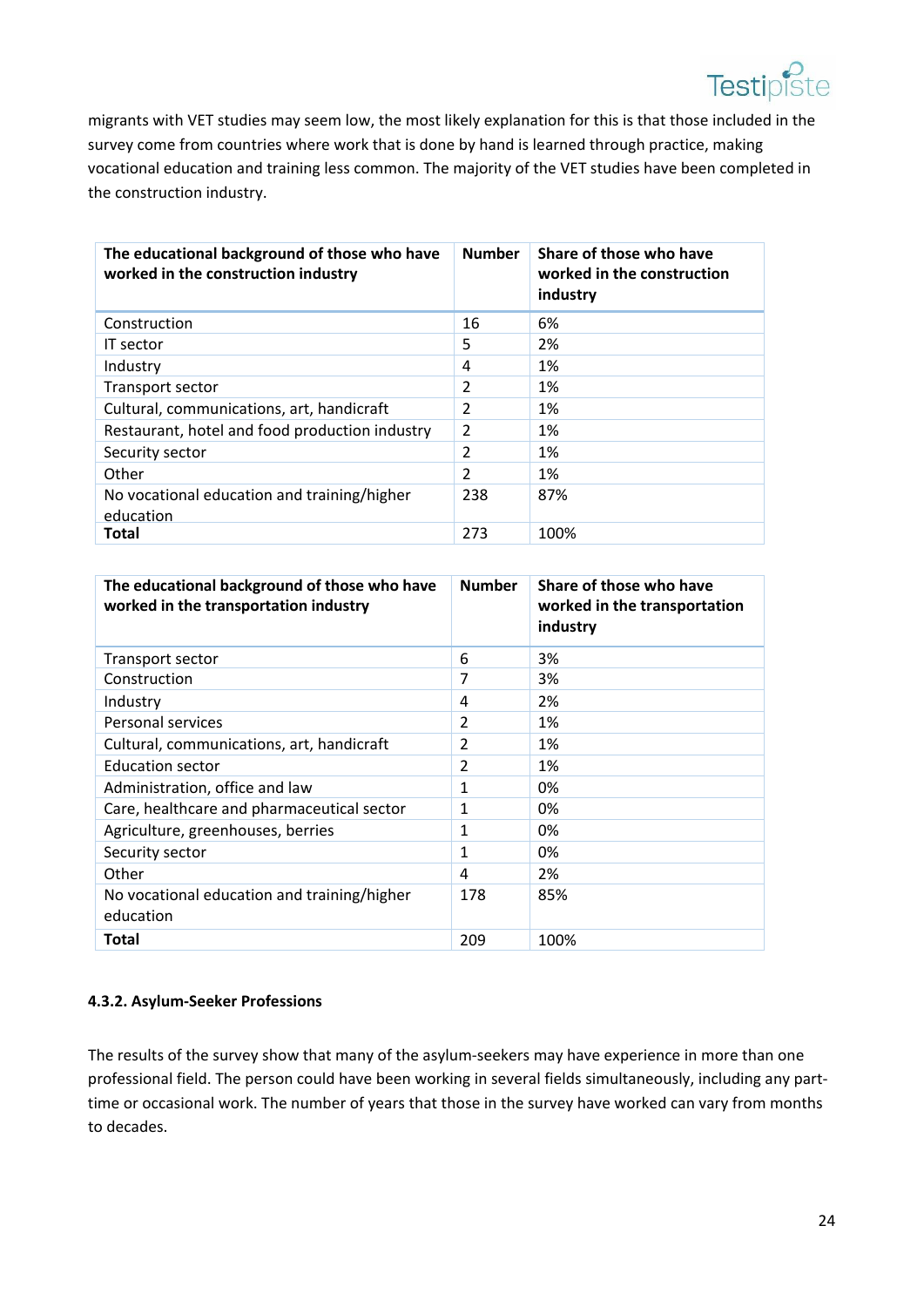

 The largest professional fields are the construction industry, the transportation industry, the commercial sector, the restaurant, hotel and food production industry, the cultural, communications, art and handicraft sector as well as the security sector. Those who have worked in the construction industry have worked as construction workers, painters, construction helpers and construction engineers. Those who have worked in the transportation industry have worked as taxi drivers, bus drivers, truck drivers and as other car drivers. This group also includes vehicle painters and mechanics. Those who have worked in the commercial sector have worked as salespersons, clothing sellers, currency exchange employees and as shopkeepers. Those who have worked in the restaurant, hotel and food production industry have worked as chefs, waiters, bakers and kitchen assistants. Those who have worked in the cultural, communications, art and handicraft sector have worked as dressmakers, carpenters, reporters and as representatives of the art sector. Those who have worked in the security sector have worked as security guards and police officers.

Other notable groups include agricultural workers and farmers, electricians, welders, barbers and hairdressers as well as football players and coaches. The sample also includes teachers, IT sector experts and engineers from various fields. The list of the rarest job titles includes for example astrologists, wedding planners, calligraphers, ceramic tile installers, satellite installers, decorative plaster manufacturers and shepherds. All of the asylum-seekers' professions are presented in the appendix.

#### **4.3.3. Entrepreneurial Activities**

The survey participants were asked whether they had any previous experience in entrepreneurial activities. In this survey, entrepreneurial activities mean small-scale businesses that a person could have operated, such as a grocery store, cafe, market stall, copy services or purchasing and selling activities. 19 per cent of the survey participants state that they have acted as entrepreneurs, while 58 per cent state that they have not. The final 23 per cent either have not acted as entrepreneurs, could not answer the question or were not asked about it specifically since, during the initial stages of the survey, any entrepreneurial activities were recorded only if the interviewee brought it up during the interview.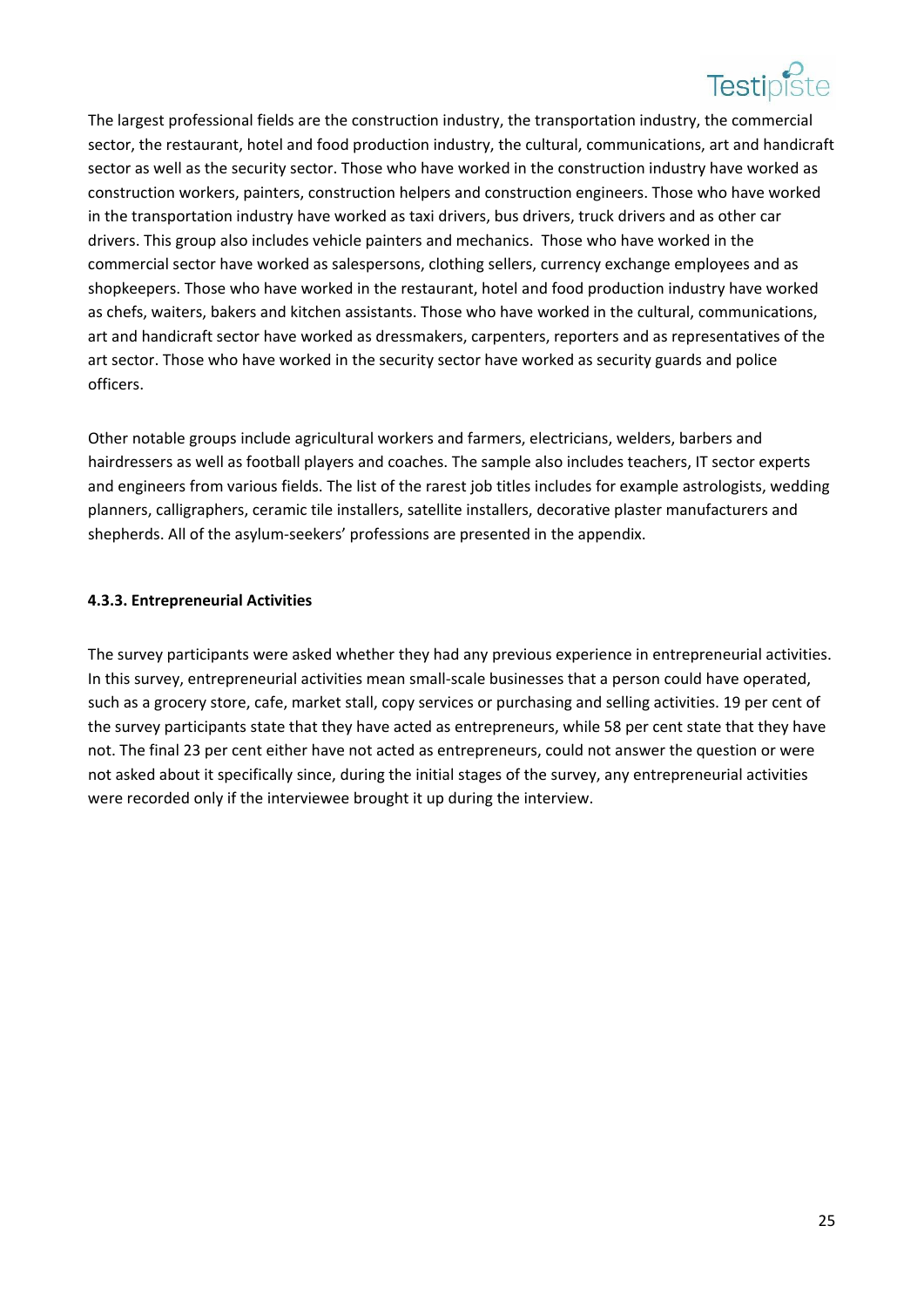

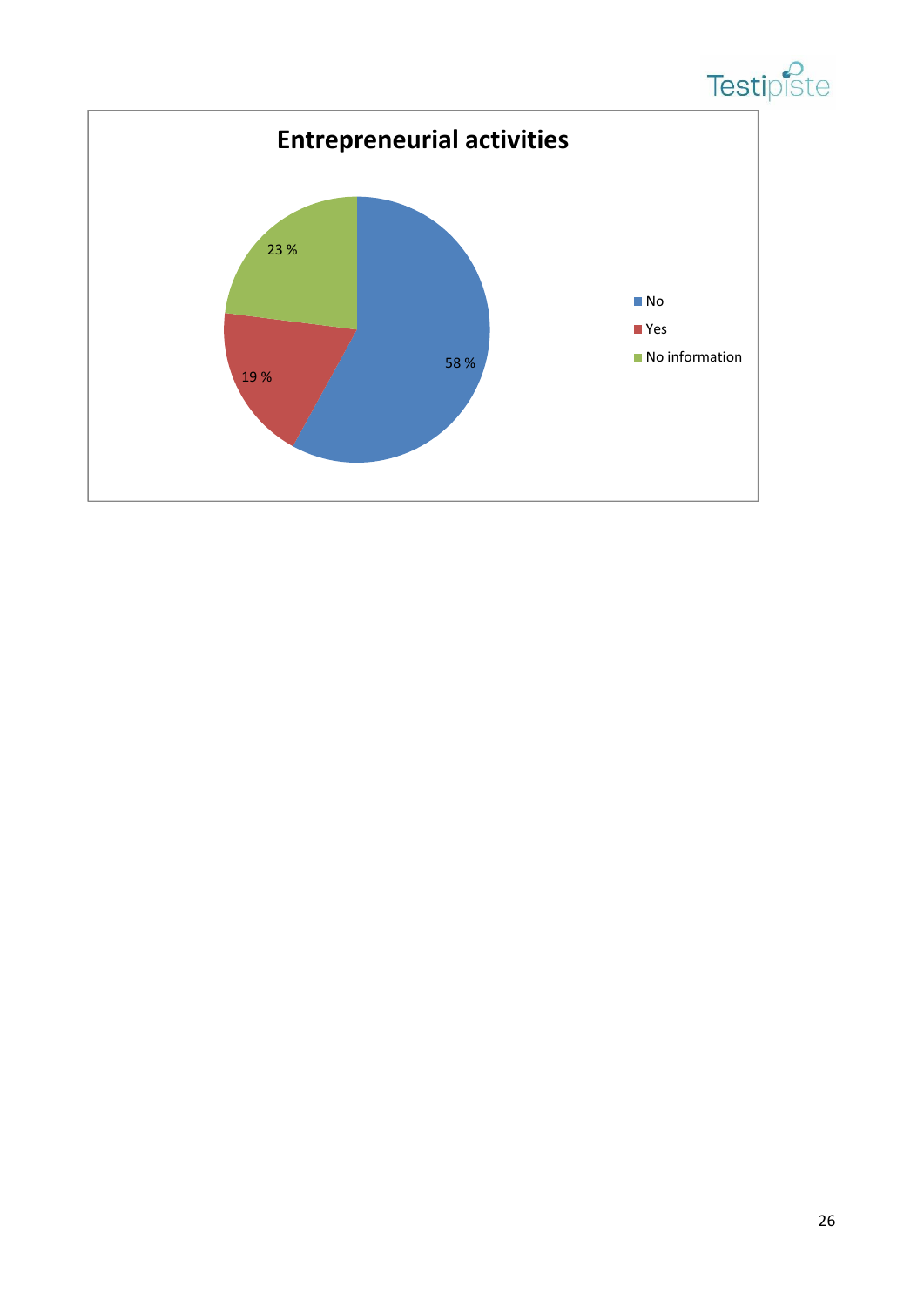

#### **4.4. Native and Study Language Reading and Writing Skills**

The majority (87%) of those in the survey state that they can read and write in their native language. 12 per cent state that they are illiterate in their native language. This chapter includes those persons who can read but cannot write in their native language. The asylum‐seekers' statements can be seen as reliable: They had to provide a small sample of their writing skill. Most of the samples were in Arabic, and when they were reviewed with the help of an interpreter they were proven to be intelligible.

| Native language reading and<br>writing skills | <b>Number</b> |      |
|-----------------------------------------------|---------------|------|
| Nο                                            | 118           | 12%  |
| Yes                                           | 876           | 87%  |
| No information                                | 10            | 1%   |
| Total                                         | 1,004         | 100% |

Some of those who were illiterate in their own native language had studied in another language that they could also read and write. In most cases, both the native and study languages are written in another alphabet than the Latin alphabet, such as the Arabic alphabet (e.g. Arabic, Dari, Persian‐Farsi, Kurdish‐ Sorani, Afghan‐Pashto, Urdu). Some have gained a helpful amount of reading and writing skills in the Latin alphabet. The following table presents the number of persons who cannot read and write in different ways. Only 7 per cent are unable to read and write in any language. They most likely require more time to learn the Latin alphabet and more training in reading and writing skills.

| <b>Illiteracy</b>                                                                         | <b>Number</b> |     |
|-------------------------------------------------------------------------------------------|---------------|-----|
| Cannot read/write in their native language                                                | 118           | 12% |
| Cannot read/write in their study language                                                 | 119           | 12% |
| Cannot read/write in their native and study language                                      | 90            | 9%  |
| Cannot read/write in their native language, study language and with the<br>Latin Alphabet | 75            | 7%  |

#### **4.5. Finnish Language Technical Reading and Writing Skills**

The survey assessed the asylum‐seekers' Finnish language technical reading and writing skills. An individual's technical reading skill is not the same as their reading comprehension. Therefore, there is no need for understanding the Finnish text that is read and the Finnish words that are written in the technical reading assessment. Testipiste has 6 years and almost 18,000 clients' worth of experience in evaluating reading and writing skills.

Most (73%) of the participants in the survey require various degrees of practice in reading and/or writing in the Latin alphabet. The majority most likely only require a shorter training period to support their reading and writing skills (rating 1). Based on their reading and writing skills, 27 per cent could be directly placed in the integration training: 23 per cent on the track for slow learners and 4 per cent on the track for normal learners.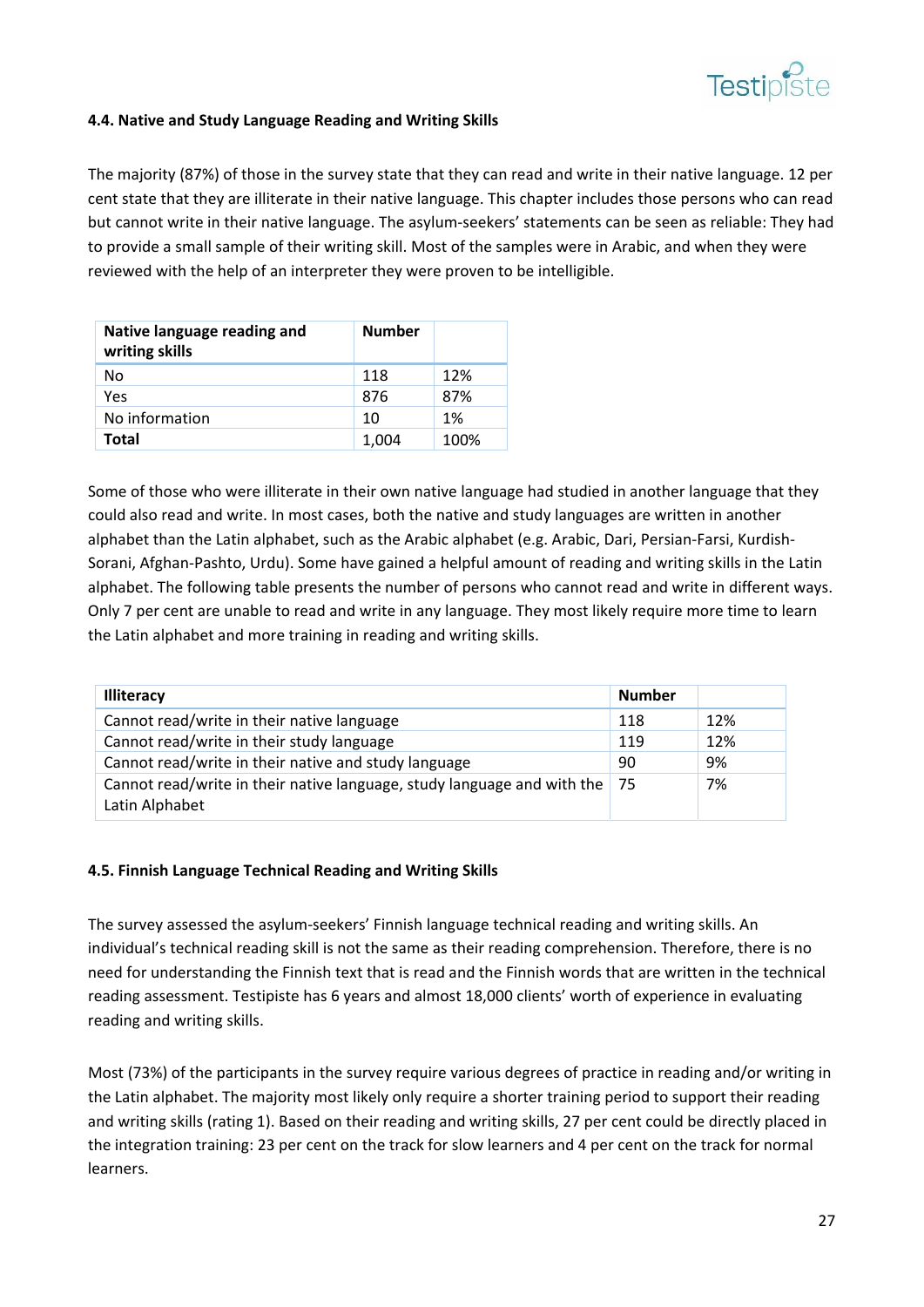

| Technical reading/writing skills according to the weakest rating | <b>Number</b> |      |
|------------------------------------------------------------------|---------------|------|
|                                                                  | 232           | 23%  |
|                                                                  | 501           | 50%  |
|                                                                  | 227           | 23%  |
|                                                                  | 44            | 4%   |
| <b>Total</b>                                                     | 1004          | 100% |

| Assessment     | <b>Technical reading</b> |      | <b>Technical writing</b> |      |
|----------------|--------------------------|------|--------------------------|------|
| 0              | 217                      | 22%  | 186                      | 19%  |
|                | 444                      | 44%  | 434                      | 43%  |
|                | 246                      | 25%  | 297                      | 30%  |
| 3              | 93                       | 9%   | 82                       | 8%   |
| No information | 4                        | 0%   |                          | 0%   |
| <b>Total</b>   | 1,004                    | 100% | 1,004                    | 100% |

A fifth could not read Finnish or could only name a few letters (rating 0). They require reading and writing skill training that starts from the basics. Almost half could read Finnish, but since their reading is slow and/or inaccurate, it is not enough for studying Finnish without strengthening their skills (rating 1). They also need various amounts and types of practice with utilising the Latin alphabet. A fourth (25%) of the participants were skilled enough in reading that they could be directed towards the track for slow learners in the current integration training (rating 2). 9 per cent could possibly be placed in the integration training track for normal learners or even fast learners (rating 3). – The results for technical writing were very similar.

These numbers are only indicative for many reasons. At the time of the survey, the asylum‐seekers had been in the country for under 6 months, a third for under 3 months. The result for those that received a rating of 1 may change when they have been in the country for a longer time and are used to hearing and seeing Finnish. The asylum‐seeker may also participate in Finnish reading and writing skill training in their reception centre. When the time comes for the Employment and Economic Development Office to direct the persons who have received a residence permit to the initial level evaluation before the integration training, the required training can be specified in more detail. The training recommendation is affected by the person's test results as well as e.g. their educational background and the results of the other tests on their study capability. During the survey, the evaluation could not be implemented in as much detail as in Testipiste's normal initial level evaluation when guiding people towards integration training.

Based on this survey, in the future, there will be a far greater need for reading and writing skill training for adult migrants than what has been available so far in labour market training. However, based on the survey results, not all of the training courses need to be equal in length, since it is likely that many asylumseekers only require a smaller amount of reading and writing skill training. An example of this is the socalled reading semi course for strengthening passable reading and writing skills, currently available in the capital region. This training could also be integrated in new ways into for example vocational integration training.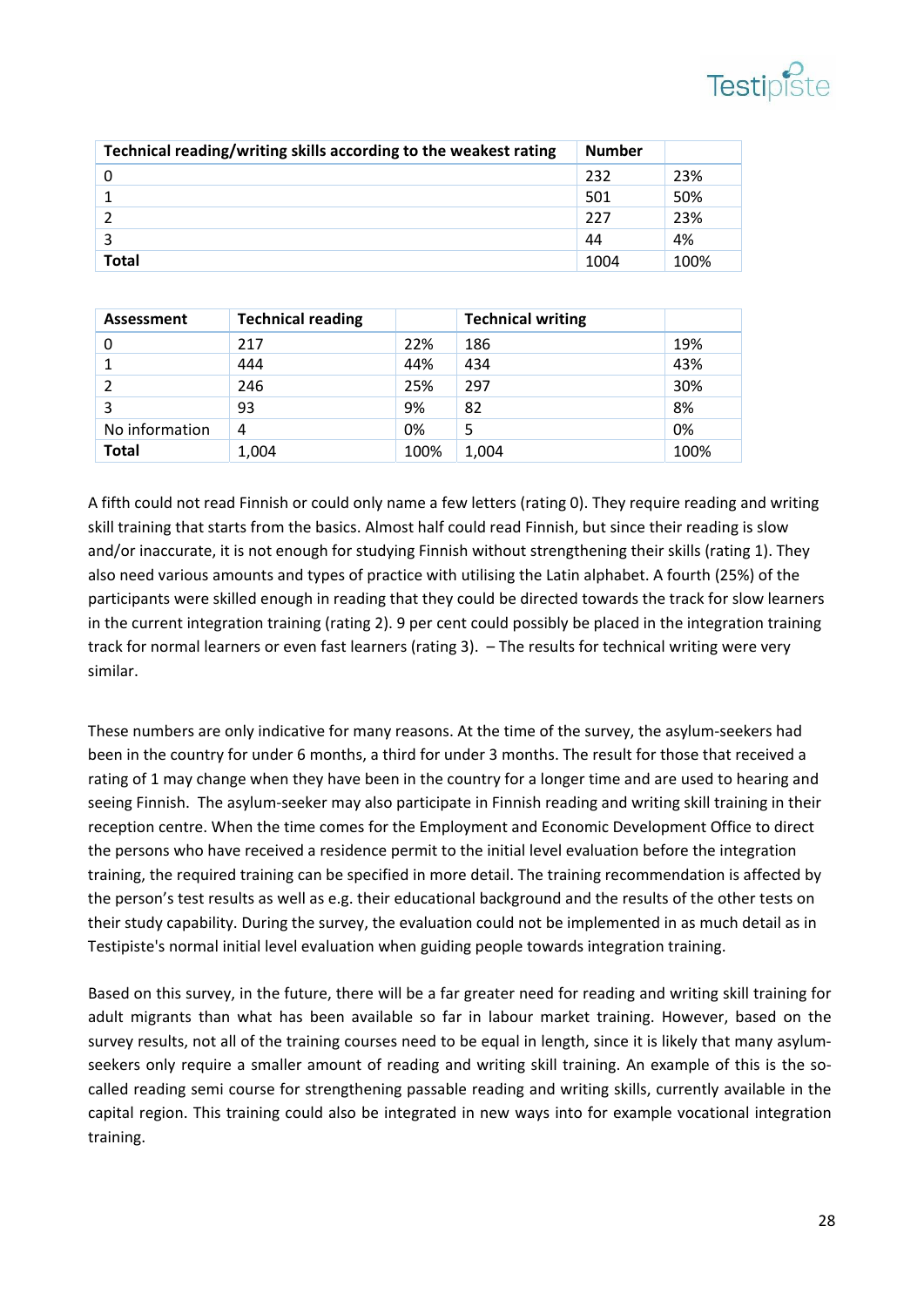

#### **4.5.1. Technical Reading and Writing Skills and Age**

Based on the survey, an individual's technical reading and writing skills and their age are not clearly linked. The share of those who read and/or write poorly (rating 0 or 1) in each age group is almost identical. However, the age group with the most need for reading and writing skill training that starts from the basics (rating 0) is the youngest age group (28%), and the age group that requires this sort of training the least is the 25–29 age group (19%).

| Age group      | <b>Technical reading/writing skills</b><br>according to the weakest rating |     |     |    | <b>Total</b> | Share of those who read/write<br>poorly in the age group |
|----------------|----------------------------------------------------------------------------|-----|-----|----|--------------|----------------------------------------------------------|
|                | $\Omega$                                                                   | 1   | 2   | 3  |              |                                                          |
| 16-18          |                                                                            | 11  | 4   | 3  | 25           | 72%                                                      |
| 19-24          | 85                                                                         | 143 | 82  | 15 | 325          | 70%                                                      |
| 25-29          | 59                                                                         | 158 | 71  | 17 | 305          | 71%                                                      |
| $30-$          | 78                                                                         | 185 | 69  | 9  | 341          | 77%                                                      |
| No information | 3                                                                          | 4   | 1   |    | 8            |                                                          |
| <b>Total</b>   | 232                                                                        | 501 | 227 | 44 | 1,004        | 73%                                                      |

|        | Age group Reading and writing<br>skill training starting<br>from the basics | Shorter-term reading<br>and writing skill training | <b>Integration training</b> | <b>Total</b> |
|--------|-----------------------------------------------------------------------------|----------------------------------------------------|-----------------------------|--------------|
| 16-18  | 28%                                                                         | 44%                                                | 28%                         | 100%         |
| 19-24  | 26%                                                                         | 44%                                                | 30%                         | 100%         |
| 25-29  | 19%                                                                         | 52%                                                | 29%                         | 100%         |
| $30 -$ | 23%                                                                         | 54%                                                | 23%                         | 100%         |

The following presents the technical reading and writing skills of those asylum‐seekers who are under 30.

| <b>Technical</b><br>reading | 16-18 |      | 19-24 |      | $25 - 29$ |      | <b>Total</b> |      |
|-----------------------------|-------|------|-------|------|-----------|------|--------------|------|
| 0                           | 6     | 24%  | 80    | 25%  | 57        | 19%  | 143          | 22%  |
|                             | 8     | 32%  | 127   | 39%  | 137       | 45%  | 272          | 42%  |
|                             |       | 28%  | 84    | 26%  | 79        | 26%  | 170          | 26%  |
| 3                           | 3     | 12%  | 34    | 10%  | 32        | 10%  | 69           | 11%  |
| No information              |       | 4%   | 0     | 0    | 0         | 0%   | 1            | 0%   |
| <b>Total</b>                | 25    | 100% | 325   | 100% | 305       | 100% | 655          | 100% |

| <b>Technical</b><br>writing | $16 - 18$ |      | 19-24 |      | $25 - 29$ |      | <b>Total</b> |      |
|-----------------------------|-----------|------|-------|------|-----------|------|--------------|------|
| 0                           | 6         | 24%  | 71    | 22%  | 51        | 17%  | 128          | 20%  |
|                             | 8         | 32%  | 128   | 39%  | 128       | 42%  | 264          | 40%  |
| 2                           |           | 28%  | 94    | 29%  | 101       | 33%  | 202          | 31%  |
| 3                           | 3         | 12%  | 31    | 10%  | 25        | 8%   | 59           | 9%   |
| No information              |           | 4%   | 1     | 0%   | 0         | 0%   | 2            | 0%   |
| <b>Total</b>                | 25        | 100% | 325   | 100% | 305       | 100% | 655          | 100% |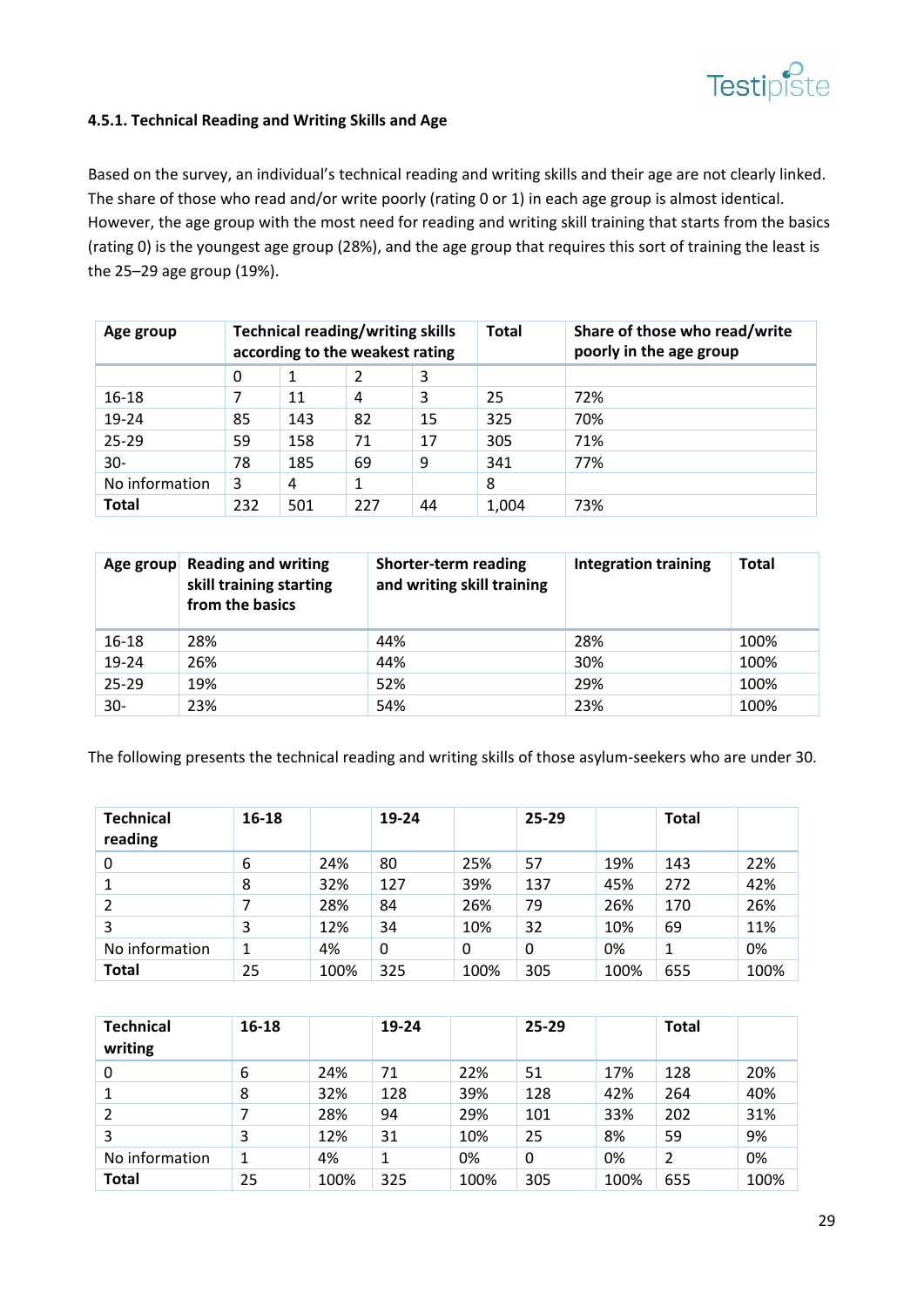

#### **4.5.2. Technical Reading and Writing Skills and Education**

The technical reading and writing skills of the participants were also compared to their basic education studies. Missing or incomplete studies seem to be somewhat connected to weak reading and writing skills in the Latin alphabet. The group that contains those who have participated in basic education the longest has the least number of persons with poor reading and/or writing skills. This group also clearly contains the smallest proportionate number of those who require reading and writing skill training that starts from the basics (rating 0).

| <b>Basic education</b>                     |                |              | <b>Technical reading/writing skills</b><br>according to the weakest rating |    | <b>Total</b> | Share of those who read/write<br>poorly in a group |
|--------------------------------------------|----------------|--------------|----------------------------------------------------------------------------|----|--------------|----------------------------------------------------|
|                                            | $\Omega$       | 1            | 2                                                                          | 3  |              |                                                    |
| No educational<br>background               | 48             | 22           | 3                                                                          | 1  | 74           | 95%                                                |
| <b>Basic education</b><br>3 years or under | 28             | 20           | 11                                                                         | 1  | 60           | 80%                                                |
| <b>Basic education</b><br>4-6 years        | 67             | 83           | 25                                                                         |    | 175          | 86%                                                |
| <b>Basic education</b><br>7-9 years        | 87             | 375          | 187                                                                        | 42 | 691          | 67%                                                |
| No information                             | $\overline{2}$ | $\mathbf{1}$ | 1                                                                          |    | 4            |                                                    |
| <b>Total</b>                               | 232            | 501          | 227                                                                        | 44 | 1,004        | 73%                                                |

On page 19, the technical reading and writing skills of those under 30 were presented in more detail in relation to their basic educational background, since the most suitable option for them may be to participate in basic education that is combined with reading and writing skill training when necessary.

For older asylum‐seekers who have poor reading skills, the best recommendation is to continue the current method of providing reading and writing skill training for them and then integration training or vocational integration training if the person does not possess enough vocational expertise.

On the other hand, the survey also shows that the need for reading and writing skill training is not caused by an inadequate basic education alone. The table below describes the technical reading and writing skills of those asylum‐seekers who have studied in a higher education institution. Even among those who have studied in a higher education institution, the most usual result (46%) is that an individual requires some training for their reading and writing skills (rating 1). However, their training neither needs to start from the basics nor be as long‐term as with those who do not possess any basic education. On the other hand, the group with the more educated individuals contains equally as many persons who could possibly be directed towards normal integration training either on the track for slow learners (36%) or the track for normal or fast learners (10%).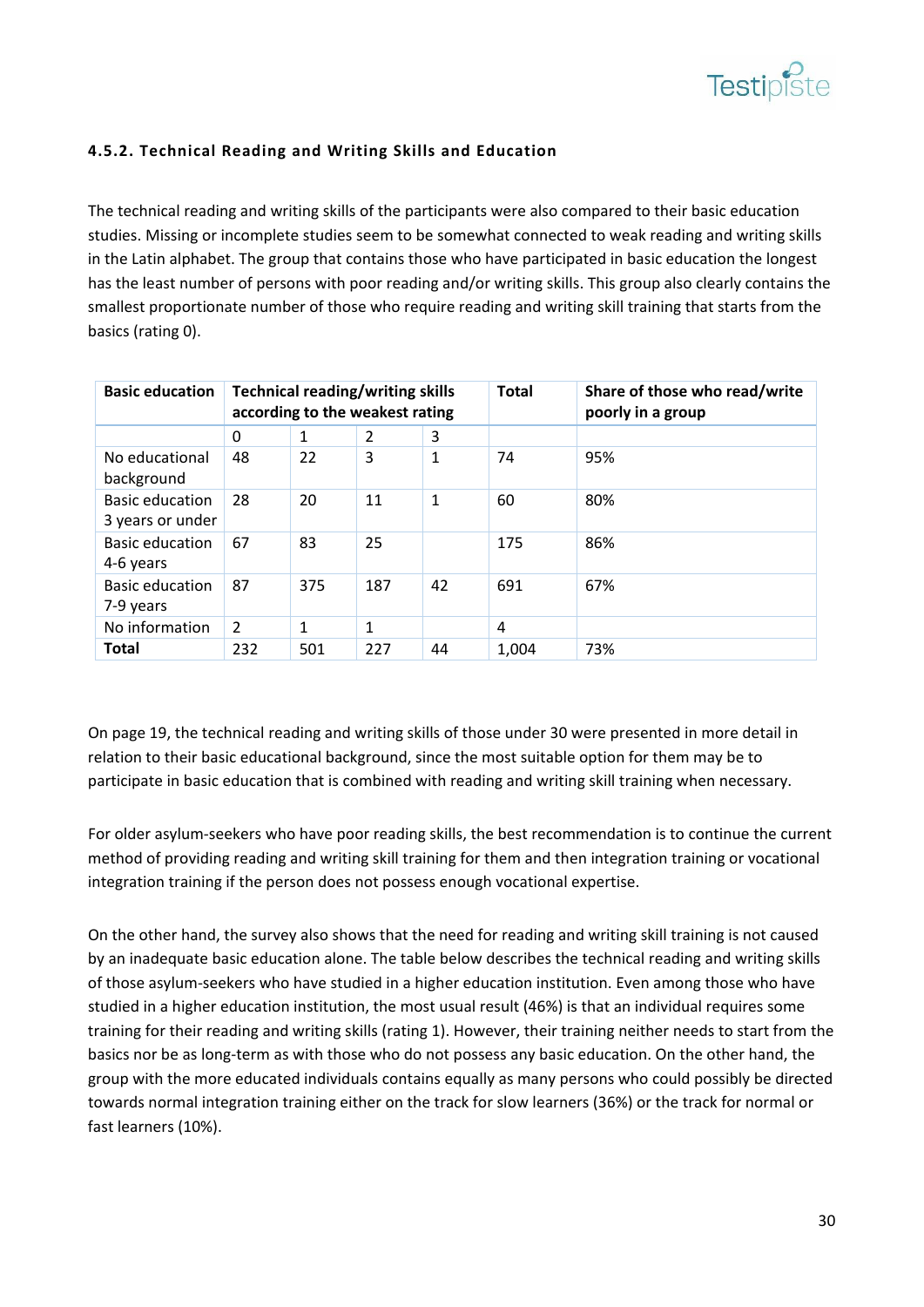

| <b>Technical reading/writing skills</b><br>according to the weakest rating | Those who have studied in a<br>higher education institution |      |
|----------------------------------------------------------------------------|-------------------------------------------------------------|------|
|                                                                            | 9                                                           | 3%   |
|                                                                            | 126                                                         | 46%  |
| $\mathcal{P}$                                                              | 98                                                          | 36%  |
| 3                                                                          | 27                                                          | 10%  |
| No information                                                             | 12                                                          | 4%   |
| <b>Total</b>                                                               | 272                                                         | 100% |

The results also assessed the relationship between reading and writing skills and the asylum‐seekers' most usual professions that are in the construction and transport industry. This information can be utilised when planning future vocationally‐oriented integration training programmes. Of those who have worked in the construction industry, almost a third (29%) require reading and writing skill training that starts from the basics. In addition, half (52%) require at least some supportive training for their reading and writing skills. Only 19 per cent could directly begin the current integration training on the track for slow learners. The results of those who have worked in the transportation industry are very similar, as indicated by the tables below.

| Work experience in the construction industry                        | <b>Number</b> |      |
|---------------------------------------------------------------------|---------------|------|
| Technical reading/writing skills according to the weakest<br>rating |               |      |
| 0                                                                   | 78            | 29%  |
| 1                                                                   | 143           | 52%  |
| 2                                                                   | 48            | 18%  |
| 3                                                                   | 4             | 1%   |
| <b>Total</b>                                                        | 273           | 100% |
|                                                                     |               |      |
| Work experience in the transportation industry                      | <b>Number</b> |      |
| Technical reading/writing skills according to the weakest<br>rating |               |      |
| 0                                                                   | 57            | 27%  |
| 1                                                                   | 128           | 61%  |
| 2                                                                   | 20            | 10%  |
| 3                                                                   | 4             | 2%   |
| Total                                                               | 209           | 100% |

All those who have worked in the fields in question may not necessarily want to continue working in the same fields, but the groups are still so large that different vocationally-oriented integration training programmes can be provided in the future as well. Previously, these kinds of training programmes have been offered in connection with the construction, care, hotel, restaurant & catering, and transport sector. For example, in Testipiste's educational institutions Amiedu, Axxell and Edupoli, the training programmes in question have proven to be functional and motivating for the students. In the future, the training programmes must take into account the lack of literacy of their future students and think about increasing the duration of their training programmes so that the reading and writing skill training can be effectively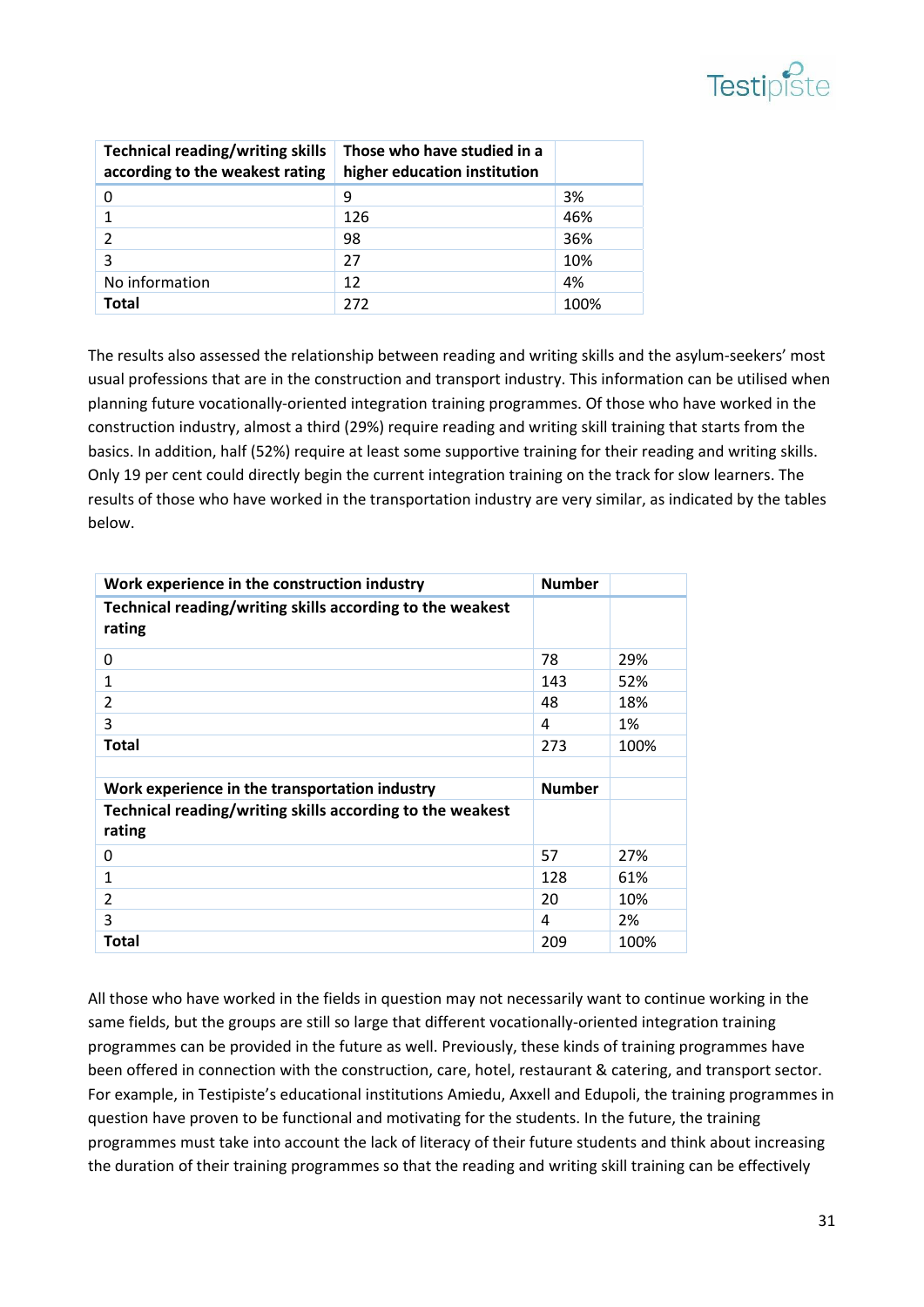

 integrated into the same training programmes. Instead of written evaluations, more opportunities should be provided for giving demonstrations orally or with a practical performance.

#### **4.6. English Language Skills**

Many of those in the survey know some English, but their skills are inadequate and most often they can only speak it. Half of the asylum‐seekers in the survey can speak some English. This evaluation is based on the asylum‐seeker's own statement and the interviewer's experience in using English in a survey situation. During the survey, the language skills could not be evaluated with a separate and reliable test, and the evaluation is based on a short interview that assessed the asylum‐seeker's background. Therefore, it can be said that half of those in the survey can provide some of their personal and background information in English, and in some cases with the help of the interviewer. A third can write in English. In practice, during the survey, these asylum‐seekers could write a few simple sentences about themselves in English. The texts that they produced were often difficult to understand and contained errors.

The survey also asked the asylum‐seeker's own opinion on whether their English skills were sufficient for studying in English. In addition, the interviewer evaluated the interviewee's oral and written English skills during the interview. Based on the survey, 11 per cent of those in the survey could possibly study in English. However, Testipiste emphasises that this evaluation is only indicative and is based on a very small amount of oral and written material and does not guarantee that the asylum‐seeker could study in for example an English language programme in a university of applied sciences or a university.

| <b>English language</b><br>skills | Oral  |      | Written |      | <b>Can study in English</b><br>(own answer) |      |
|-----------------------------------|-------|------|---------|------|---------------------------------------------|------|
| No                                | 498   | 50%  | 664     | 66%  | 864                                         | 86%  |
| Yes                               | 500   | 50%  | 333     | 33%  | 113                                         | 11%  |
| No information                    | 6     | 1%   |         | 1%   | 27                                          | 3%   |
| <b>Total</b>                      | 1,004 | 100% | 1,004   | 100% | 1004                                        | 100% |

Since Finnish universities of applied sciences and universities only offer programmes in English, the asylum‐ seeker's study capability in English was compared to their educational background. According to their own assessments, those who can study in English are mostly (78%) those who have studied in a higher education institution. However, Testipiste notes that the English language skills that are demonstrated during a survey situation and the asylum‐seeker's own assessment do not prove that the asylum‐seeker possesses the English skills required for studying in a higher education institution.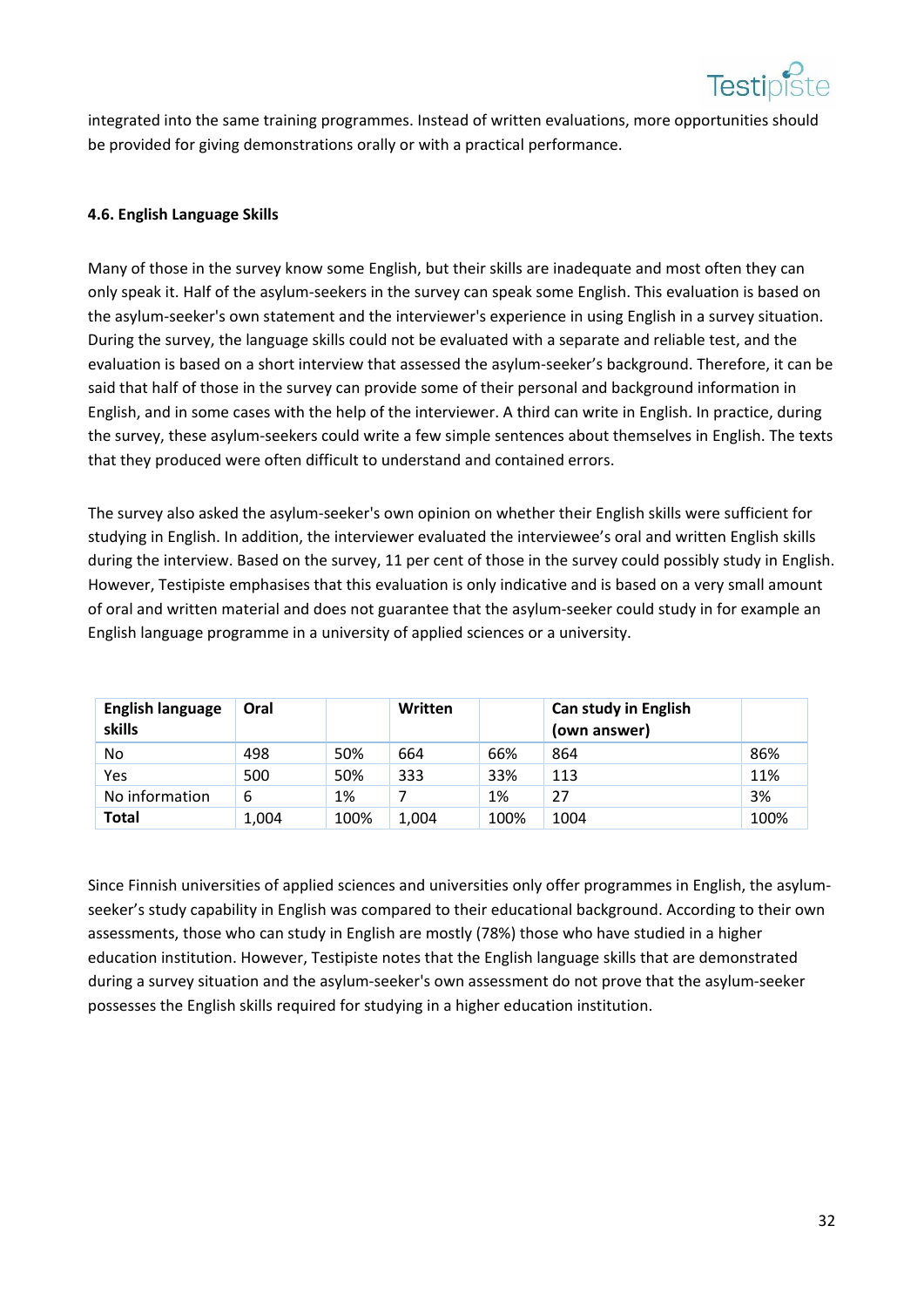

|                                                                    | <b>Can study in English</b><br>(own answer) | Share of those who are<br>capable of studying in<br><b>English</b> |
|--------------------------------------------------------------------|---------------------------------------------|--------------------------------------------------------------------|
| Doctorate                                                          | 2                                           | 2%                                                                 |
| Master's degree                                                    | 8                                           | 7%                                                                 |
| Bachelor's degree                                                  | 46                                          | 41%                                                                |
| Unfinished higher education studies or<br>no information on degree | 32                                          | 28%                                                                |
| Vocational education and training                                  | 4                                           | 4%                                                                 |
| Upper secondary school education                                   | 15                                          | 13%                                                                |
| Incomplete upper secondary school<br>education                     | $\overline{2}$                              | 2%                                                                 |
| <b>Basic education</b>                                             | 4                                           | 4%                                                                 |
| Total                                                              | 113                                         | 100%                                                               |

On the other hand, a third of those who have studied in a higher education institution thought that their English skills were sufficient for studying in English.

|                                               | Can<br>study<br>in English |     | Cannot<br>study<br>in English |     | <b>No</b><br>informat<br>ion |    | <b>Total</b>   |      |
|-----------------------------------------------|----------------------------|-----|-------------------------------|-----|------------------------------|----|----------------|------|
| Incomplete<br>studies<br>or no<br>information | 32                         |     | 79                            |     | 0                            |    | 111            |      |
| Bachelor's<br>degree                          | 46                         |     | 99                            |     | $\overline{4}$               |    | 149            |      |
| Master's degree   8                           |                            |     | 2                             |     | 0                            |    | 10             |      |
| Doctorate                                     | 2                          |     | 0                             |     | 0                            |    | $\overline{2}$ |      |
| <b>Total</b>                                  | 88                         | 32% | 180                           | 66% | $\overline{4}$               | 1% | 272            | 100% |

Based on this survey, 78 persons who either had a Bachelor's degree or who had not completed their higher education studies could be directed towards studying in English. However, based on Testipiste's six years of experience in conducting initial level evaluations, many of them may later need to participate in integration training to improve their Finnish language skills, as the amount of Finnish education in universities of applied sciences or universities is rarely enough for a person to attain a level of fluency in Finnish so that they can be employed in a Finnish language workplace.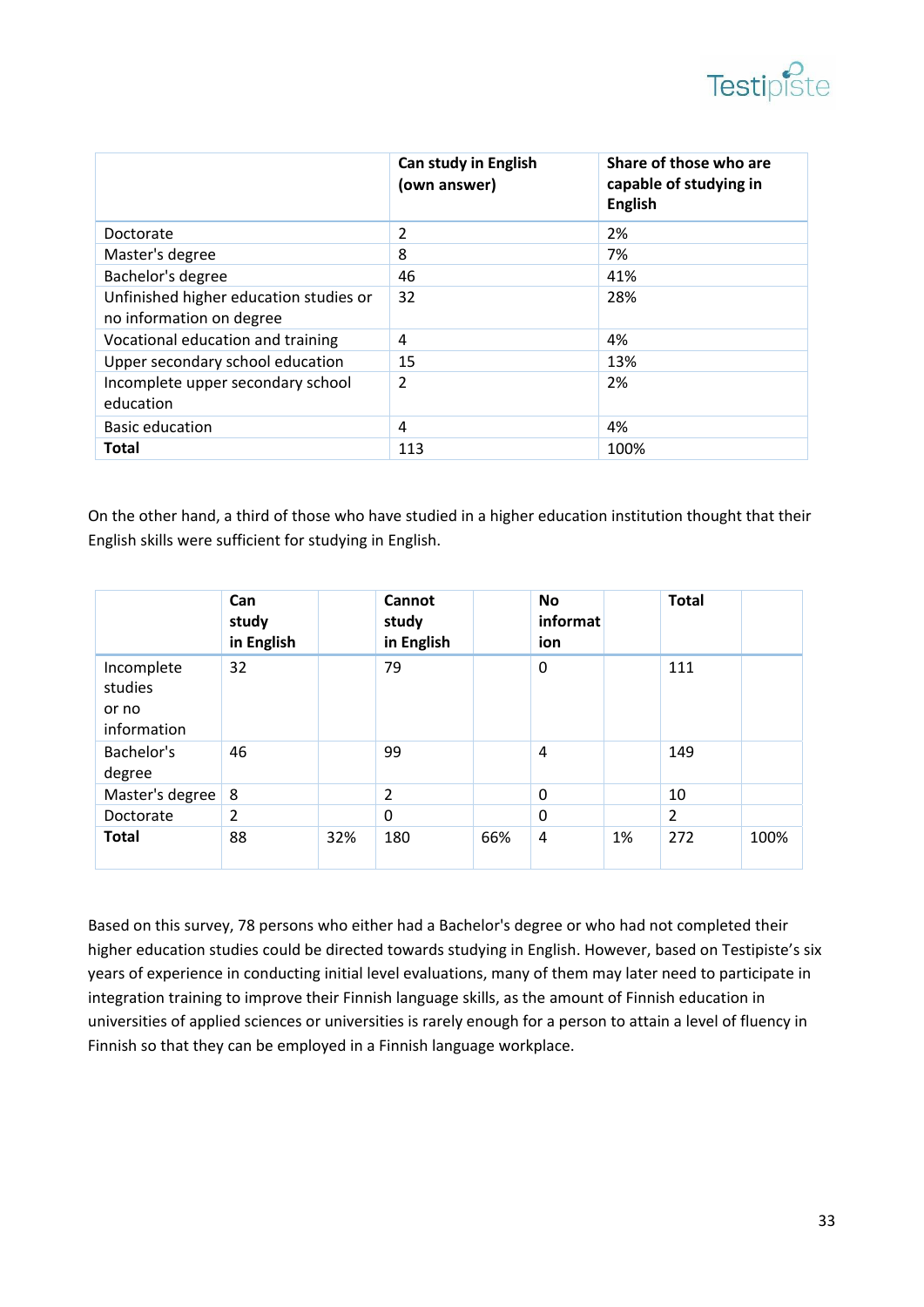

# **5. Four Different Asylum‐Seeker Profiles**

Four different profiles were selected from the asylum-seekers who participated in the survey. Based on the individual's educational background, work experience and learning profile, suitable training and guidance tracks have been drafted for them. These drafts can be used as examples when planning educational tracks for larger groups.

#### **Rahila, a 28-year-old woman from Afghanistan**

 language. Rahila has spent her time at home with her children and occasionally helped in the Rahila is from Afghanistan. Her native language is Dari, and she can also speak Persian. Rahila has only completed a few months of basic education and she cannot read or write in any family's small grocery store.

Guidance track

To start, Rahila requires reading and writing skill training to be able to participate in the integration training. Already during her reading and writing skill training, Rahila also needs vocational guidance so that her career aspirations can be assessed. Based on her skills and wishes, Rahila can either move on to basic education or to another training programme that will increase her study and literacy skills. When she has improved her literacy and other capabilities, Rahila can move on to a vocational integration training programme that will support her career aspirations, strengthen any inadequate skills and familiarise her with the professions of the field.

#### **Abdulkadir, a 25-year-old man from Somalia**

Abdulkadir is from Somalia. His native language is Somali, and he can also speak a little English but cannot write it. He has completed four years of basic education. He has not participated in any vocational education and training, but he has worked as a bus driver for some years and as an assistant in a delivery truck. He can read and write in his native language. His technical reading and writing skill evaluation also showed that he can read and write in Finnish.

Guidance track

In the current integration training system, Abdulkadir would be put on the track for slow learners. Taking Abdulkadir's work experience into account, he would also be well suited for participating in a vocational integration training programme in the transport industry that would strengthen any of his inadequate skills, provide him the skills for learning Finnish and integrating into Finnish society, as well as with field and work experience. During his training, Abdulkadir would gain both the required Finnish driving permits and professional qualifications, and after his onthe-job learning period, he could work in the transport industry.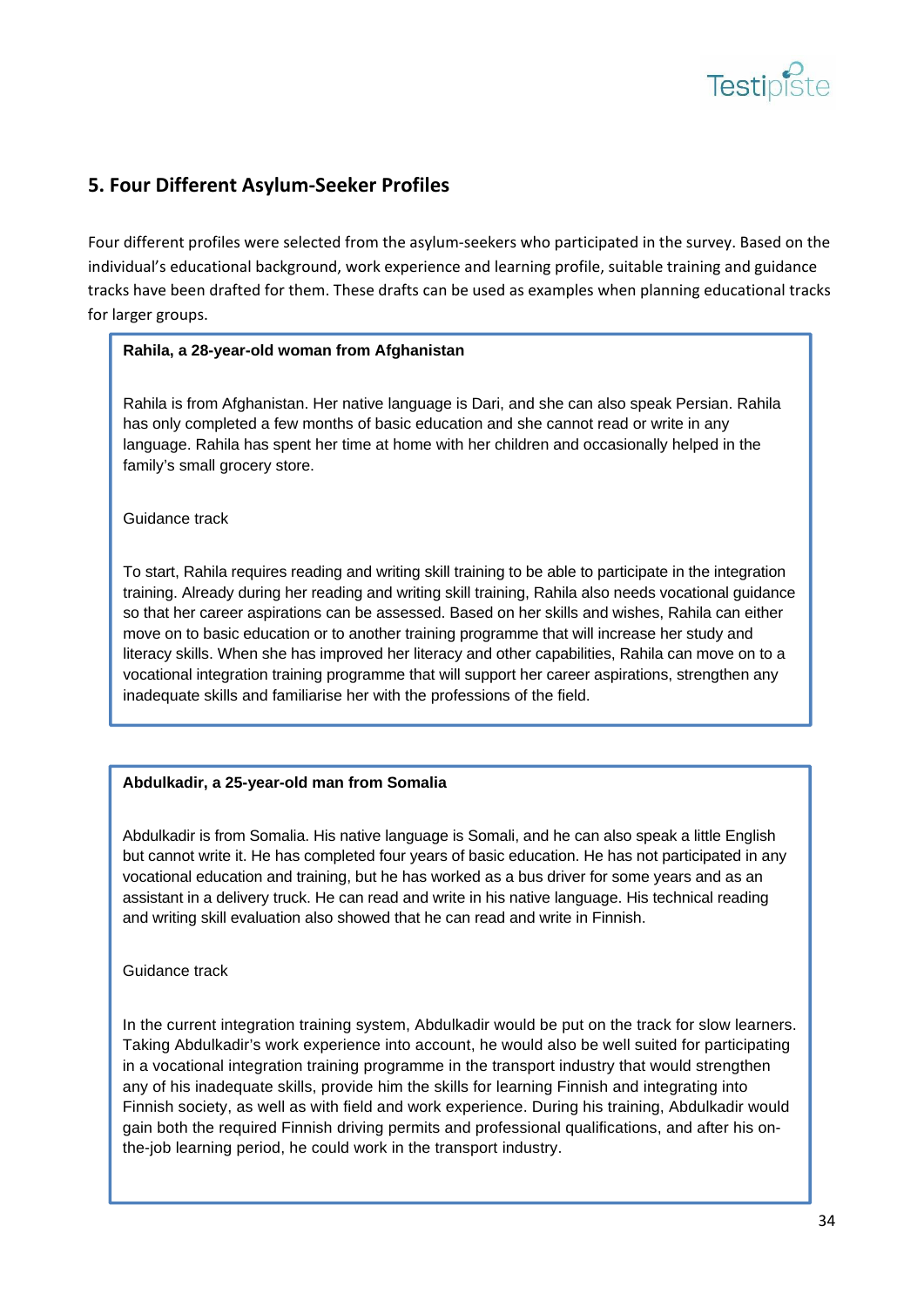

#### **Said, a 23-year-old man from Iraq**

Said is from Iraq. Said's native language is Arabic, and he does not know any other languages. He has completed 6 years of basic education and has studied for 3 years in a vocational institution for the construction industry. He can read and write in Arabic, but does not know the Latin alphabet that well. During his studies, he worked as a construction helper, and after graduation as a painter and in other indoor renovation positions. In total, he has around 8 years of work experience. He has not acted as an entrepreneur. His technical reading and writing evaluation showed that he can read and write in the Latin alphabet passably, but still needs practice with his reading and writing skills.

#### Guidance track

To start, Said requires reading and writing skill training to be able to participate in any other studies and the integration training. His reading and writing skill training could be integrated into the initial stages of his vocational integration training, which would accelerate his employment and integration, as there would be no waiting period between his training programmes. He does not need to complete any basic education studies, as he has completed his basic education in his country of origin. During his vocational integration training, he would receive information about the field in Finland, see the relevant companies during his on-the-job learning periods, and become acquainted with the work and with Finnish working life. During his training, Said's expertise is recognised and acknowledged in both the educational institution and by his employer. During his on-the-job learning periods, he will complete any necessary skill demonstrations and certificates. During the training and the guidance that is provided along with it, Said would receive the necessary skills for being employed in the field.

#### **Ahmad, a 45-year-old man from Iraq**

Ahmad is from Iraq. Ahmad's native language is Arabic. In addition, he speaks fluent English since he has studied in English at a university. In addition to his basic and upper secondary school education, he has a degree in communications. Ahmad has worked as a newspaper and radio reporter for 10 years, as an interpreter for 15 years, and as a taxi driver for several years. His reading and writing skill evaluation showed that he can fluently read and write in the Latin alphabet and that he would be well suited for participating in the integration training for normal or fast learners.

#### Guidance track

Ahmad has worked as a reporter, interpreter and taxi driver. However, he needs to learn Finnish to become employable. He would also need information and guidance at the earliest possible stage for understanding the employment possibilities and outlooks of these fields, as well as their requirements. Ahmad could potentially participate in the integration training for fast learners. He could see how Finnish reporters work either during his on-the-job learning period or through preparatory training for working life. Ahmad presumably possesses good study skills, so after achieving a sufficient skill level in Finnish, he could be directed towards for example preparatory training for a degree in community interpreting. If necessary, his higher education degree could also be officially recognised.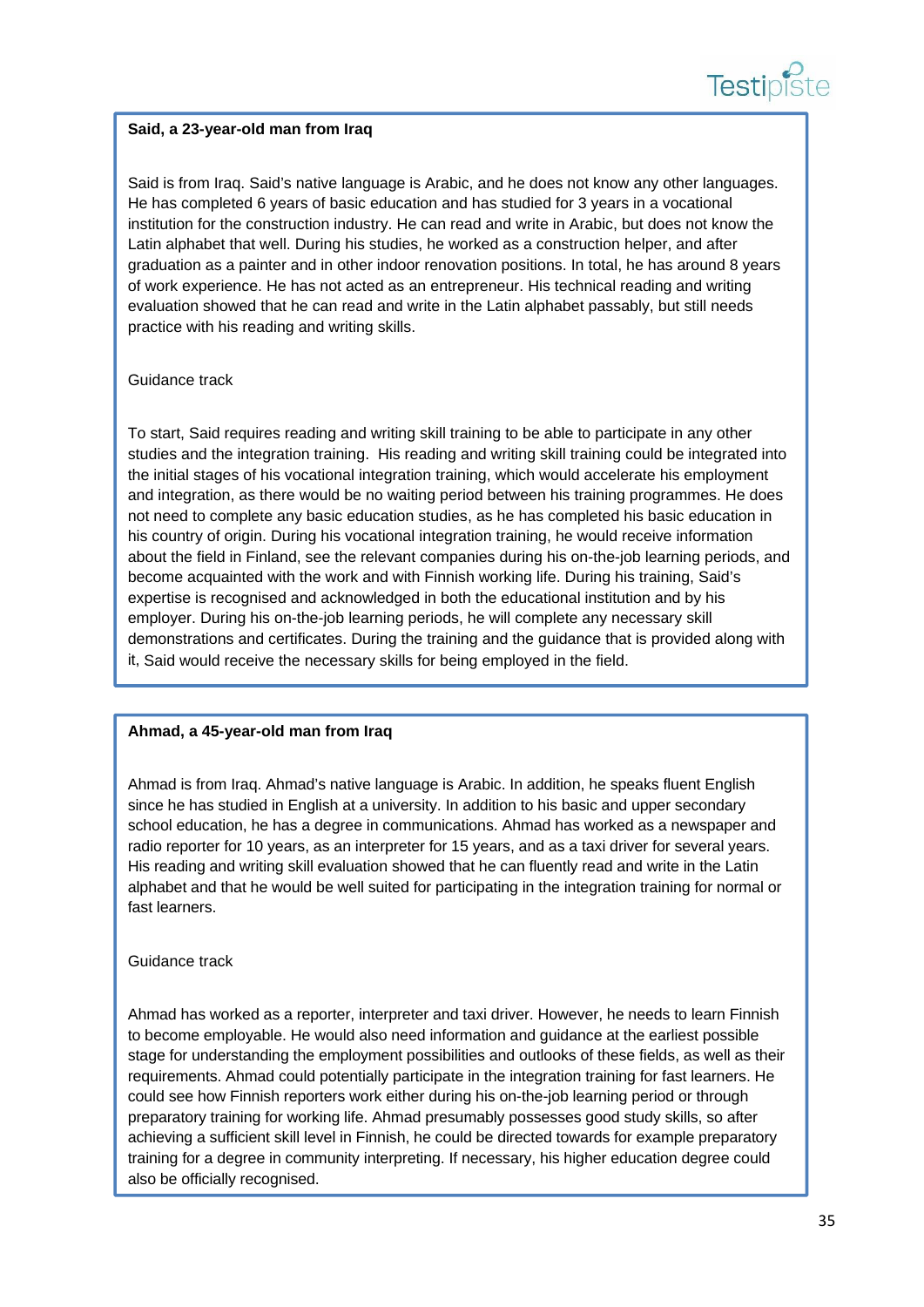

# **6. Requests from Asylum‐Seekers**

The survey form asks: *Write in your native language and/or study language where you are from and what you would like to do in Finland.* The purpose of this task is to confirm that the participant can actually write in his native and/or study language. The answers were reviewed together with an interpreter, and the most frequently repeated or otherwise noteworthy aspects were highlighted.

As could be expected, many of the answers focus on the fact that Finland is peaceful while their country of origin is not. The answers mostly focused on the need for asylum, for living in peace and for providing a better future for one's family and children. In addition, many of the answers talk about a war in one's country of origin or an otherwise dangerous situation. Some of the answers express a wish for doing something for the benefit of Finland.

A majority of the respondents told about their work experience. Some only list their professions or professional fields, while those with more work experience are able to tell more about their expertise. Many also mention that they would like to do the same work in Finland. The professions that are mentioned the most are the same as those that were highlighted during the survey: driver, chef, barber. However, the construction industry is not a very desired field, even though many of the survey participants have experience in the construction industry. All in all, the survey participants name around 70 different professions or fields that they would like to work in, and many of these are mentioned multiple times. The respondents usually base their answers on the fact that they have experience and expertise in a specific line of work. Some were unable to determine what kind of work they could do and express a wish for doing any kind of work. Only four answers indicate plans for starting one's own business.

The answers also focused on the participants' educational backgrounds. Especially those with an advanced education mention their educational institution's name and any completed degrees. Many of these respondents are eager to continue their studies in the same field and to also become qualified for working in the field in Finland. However, it is not only those who are highly educated that want to study. Several answers link studying with receiving employment and being able to work: many want to study in the same field where they already have study and/or work experience in so that they can continue in the same field in Finland. Some of the respondents want to learn a completely new profession, and these wishes are quite ambitious: many wish to become teachers, doctors, dentists or engineers. – Quite a few also mention that they want to study Finnish.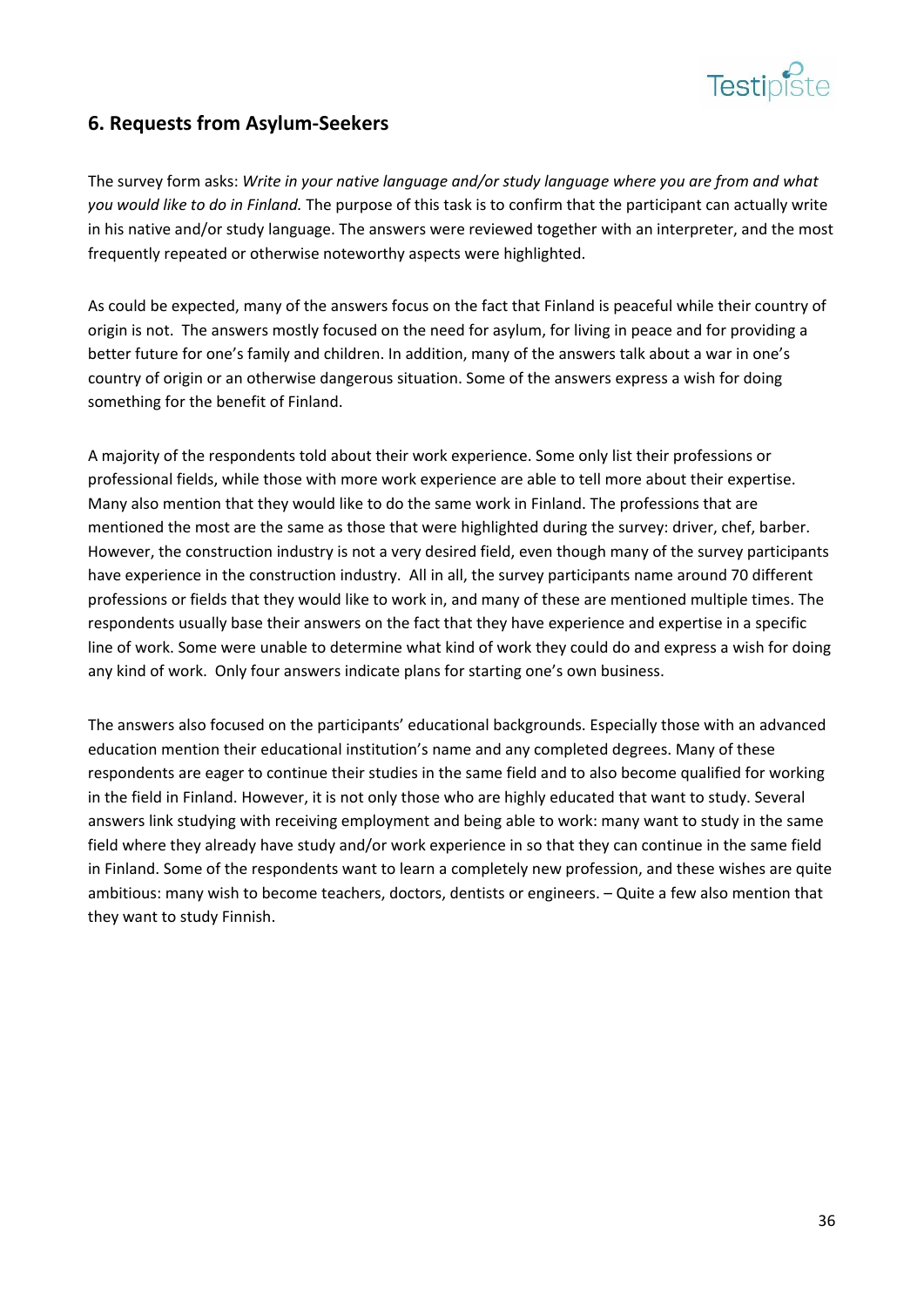

# **7. Conclusions**

The initial stage skill survey that was conducted in the reception centres by Testipiste has provided fairly reliable indications on what sorts of tracks for integration and educational paths need to be developed for those who have been granted asylum. These newcomers naturally require language training, but they also require basic skills such as reading and writing in the Latin alphabet. Their professional expertise also needs to be developed to better meet the requirements of Finnish society and working life.

#### *Strengthening reading and writing skills in reception centres*

Finnish society requires good literacy. Succeeding in working life and in one's studies also require good reading and writing skills. The skill survey shows that many of the migrants have inadequate reading and writing skills in the Latin alphabet to be able to integrate into Finnish society. This could be effectively remedied during the asylum application process. **The reception centres could arrange training in reading** and writing skills in the Latin alphabet as well as other training that strengthens the study abilities of **those who are waiting for their asylum decision.** This would save both time and integration training costs, since, after the person is more capable of studying and has received their residence permit and municipal placement, they can be placed on a training and employment path that will accelerate their integration.

#### *Basic education and reading and writing skill training for adults*

Basic education for adults is meant for those persons who are over 17 and who have not completed their basic education in their country of origin. Based on Testipiste's experiences, currently mostly 25‐year‐olds who are literate in the Latin alphabet are directed towards adult basic education.

Reading and writing skill training is currently organised as labour market training. Beginning in 2018, the teaching of reading and writing skills will become a part of adult basic education. Based on this survey, around 2/3 of the 17–60‐year‐old asylum‐seekers who have arrived in Finland require some training in the Latin alphabet so that they can begin studying Finnish during their integration training. However, most of them have completed their basic education in their country of origin, and thus are not suited for literacy training that is arranged in connection with any basic education, but instead **they would proceed faster by participating in a brief labour market training programme**. Around a fourth of those who require literacy training are young people who do not have much of an educational background. **In their case, completing their basic education studies would be an appropriate choice.**

Based on this survey, in the future, there will be a far greater need for reading and writing skill training for adult migrants than what has been available so far in labour market training. However, based on the survey results, not all of the training courses need to be of equal length, since it is likely that many asylum‐seekers only require a smaller amount of reading and writing skill training. An example of this is the so‐called reading semi course for strengthening passable reading and writing skills, currently available in the capital region.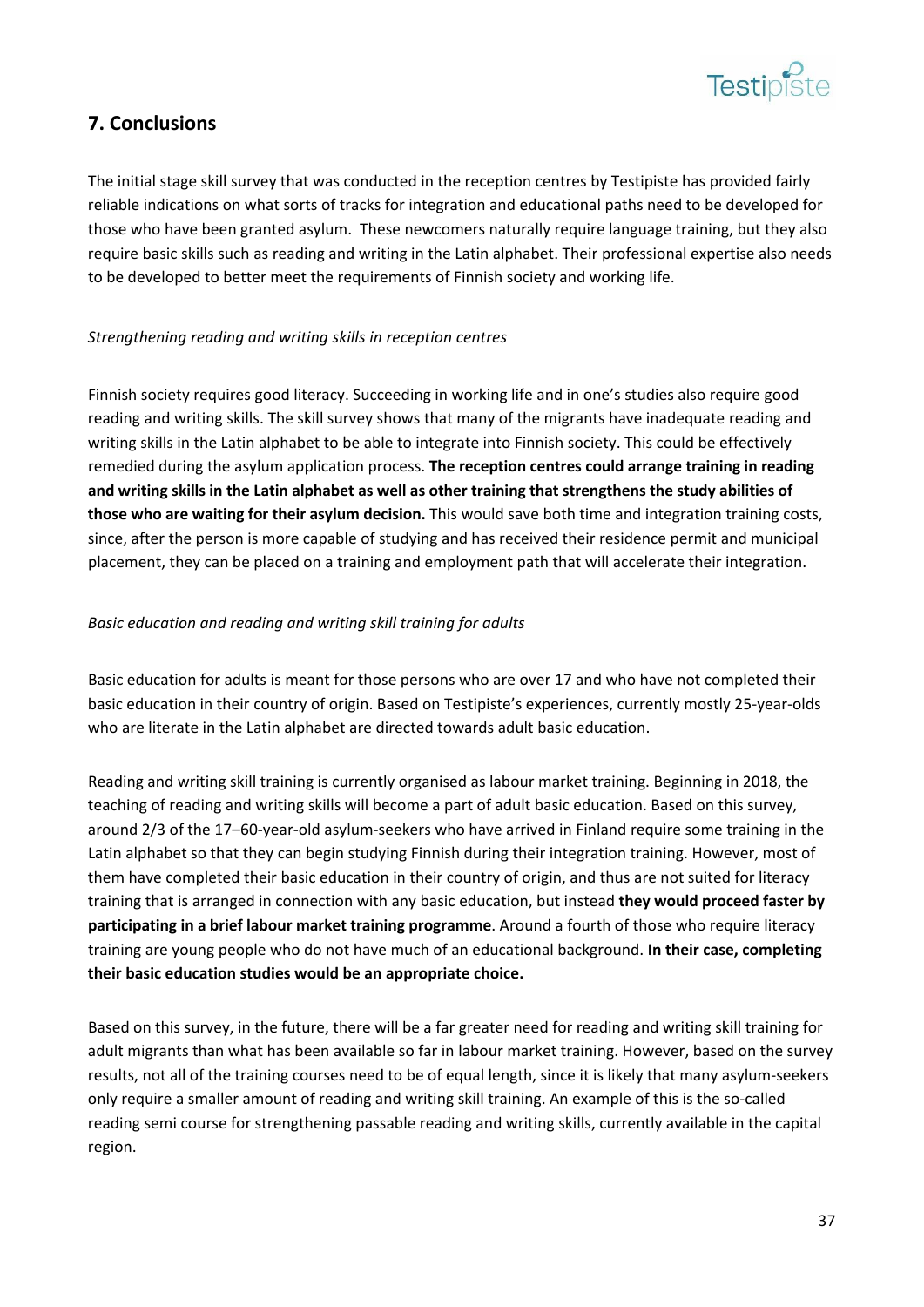

#### *Integration training*

Those persons who possess at least a satisfactory reading and writing skill level in the Latin alphabet can directly move towards the current integration training. It should be noted that many of the migrants are fairly young, they have mostly learned their skills with practical methods and are not used to theoretical studies. **Therefore, the integration training should, in turn, be arranged with a more work‐oriented** approach: in addition to class learning, it should also include regular on-the-job learning periods and/or **vocational education and training.** Depending on the situation, the on‐the‐job learning periods can be arranged as weekly sessions that last for a few days at a time, or as regularly occurring periods during the training that last for a few weeks at a time. This will require a more flexible funding model for implementing integration training.

The asylum-seekers have arrived in Finland from different societies. To help them adapt to living in Finnish society and discover their own possibilities, they require strong guidance that begins during the initial phase of their orientation. Working life guidance, professional career guidance and recognising professional expertise should be included in the integration training from an early stage, so that the adult migrants' professional expertise can be better aligned with the requirements of the Finnish labour market. **The adequacy of resources for this part of integration training should also be ensured.**

It is easier to integrate into a new society if one can interact with the locals. For a migrant, a successful on‐ the-job learning period either in working life or in voluntary activities in the third sector is always an important experience for learning the language, getting to know the local culture, and identifying their own professional skills. **These interactions should be implemented much more frequently than they are now, and their implementation requires the whole society's support.** A person cannot become a member of society if they are not accepted by society, and in Finland this happens through working life.

If a migrant's first contact with working life happens only after 1–2 years after they have arrived in Finland and just before their integration training ends, they are often left with nothing. Concretising learning, study and career plans already during the initial stages of the learning path will become more important in the future as the number of migrants grows, so that the number of working-age adults who fall in between the cracks is as small as possible.

#### Vocational integration training

Vocational integration training has proven to be an effective method for making integration training more oriented towards working life and helping migrants enter the labour market. Currently, vocational integration training programmes are mostly held for those with a language skill level of A2.2. or B1. To reach this level, one has to study Finnish for about a year. As is previously stated in this report (page 7), 76 per cent of those who participate in the integration training do not achieve the B1 level during their integration training. Therefore, taking into account the results of this survey, **the vocationally‐oriented integration training should already begin on level A2.**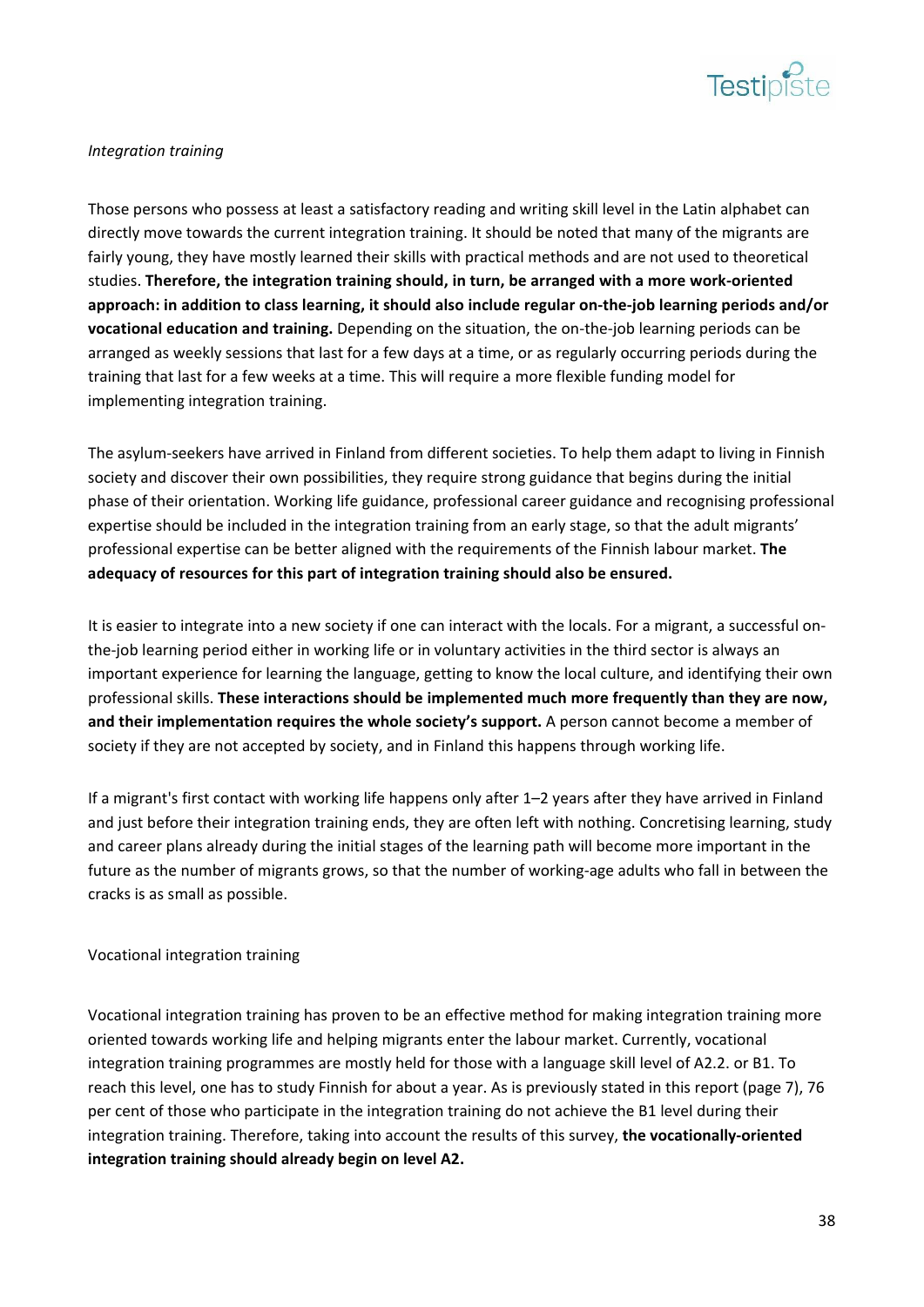

In February 2015, a legislative amendment concerning studies to improve study abilities came into effect. According to this act, as part of the preparatory training for competence‐based qualifications, studies can be arranged with the purpose of enabling the completion of a competence‐based qualification or its part and participating in preparatory training for the competence-based qualification in such cases where the student does not possess the necessary study abilities. **With this legislative amendment, vocational** institutions can now open new study paths for those persons who are not very skilled in Finnish during the **application period.** Vocational education and training that is goal‐oriented, aims towards a profession, and is built into part of a degree greatly accelerates the entry of even those adults who are not quick language learners into the labour market. However, a person's language learning skill is just one attribute for measuring their expertise, and it should not be too greatly emphasised when comprehensively evaluating a person's previous work expertise in connection with their complete work history.

#### *Higher education*

Just under a third of the survey participants had studied in a higher education institution (11%) or had a degree (16%). The survey attempted to assess how many of them could supplement their degrees in the English language programmes in Finnish universities. According to the results of their English skills, around 5 per cent of the participants could move on from the reception centre and directly begin studying at a university of applied sciences or a university. However, as here the focus was only on the English language skills, the potential impact of persons' study abilities or general professional expertise is not recognised here. Reading and writing in the Latin alphabet is difficult for a surprisingly high number of persons with a higher education degree (since they studied in Arabic), and based on this survey, it can be said that **at least a portion of the asylum‐seekers with a higher education background would benefit from literacy or integration training before moving on to integration and/or higher education**. One possible training programme for those who are not very literate in the Latin alphabet could be the capital region's so-called reading semi training that lasts for 50 days. It is a shorter reading and writing skill training programme for those persons who are still not firmly literate in the Latin alphabet. After the programme, there are a multitude of continuation paths that cater to the student's different skills and goals. A student can be placed on the path towards for example the integration training track for normal or fast learners, or even towards higher education.

During the integration training, the degree that the student received in their country of origin can be officially recognised, so that the person applying for the recognition of their degree can receive detailed instructions from the National Board of Education for any possible supplementary studies and apply for supplementary studies in the region's higher education institutions after their integration training. **Finnish higher education institutions could increase the amount of preparatory training** for those migrants who have studied in a higher education institution in their country of origin. The language skill level could be B1, as the objective is to then move on to study in a higher education institution, where the language requirement is currently B2. Even those with an advanced education still need language skills that go beyond the requirements of level B1.1 to be able to work as specialists. A suitable training programme could for example be the preparatory training for the intermediate level language proficiency test, or optionally **Finnish higher education institutions could develop a similar sort of education module as the**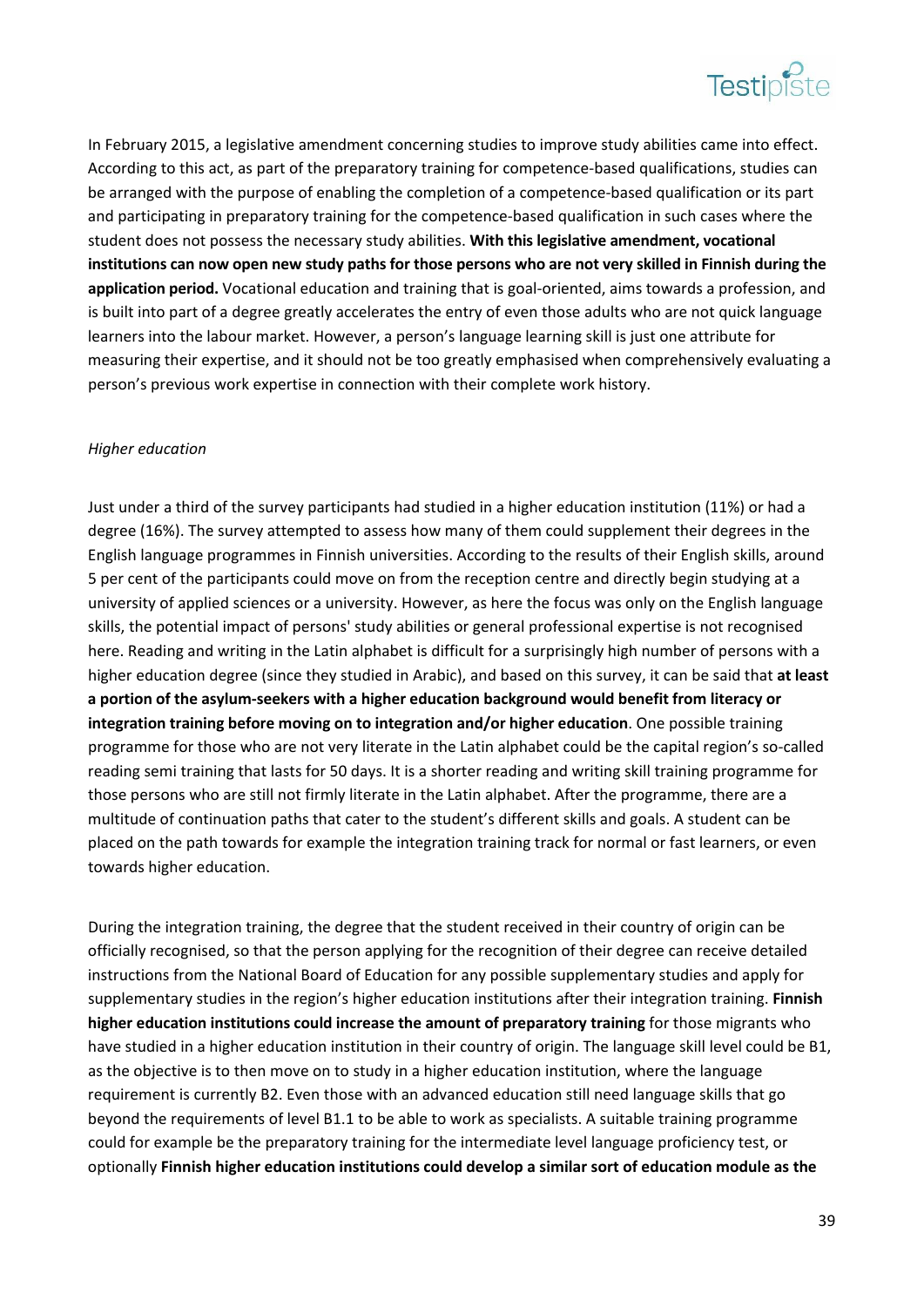

 **vocational integration training module, to provide a supportive educational module for orienting migrants towards studying in a higher education institution.** After this, the migrant could be directed along the higher education network towards access routes that are aligned with their own skills. There is already great demand for guidance for supplementing studies that have been done abroad even after the National Board of Education's degree acknowledgement process. The education module for orienting migrants towards studying in a higher education institution could be one solution to this.

Testipiste has plenty of experience in guiding for example those who have graduated from an English language degree programme in a Finnish university of applied sciences to the initial level evaluation at the Employment and Economic Development Office, and from there towards integration training, as without the necessary Finnish language skills, it is hard to find employment in a field that requires a higher education degree. This also supports the idea that, in the future, highly educated migrants should be guided towards their career paths via integration training and not vice versa.

#### *Being employed directly from a reception centre*

Asylum‐seekers are very highly motivated to work. Many actors have seized this opportunity and have begun searching for employment avenues for the migrants so that they can be employed in various assistive tasks. If an asylum‐seeker is employed directly from their reception centre, they should also be provided with integration training alongside the work, either by distance or contact learning, depending on the situation.

When an asylum-seeker is provided with job opportunities, they should also be able to complete their working life certificates, such as the hygiene pass or the occupational safety card, in their own language whenever possible.

When an asylum‐seeker is employed from a reception centre, it is important that **the work community is also prepared to meet and integrate this new employee who comes from a different kind of working culture**. Professionals who already live in Finland and already know Finnish should be utilised in recruitments and during the newcomer's work orientation process.

#### *Future skill assessments*

There have been talks about placing asylum-seekers in municipalities according to their skills and the jobs available. This necessitates collecting the information related to the skills of the asylum‐seekers in the future as well. If we want to ensure that we can match those with a residence permit with the jobs that are available, **the skill survey/identification must be implemented more thoroughly, for example in connection with the orientation period that is being planned for the reception centres.** Multiple proven models and tools for identifying skills already exist. Many functional professional expertise identification methods have been utilised in connection with e.g. integration training, from picture-based skill assessment to week-long skill identification modules in vocational institutions and adult education centres.